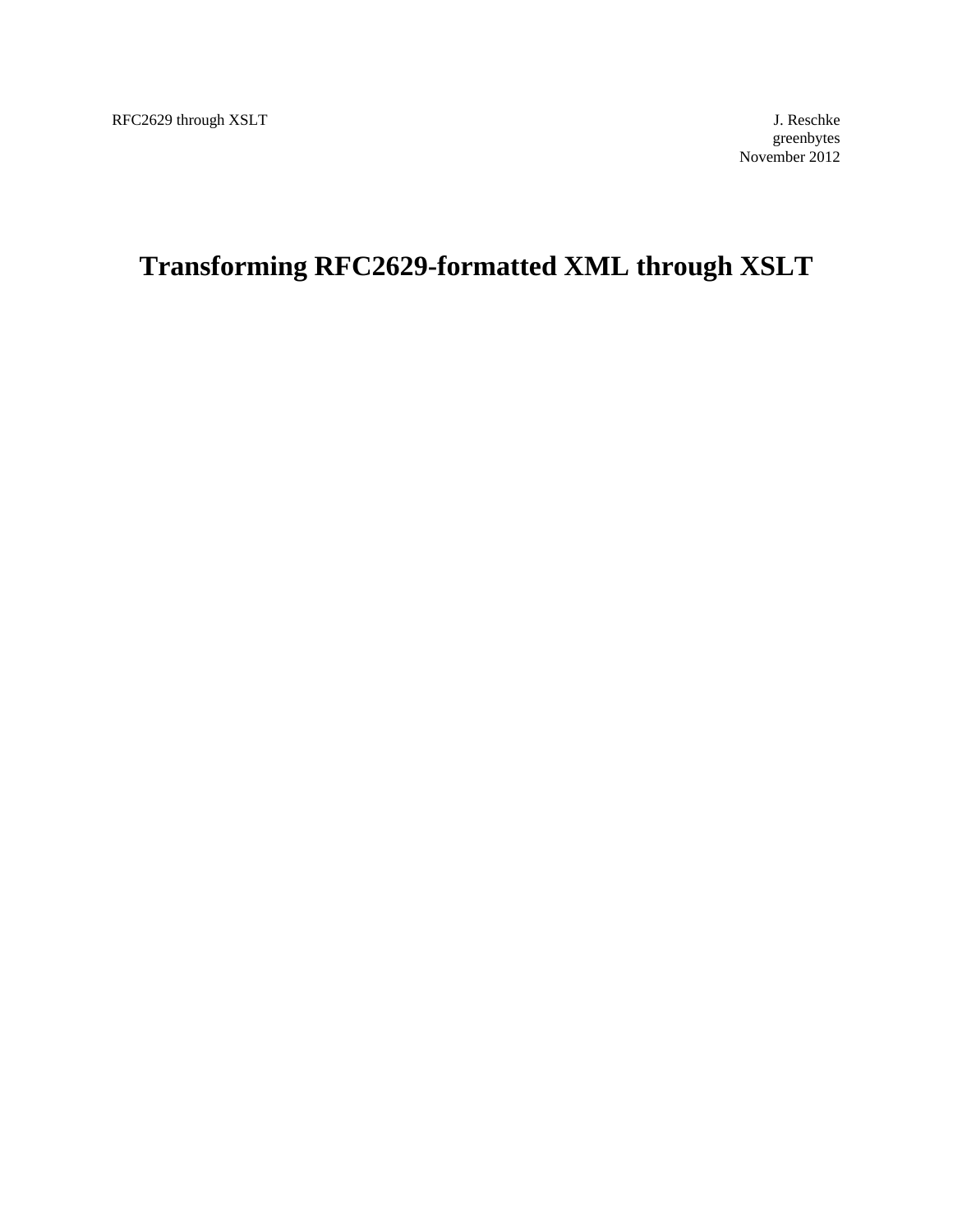# **Table of Contents**

| 2.1   |      |  |
|-------|------|--|
|       |      |  |
| 3.1   |      |  |
| 3.2   |      |  |
| 3.3   |      |  |
|       |      |  |
|       |      |  |
| 5.1   |      |  |
| 5.2   |      |  |
|       |      |  |
| 6.1   |      |  |
| 6.2   |      |  |
| 6.3   |      |  |
| 6.4   |      |  |
| 6.5   |      |  |
|       |      |  |
|       |      |  |
|       |      |  |
| 9.1   |      |  |
| 9.1.1 |      |  |
| 9.1.2 |      |  |
| 9.2   |      |  |
|       |      |  |
|       |      |  |
| 11.1  |      |  |
| 11.2  |      |  |
| 11.3  |      |  |
| 11.4  |      |  |
| 11.5  |      |  |
| 11.6  |      |  |
| 11.7  |      |  |
| 11.8  | $21$ |  |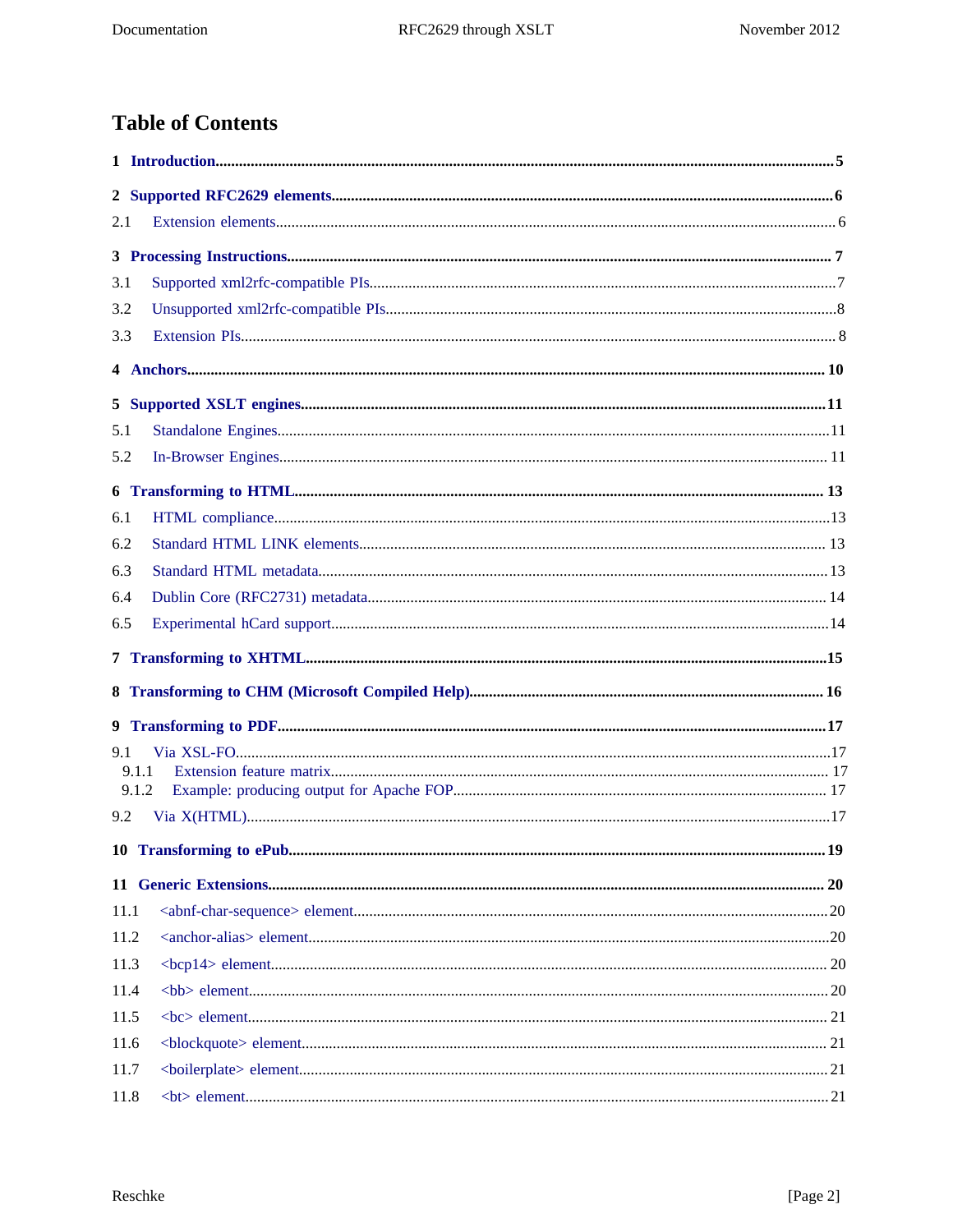| 11.9  |  |
|-------|--|
| 11.10 |  |
| 11.11 |  |
| 11.12 |  |
| 11.13 |  |
| 11.14 |  |
| 11.15 |  |
| 11.16 |  |
| 11.17 |  |
| 11.18 |  |
| 11.19 |  |
| 11.20 |  |
| 11.21 |  |
| 11.22 |  |
| 11.23 |  |
| 11.24 |  |
| 11.25 |  |
| 11.26 |  |
| 11.27 |  |
| 11.28 |  |
|       |  |
| 12.1  |  |
| 12.2  |  |
| 12.3  |  |
| 12.4  |  |
| 12.5  |  |
| 12.6  |  |
|       |  |
|       |  |
|       |  |
|       |  |
| B.1   |  |
|       |  |
| C.1   |  |
| C.2   |  |
|       |  |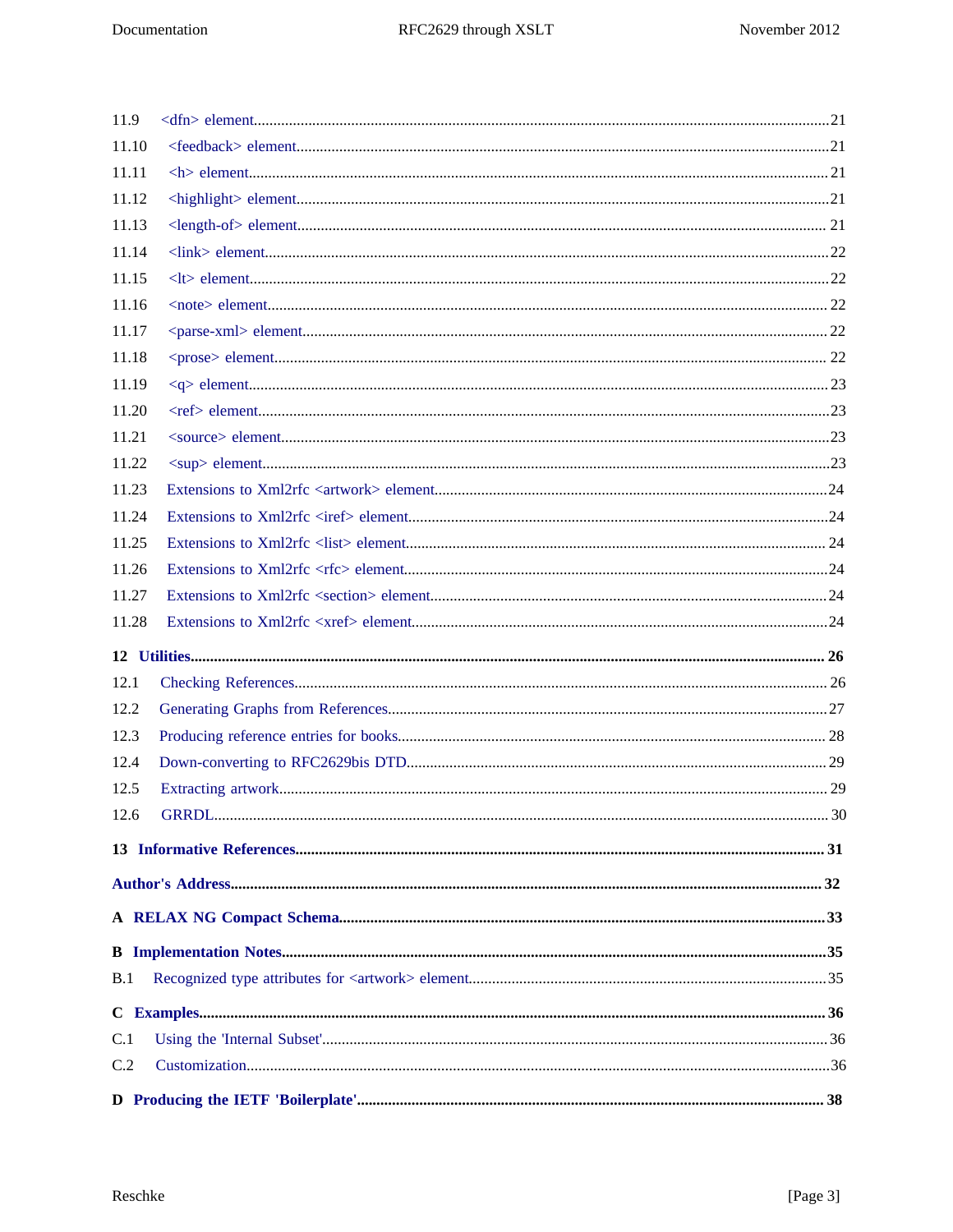| D.1                |  |
|--------------------|--|
| D.1.1              |  |
| D.1.1.1            |  |
| D.1.1.2            |  |
| D.1.1.3            |  |
| D.1.1.4            |  |
| D.1.2              |  |
| D.1.2.1            |  |
| D.1.2.2            |  |
| D.1.2.3<br>D.1.2.4 |  |
|                    |  |
| D.2                |  |
| D.3                |  |
| D.4                |  |
| D.5                |  |
| D.6                |  |
| D.7                |  |
| D.8                |  |
|                    |  |
|                    |  |
| F <sub>.1</sub>    |  |
| F.2                |  |
| F.3                |  |
| F.4                |  |
| F.5                |  |
| F.6                |  |
| F.7                |  |
| F.8                |  |
| F.9                |  |
|                    |  |
|                    |  |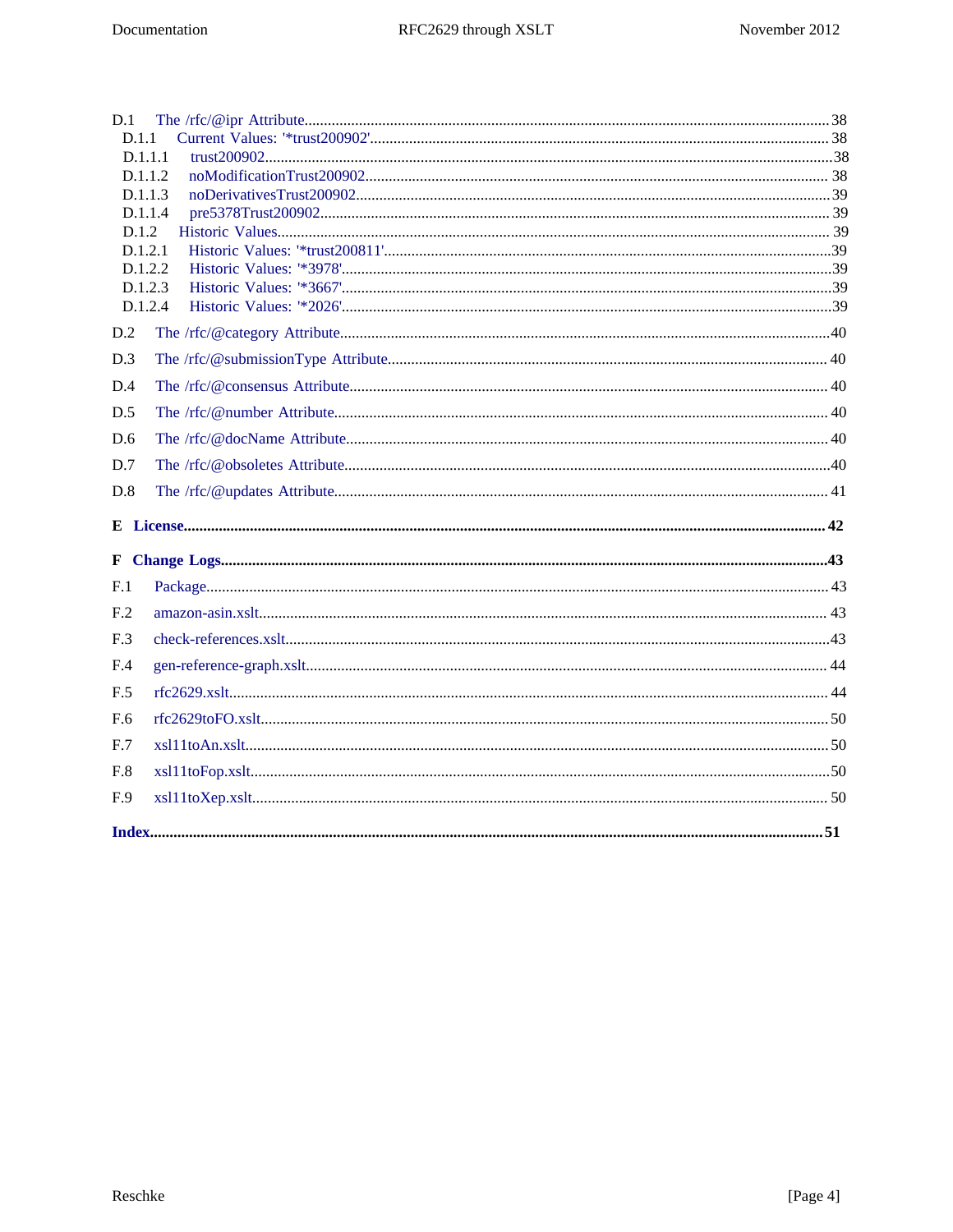# <span id="page-4-0"></span>**1. Introduction**

<span id="page-4-1"></span>This document describes a set of XSLT transformations that can be used to transform RFC2629-compliant XML (see [\[RFC2629\]\)](#page-30-1) to various output formats, such as HTML and PDF. The main topics are

- compliance to the xml2rfc XML element set ([Section 2](#page-5-0)),
- support for xml2rfc processing instructions ([Section 3](#page-6-0)),
- the names of anchor elements generated in HTML and PDF output [\(Section 4\)](#page-9-0),
- various XSLT engines that can be used [\(Section 5\)](#page-10-0),
- outputting HTML ([Section 6](#page-12-0)) and XHTML [\(Section 7\)](#page-14-0),
- outputting CHM (Compiled Microsoft Help, [Section 8](#page-15-0)),
- outputting PDF ([Section 9](#page-16-0)),
- outputting ePub [\(Section 10\)](#page-18-0),
- extensions to the xml2rfc vocabulary [\(Section 11\)](#page-19-0).
- various utilities ([Section 12](#page-25-0)).

The full distribution is available at [<http://greenbytes.de/tech/webdav/rfc2629xslt.zip>](http://greenbytes.de/tech/webdav/rfc2629xslt.zip).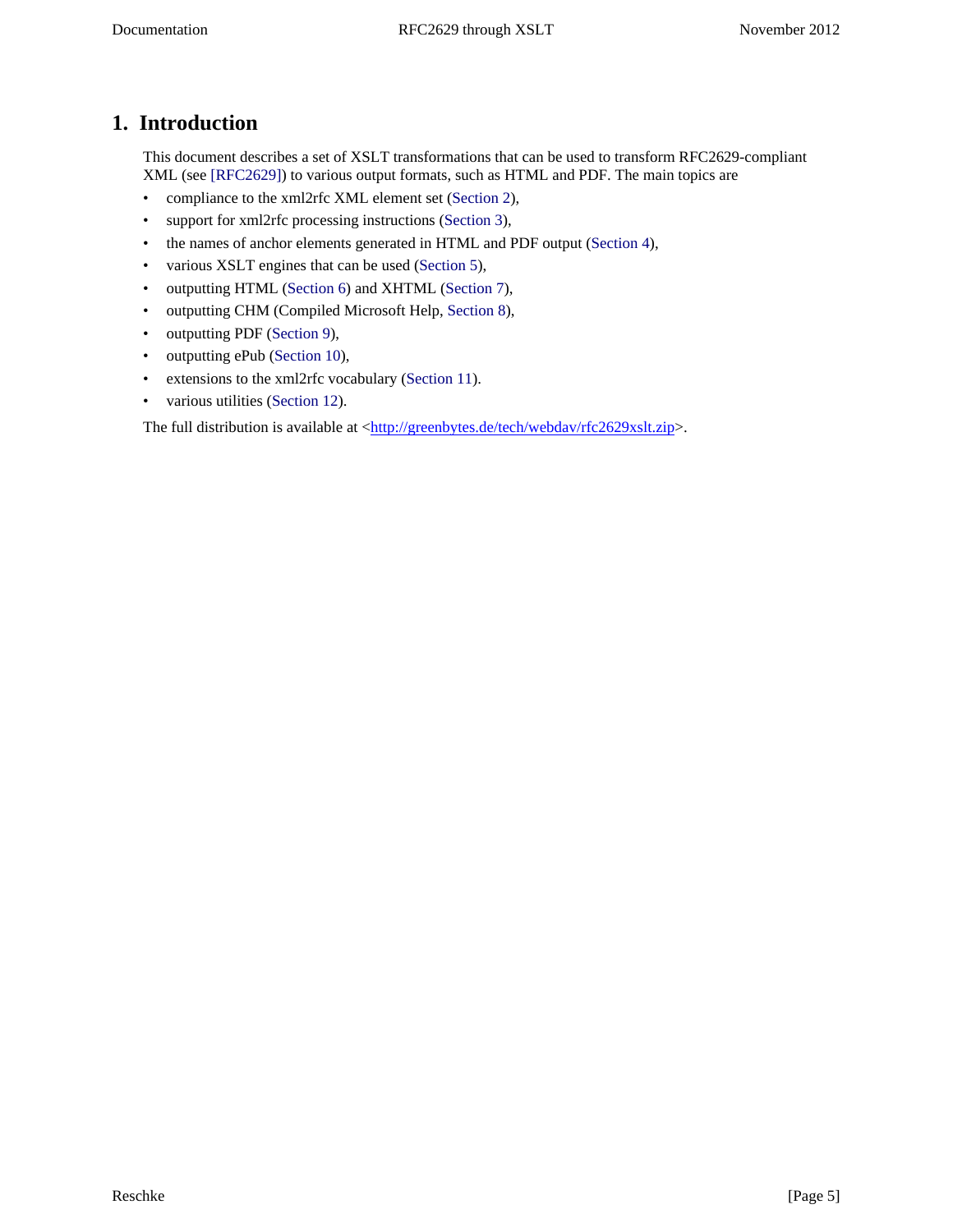# <span id="page-5-0"></span>**2. Supported RFC2629 elements**

rfc2629.xslt supports both all RFC2629 grammar elements and the extensions implemented in xml2rfc 1.36.

## <span id="page-5-1"></span>**2.1 Extension elements**

rfc2629.xslt supports two kind of extension elements, using different XML namespaces.

The first set contains (hopefully) generally useful extensions, see [Section 11](#page-19-0).

The second set is used for change and issue tracking and currently is not documented here. Please email the author in case you're interested in using these extensions.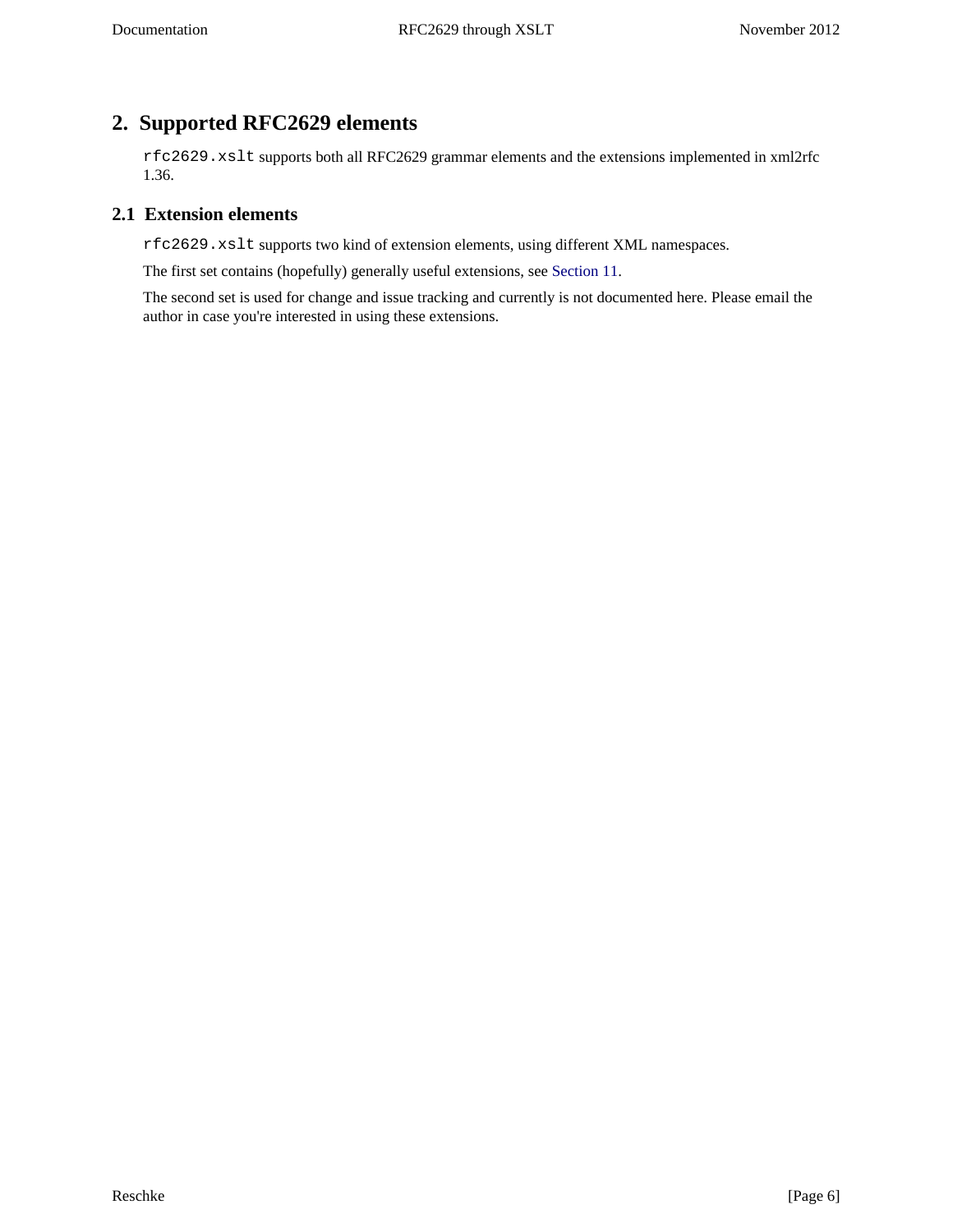# <span id="page-6-0"></span>**3. Processing Instructions**

All PIs can be set as XSLT parameter as well, overriding any value that is found in the source file to be transformed.

Using processing instructions:

```
<?rfc toc="yes"?>
<?rfc-ext support-rfc2731="no"?>
```
Using XSLT parameters (Saxon):

```
java -cp saxon.jar com.icl.saxon.StyleSheet source.xml rfc2629.xslt \
  xml2rfc-toc=yes xml2rfc-ext-support-rfc2731=no > result.html
```
<span id="page-6-3"></span>Using XSLT parameters (xsltproc):

```
xsltproc --param xml2rfc-toc '"yes"' \
    --param xml2rfc-ext-support-rfc2731 '"no"' \
   rfc2629.xslt source.xml > result.html
```
(note the required quoting of string parameters)

# <span id="page-6-1"></span>**3.1 Supported xml2rfc-compatible PIs**

<span id="page-6-2"></span>

| PI target | PI pseudo-  | <b>XSLT</b> parameter | default      | comment             |
|-----------|-------------|-----------------------|--------------|---------------------|
|           | attribute   | name                  |              |                     |
| rfc       | background  | xml2rfc-              | (not set)    |                     |
|           |             | background            |              |                     |
| rfc       | compact     | xml2rfc-compact       | "no"         | only applies to     |
|           |             |                       |              | HTML output         |
|           |             |                       |              | method when         |
|           |             |                       |              | printing            |
| rfc       | comments    | xml2rfc-comments      | (not set)    |                     |
| rfc       | editing     | xml2rfc-editing       | "no"         |                     |
| rfc       | footer      | xml2rfc-footer        | (not set)    |                     |
| rfc       | header      | xml2rfc-header        | (not set)    |                     |
| rfc       | inline      | xml2rfc-inline        | (not set)    |                     |
| rfc       | iprnotified | xml2rfc-iprnotified   | "no"         |                     |
| rfc       | linkmailto  | xml2rfc-linkmailto    | "yes"        |                     |
| rfc       | private     | xml2rfc-private       | (not set)    |                     |
| rfc       | refparent   | xml2rfc-private       | "References" | Title for           |
|           |             |                       |              | References          |
|           |             |                       |              | sections when       |
|           |             |                       |              | automatically       |
|           |             |                       |              | inserted            |
| rfc       | rfcedstyle  | xml2rfc-rfcedstyle    | (not set)    | (limited support)   |
| rfc       | sortrefs    | xml2rfc-sortrefs      | "no"         |                     |
| rfc       | symrefs     | xml2rfc-symrefs       | "yes"        | The default has     |
|           |             |                       |              | changed from        |
|           |             |                       |              | "no" to "yes" as of |
|           |             |                       |              | June 6, 2007 and    |
|           |             |                       |              | xml2rfc 1.33pre4.   |
| rfc       | toc         | xml2rfc-toc           | "no"         |                     |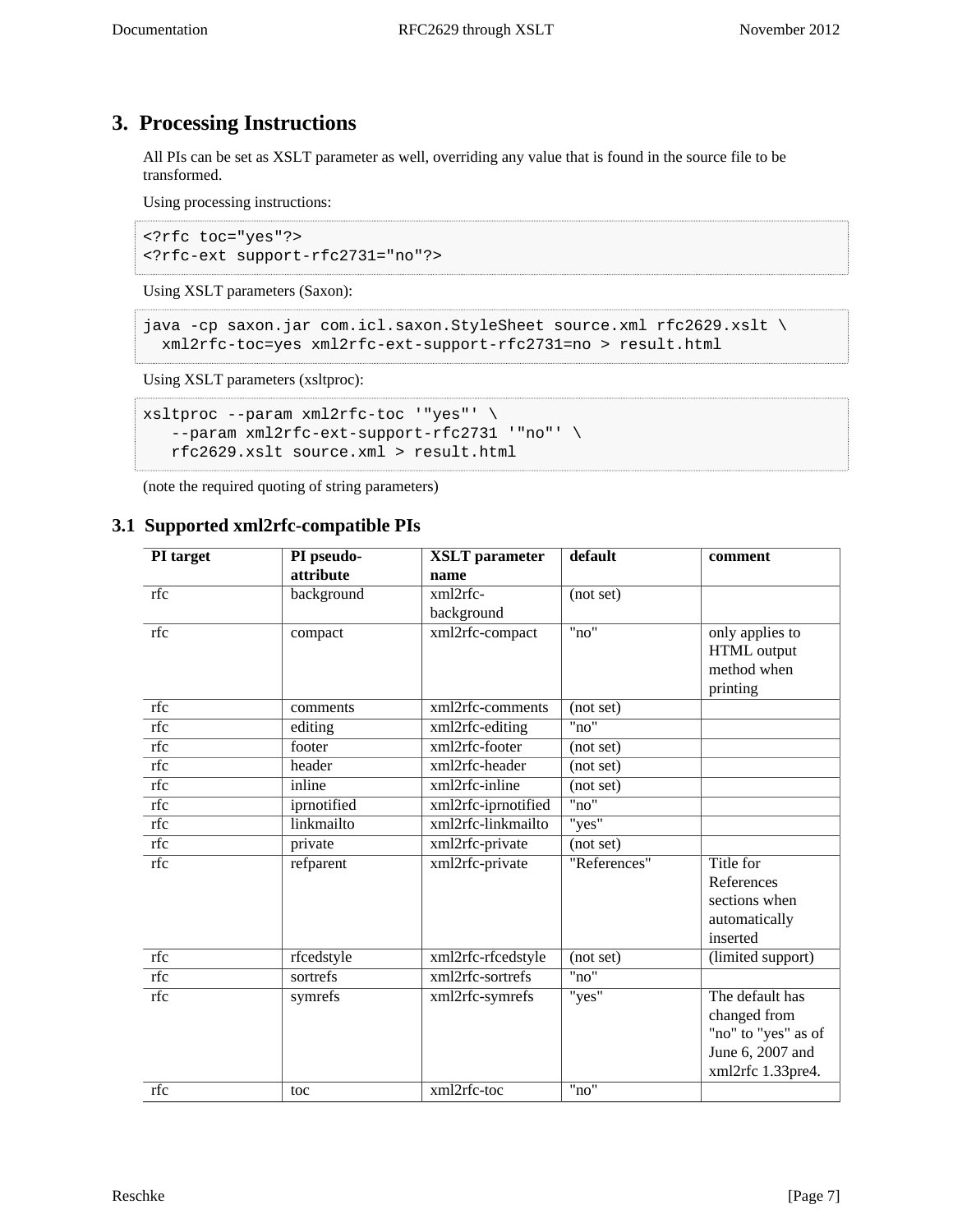| <b>PI</b> target | <b>PI</b> pseudo- | <b>XSLT</b> parameter | default | comment |
|------------------|-------------------|-----------------------|---------|---------|
|                  | attribute         | name                  |         |         |
| rtc              | tocdepth          | xml2rfc-tocdepth      | 99      |         |
| rfc              | topblock          | xml2rfc-topblock      | "ves"   |         |

# <span id="page-7-0"></span>**3.2 Unsupported xml2rfc-compatible PIs**

<span id="page-7-3"></span>

| <b>PI</b> target | PI pseudo-attribute | comment                      |
|------------------|---------------------|------------------------------|
| rfc              | include             | incompatible with XML/XSLT   |
|                  |                     | processing model, please use |
|                  |                     | external entities instead    |
| rfc              | needLines           |                              |
| rfc              | slides              |                              |
| rfc              | strict              |                              |
| rfc              | subcompact          |                              |
| rfc              | tocindent           | (defaults to "yes")          |
| rfc              | tocompact           |                              |

# <span id="page-7-1"></span>**3.3 Extension PIs**

<span id="page-7-2"></span>

| PI target | PI pseudo-       | <b>XSLT</b> parameter | default | description         |
|-----------|------------------|-----------------------|---------|---------------------|
|           | attribute        | name                  |         |                     |
| rfc-ext   | allow-markup-in- | xml2rfc-allow-        | "no"    | Enables support     |
|           | artwork          | markup-in-artwork     |         | for specific        |
|           |                  |                       |         | elements inside     |
|           |                  |                       |         | abstract elements   |
|           |                  |                       |         | (using this         |
|           |                  |                       |         | extension makes     |
|           |                  |                       |         | the document        |
|           |                  |                       |         | incompatible to the |
|           |                  |                       |         | RFC2629bis DTD;     |
|           |                  |                       |         | see description of  |
|           |                  |                       |         | conversion XSLT     |
|           |                  |                       |         | in Section 12.4).   |
| rfc-ext   | authors-section  | xml2rfc-ext-          |         | When "end",         |
|           |                  | authors-section       |         | place the authors   |
|           |                  |                       |         | section at the      |
|           |                  |                       |         | end (just before    |
|           |                  |                       |         | the copyright       |
|           |                  |                       |         | statements). This   |
|           |                  |                       |         | seems to be the     |
|           |                  |                       |         | preferred order in  |
|           |                  |                       |         | the newest RFCs.    |
| rfc-ext   | duplex           | xml2rfc-ext-duplex    | no      | When set to         |
|           |                  |                       |         | "yes", format       |
|           |                  |                       |         | the PDF output      |
|           |                  |                       |         | for doublesided     |
|           |                  |                       |         | printing.           |
| rfc-ext   | include-index    | xml2rfc-ext-          | "yes"   | When set to "no",   |
|           |                  | include-index         |         | no index will be    |
|           |                  |                       |         | generated.          |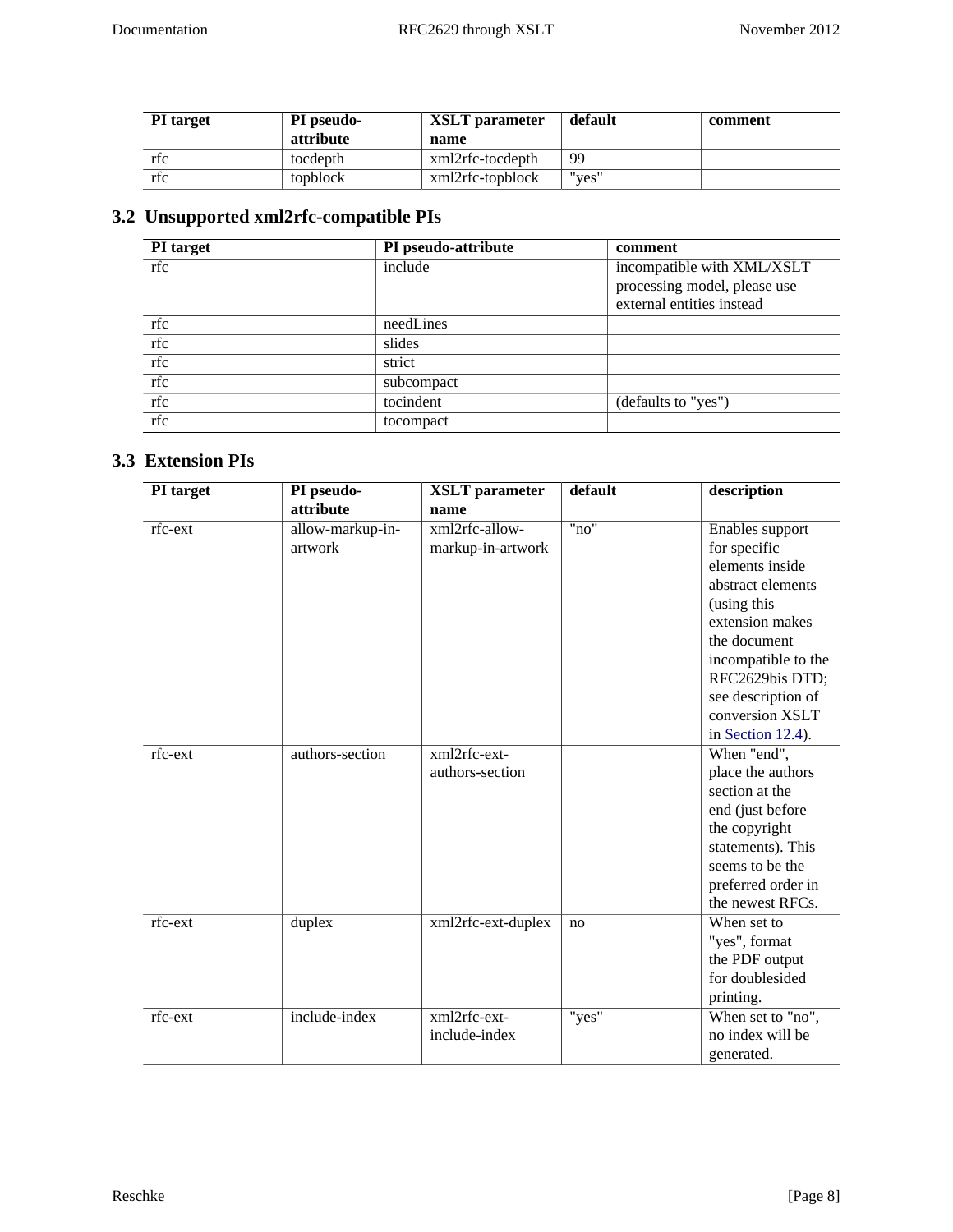| PI target | PI pseudo-           | <b>XSLT</b> parameter | default | description          |
|-----------|----------------------|-----------------------|---------|----------------------|
|           | attribute            | name                  |         |                      |
| rfc-ext   | include-references-  | xml2rfc-ext-          |         | When set to "yes",   |
|           | in-index             | include-references-   |         | index entries are    |
|           |                      | in-index              |         | generated for all    |
|           |                      |                       |         | references.          |
| rfc-ext   | justification        | xml2rfc-ext-          | "never" | "never": never       |
|           |                      | justification         |         | emit justified text, |
|           |                      |                       |         | "always": always     |
|           |                      |                       |         | emit justified text, |
|           |                      |                       |         | "print": only emit   |
|           |                      |                       |         | justified text for   |
|           |                      |                       |         | print media.         |
| rfc-ext   | parse-xml-in-        | xml2rfc-parse-xml-    | "no"    | May be used to       |
|           | artwork              | in-artwork            |         | enable parsing of    |
|           |                      |                       |         | XML content in       |
|           |                      |                       |         | figures (MSXML       |
|           |                      |                       |         | only).               |
| rfc-ext   | support-rfc2731      | xml2rfc-ext-          | "yes"   | Decides whether      |
|           |                      | support-rfc2731       |         | the HTML             |
|           |                      |                       |         | transformation       |
|           |                      |                       |         | should generate      |
|           |                      |                       |         | <b>META</b> tags     |
|           |                      |                       |         | according            |
|           |                      |                       |         | Section 6.4.         |
| rfc-ext   | sec-no-trailing-dots | xml2rfc-ext-sec-      |         | When set to "yes",   |
|           |                      | no-trailing-dots      |         | add trailing dots to |
|           |                      |                       |         | section numbers.     |
|           |                      |                       |         | This seems to        |
|           |                      |                       |         | be the preferred     |
|           |                      |                       |         | format in the        |
|           |                      |                       |         | newest RFCs.         |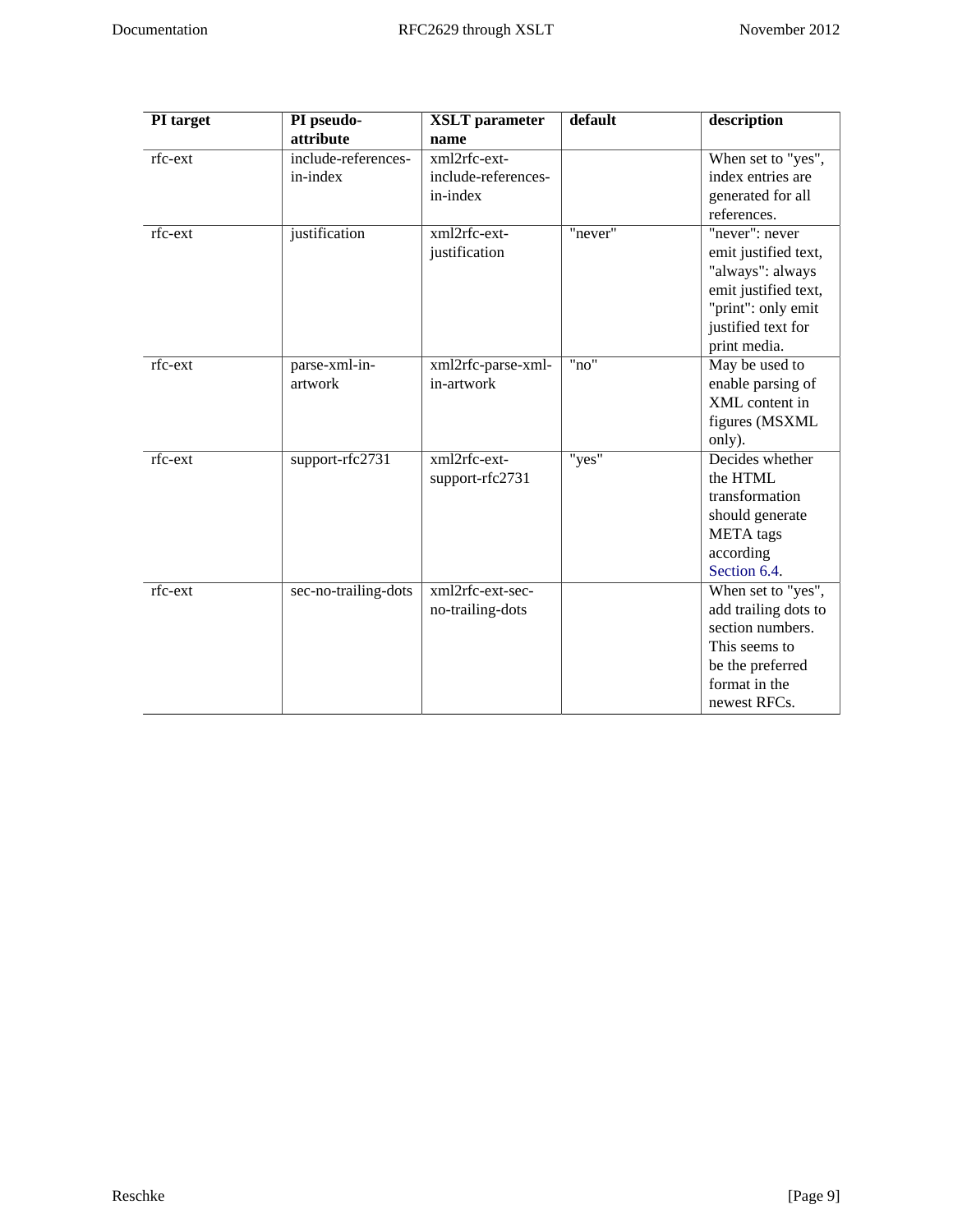# <span id="page-9-0"></span>**4. Anchors**

The transformation automatically generates anchors that are supposed to be stable and predictable and that can be used to identify specific parts of the document. Anchors are generated both in HTML and XSL-FO content (but the latter will only be used for PDF output when the XSL-FO engine supports producing PDF anchors).

<span id="page-9-1"></span>The following anchors get auto-generated:

| <b>Anchor name</b>  | <b>Description</b>                  |
|---------------------|-------------------------------------|
| rfc.abstract        | Abstract                            |
| rfc.authors         | Authors section                     |
| rfc.copyright       | Copyright section                   |
| rfc.copyrightnotice | Copyright notice                    |
| rfc.figure. $n$     | Figures (titled)                    |
| rfc.figure.u.n      | Figures (untitled)                  |
| rfc.index           | Index                               |
| rfc.ipr             | <b>Intellectual Property</b>        |
| rfc.iref.n          | Internal references                 |
| rfc.note.n          | Notes (from front section)          |
| rfc.references      | References                          |
| rfc.references. $n$ | <b>Additional references</b>        |
| rfc.section. $n$    | Section $n$                         |
| rfc.section.n.p.m   | Section $n$ , paragraph $m$         |
| rfc.status          | Status of memo                      |
| rfc.table.n         | Tables (titled)                     |
| rfc.table.u.n       | Tables (untitled)                   |
| rfc.toc             | Table of contents                   |
| rfc.xref.name.n     | References to reference $n$ to name |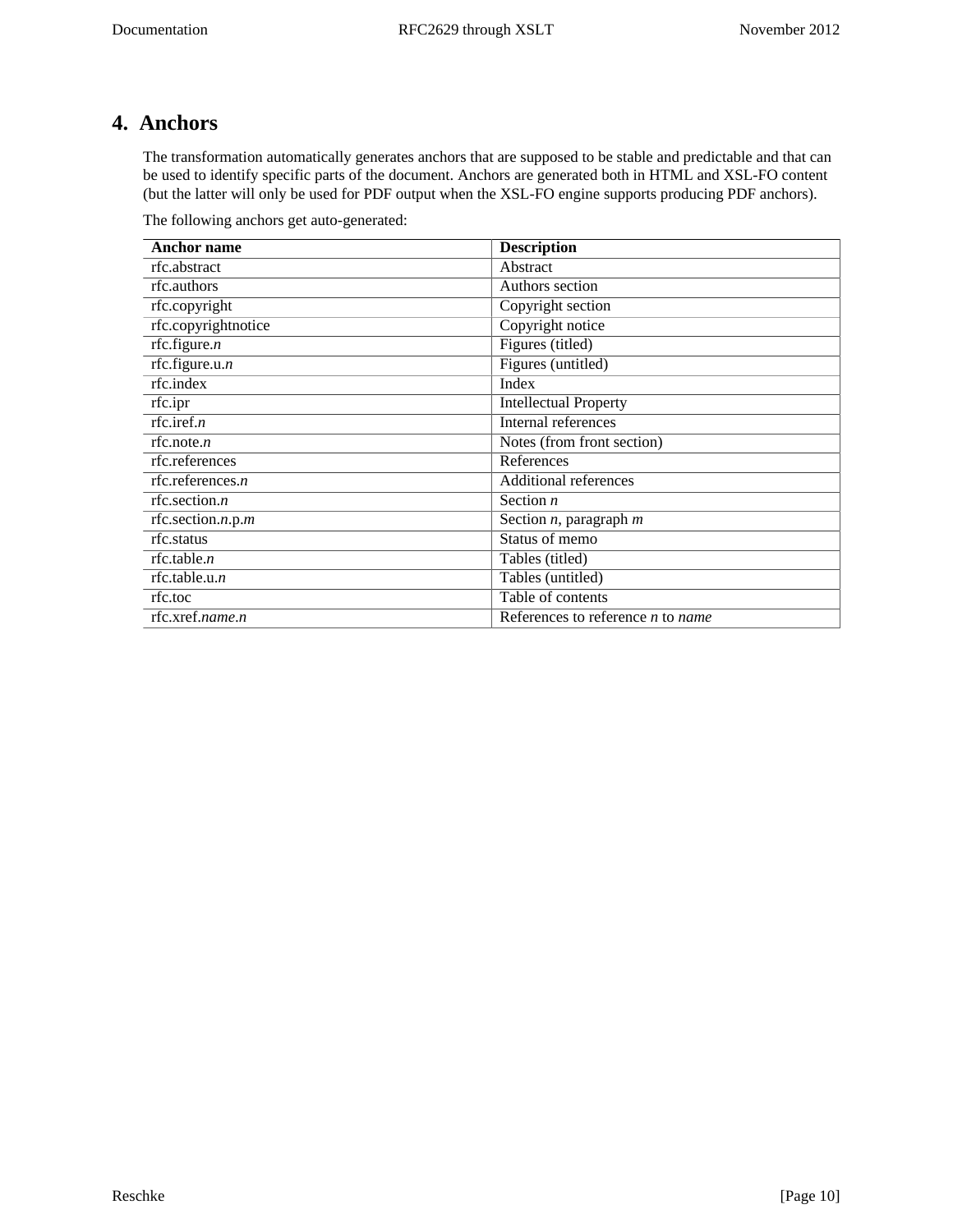# <span id="page-10-0"></span>**5. Supported XSLT engines**

The transformation requires a non-standard extension function (see **exsl:node-set**<sup>1</sup>) which is however widely available. XSLT processors that do not support this extension (or a functional equivalent, such as msxsl:nodeset) currently are not supported.

Input documents do not always specify the date completely. In this case, the transformation attempts to let the XSLT engine to compute the system date, using either scripting in Microsoft's XSLT engine, or the [exsl:date-t](http://www.exslt.org/date/functions/date-time/)  $\frac{\text{ime}}{\text{2}}$  $\frac{\text{ime}}{\text{2}}$  $\frac{\text{ime}}{\text{2}}$  extension function.

# <span id="page-10-1"></span>**5.1 Standalone Engines**

The following XSLT engines are believed to work well:

- <span id="page-10-8"></span>• Windows: MSXML3 and MSXML4 (<<http://msdn.microsoft.com/xml>>; command line processor "msxsl" is available from [Microsoft Download Center](http://www.microsoft.com/downloads/details.aspx?FamilyID=2FB55371-C94E-4373-B0E9-DB4816552E41)<sup>3</sup>)
- <span id="page-10-13"></span>• Java: Saxon  $(\langle \text{http://saxon.sourcefore.net/}\rangle)$
- <span id="page-10-14"></span>• Java: Xalan  $(\langle \frac{http://xml.apache.org/xalan-j}{\rangle})$
- $C/C++$ : xsltproc (libxslt) (<<http://xmlsoft.org/XSLT/>>, make sure that you have a current version)

## <span id="page-10-2"></span>**5.2 In-Browser Engines**

The following browsers seem to work fine:

- <span id="page-10-6"></span>• Internet Explorer 5.5 (Windows version, if MSXML3 is installed)
- <span id="page-10-7"></span>• Internet Explorer 6 and newer
- <span id="page-10-9"></span><span id="page-10-4"></span>• Firefox 3.0 and newer
	- Be aware that XSLT execution can be suppressed using [NoScript](https://addons.mozilla.org/de/firefox/addon/722)<sup>4</sup>
	- Firefox does not load external DTDs nor external entities, see  $Mozilla Bug 22942^5$ , thus entities like need to be declared in the internal subset (Appendix  $C.1$ )
	- There seems to be a new problem in Firefox 4 where it occasionally does the initial rendering with the wrong width (people who can reproduce this problem please comment on <[https://bugzilla.mozilla.org/](https://bugzilla.mozilla.org/show_bug.cgi?id=640390) show bug.cgi?id= $640390$ >.
	- Date computation is available in Firefox starting with Firefox 6 (see <https://bugzilla.mozilla.org/show [bug.cgi?id=603159>](https://bugzilla.mozilla.org/show_bug.cgi?id=603159))
- <span id="page-10-12"></span>• Safari 3 (starting with version 3.0.4)
	- Date computation not available (see <[https://bugs.webkit.org/show\\_bug.cgi?id=4079>](https://bugs.webkit.org/show_bug.cgi?id=4079))
- <span id="page-10-5"></span>• Google Chrome
	- Date computation not available (see <[https://bugs.webkit.org/show\\_bug.cgi?id=4079>](https://bugs.webkit.org/show_bug.cgi?id=4079))
- <span id="page-10-10"></span>• Opera (starting with version 10)
	- Date computation not available

The following browsers are known not to work properly:

- <span id="page-10-3"></span>• Firefox 1.\*/2.\*: (missing extension function - see change request at Mozilla BugZilla  $193678^{\circ}$ )
- <span id="page-10-11"></span>• Opera 9.21: execution fails, potentially to a somewhat complex XPath expression (reported to Opera as bug 245725).

<sup>1</sup> http://www.exslt.org/exsl/functions/node-set/index.html

<sup>2</sup> http://www.exslt.org/date/functions/date-time/

<sup>3</sup> http://www.microsoft.com/downloads/details.aspx?FamilyID=2FB55371-C94E-4373-B0E9-DB4816552E41

<sup>4</sup> https://addons.mozilla.org/de/firefox/addon/722

<sup>5</sup> https://bugzilla.mozilla.org/show\_bug.cgi?id=22942

<sup>6</sup> http://bugzilla.mozilla.org/show\_bug.cgi?id=193678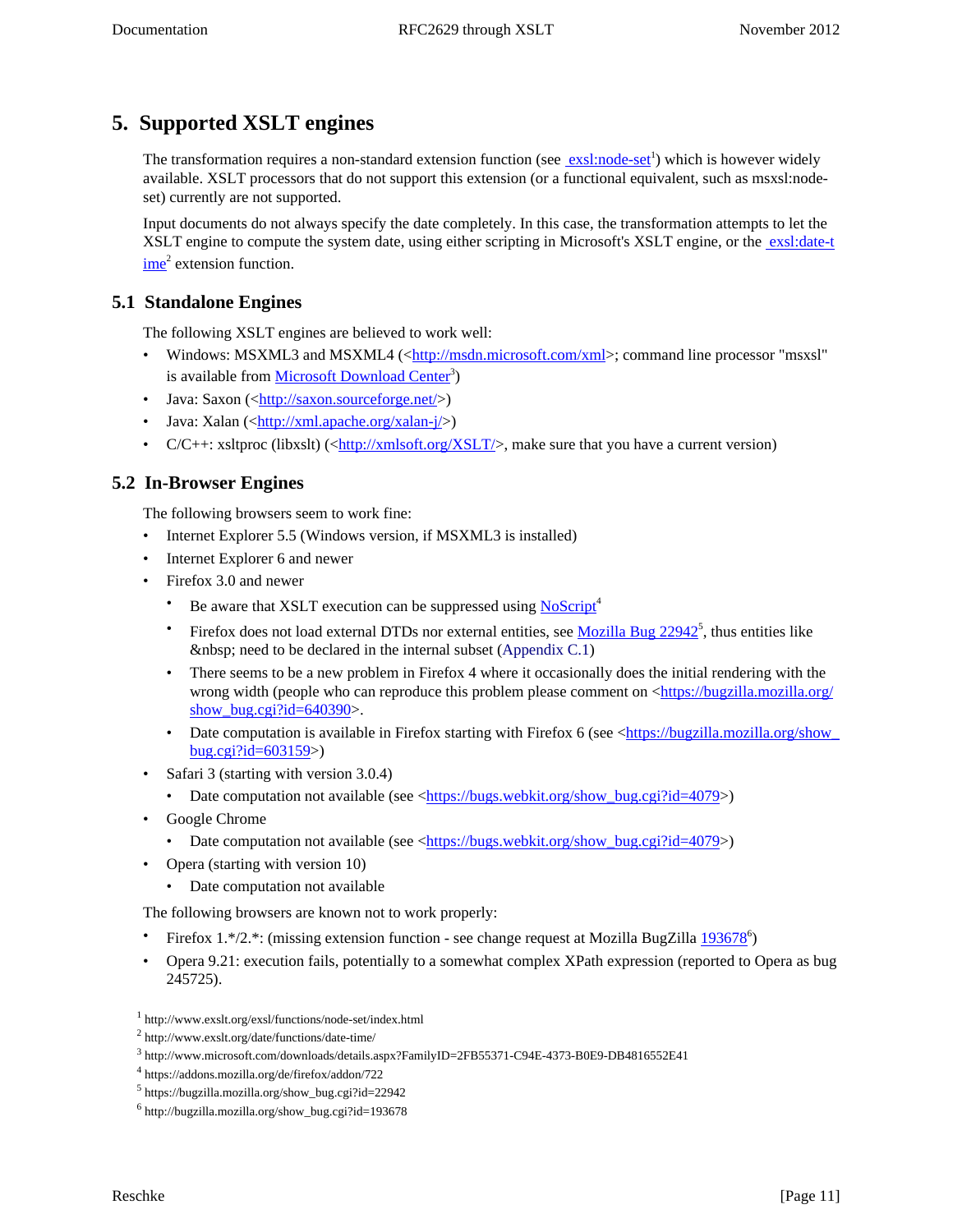- Opera 9.5 and 9.6: transformation appears to work, but CSS isn't getting applied (reported to Opera as bug 337388 on 2008-06-12).
- <span id="page-11-0"></span>• Safari 2.\* supports client-side XSLT as of MacOS X 10.4, but misses required extension functions. A problem with stylesheets producing non-ASCII output (such as NBSP characters) has been fixed as of OSX 10.4.4. Both problems have been reported through Apple's bug tracking system, see <[http://drakken.dbc.mt](http://drakken.dbc.mtview.ca.us/pipermail/xml2rfc/2005-May/002073.html) [view.ca.us/pipermail/xml2rfc/2005-May/002073.html>](http://drakken.dbc.mtview.ca.us/pipermail/xml2rfc/2005-May/002073.html) and <[http://bugs.webkit.org/show\\_bug.cgi?id=407](http://bugs.webkit.org/show_bug.cgi?id=4079)  $9$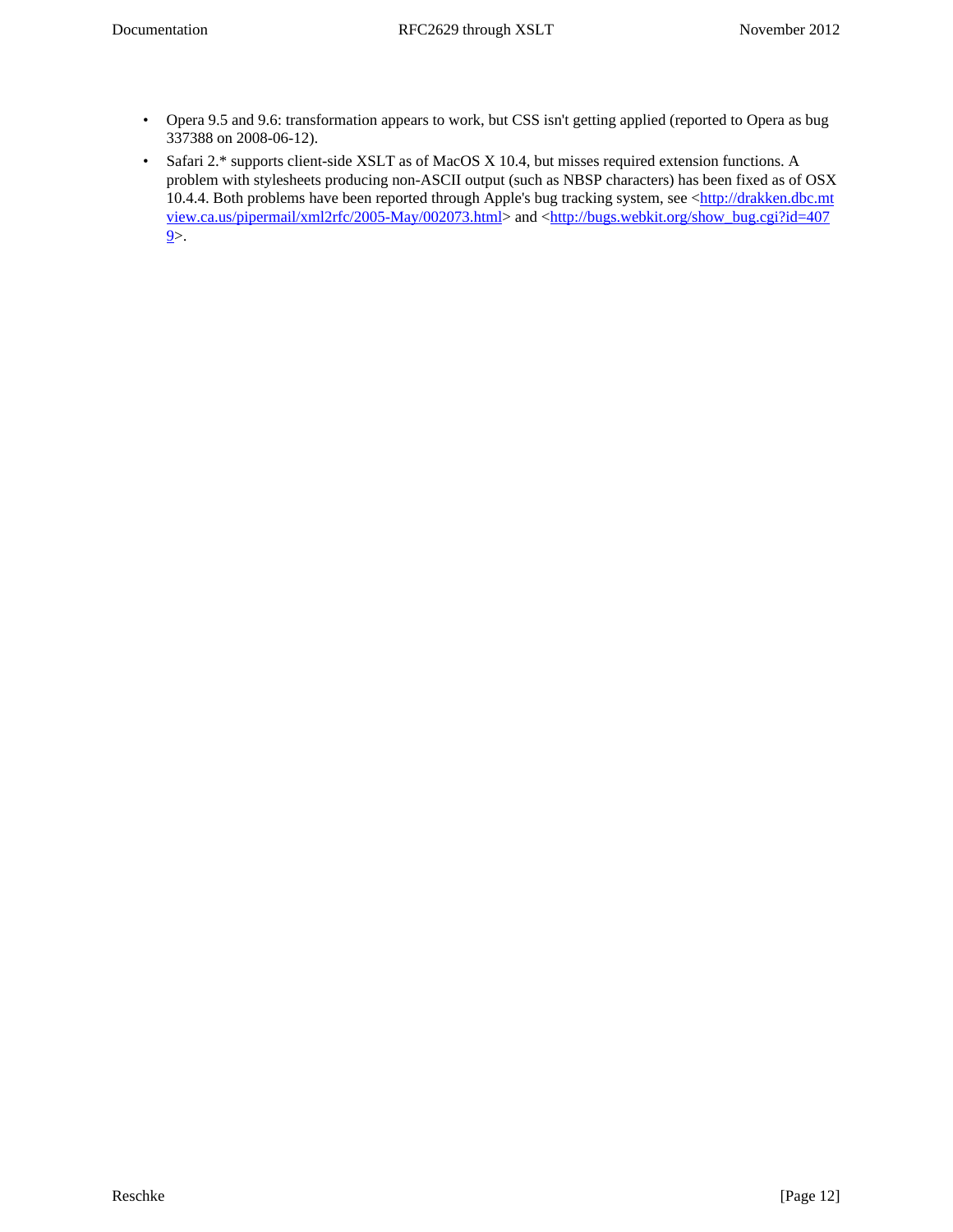# <span id="page-12-0"></span>**6. Transforming to HTML**

<span id="page-12-8"></span>Transformation to HTML can be done inside the browser if it supports XSLT. To enable this, add the following processing instruction to the start of the source file:

<span id="page-12-6"></span><?xml-stylesheet type='text/xsl' href='rfc2629.xslt' ?>

(and ensure that rfc2629.xslt is present).

## <span id="page-12-1"></span>**6.1 HTML compliance**

<span id="page-12-7"></span>The transformation result is supposed to conform to the HTML 4.01 strict DTD [\[HTML\]](#page-30-2). This can be checked using the W3C's online validator at [<http://validator.w3.org](http://validator.w3.org)>.

### <span id="page-12-2"></span>**6.2 Standard HTML LINK elements**

LINK elements exist since HTML 2.0. They can be used to embed content-independant links inside the document. Unfortunately, only few user agents support this element. Firefox users may want to check the Link [Widgets](https://addons.mozilla.org/firefox/2933/)<sup>7</sup> extension.

<span id="page-12-4"></span>The following LINK elements are produced:

| LINK type | description                                          |  |
|-----------|------------------------------------------------------|--|
| alternate | for RFCs, a link to the authorative ASCII version on |  |
|           | the IETF web site                                    |  |
| appendic  | pointer to all top-level appendics                   |  |
| author    | pointer to "authors" section                         |  |
| chapter   | pointer to all top-level sections                    |  |
| contents  | pointer to table of contents                         |  |
| copyright | pointer to copyright statement                       |  |
| index     | pointer to index                                     |  |

The figure below shows how Mozilla Firefox 1.0 displays the Site Navigation Bar for rfc2396.xml.



### <span id="page-12-3"></span>**6.3 Standard HTML metadata**

<span id="page-12-5"></span>The following standard HTML META elements are produced:

<sup>7</sup> https://addons.mozilla.org/firefox/2933/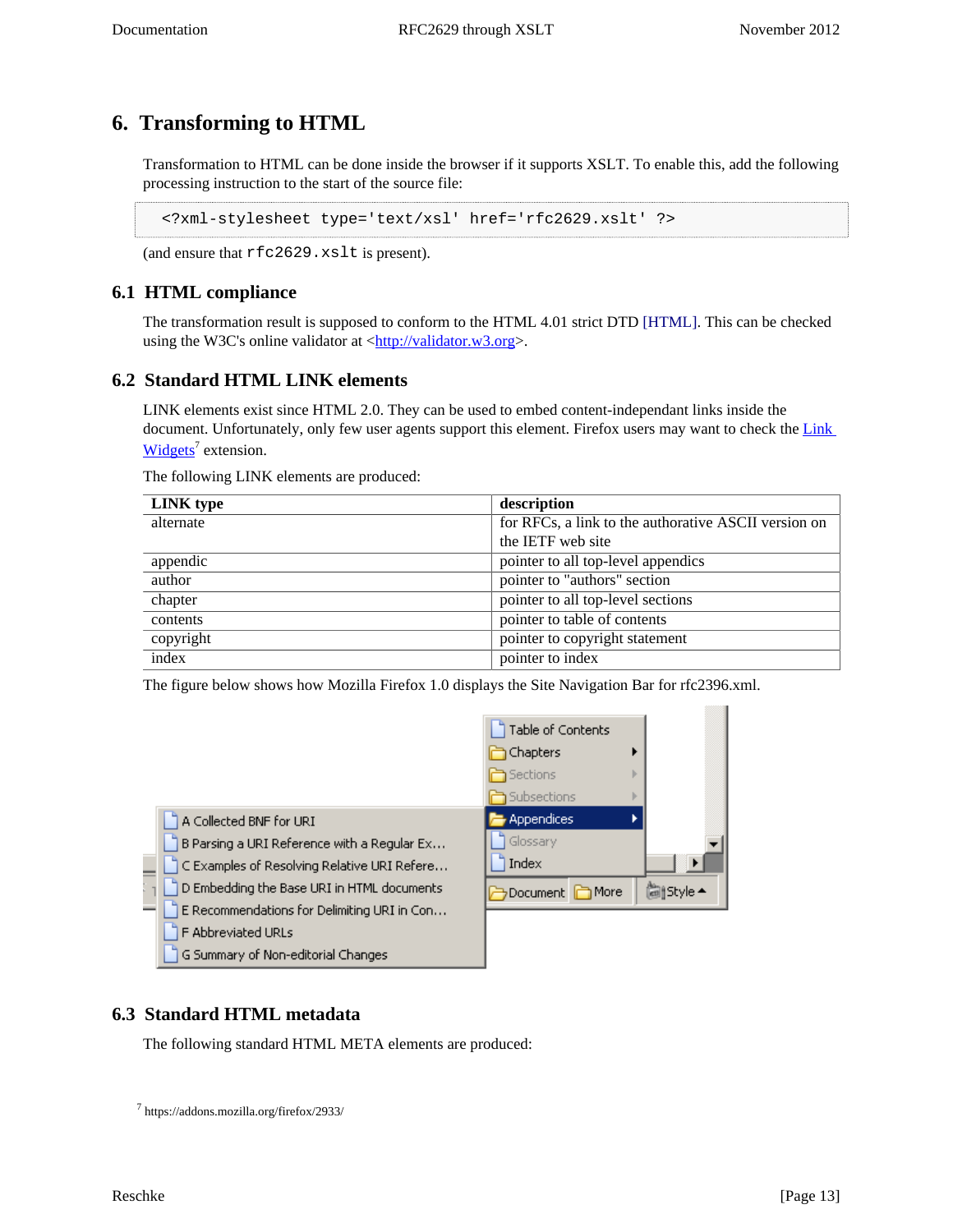| <b>META</b> name | description                                     |
|------------------|-------------------------------------------------|
| generator        | from XSLT engine version and stylesheet version |
| keywords         | from keyword elements in front section          |

# <span id="page-13-0"></span>**6.4 Dublin Core (RFC2731) metadata**

<span id="page-13-4"></span><span id="page-13-3"></span>Unless turned off using the "rfc-ext support-rfc2731" processing instruction, the transformation will generate metadata according to [\[RFC2731\]](#page-30-3) and [\[DC-HTML\]](#page-30-4).

<span id="page-13-2"></span>The following DCMI properties are produced:

| <b>META</b> name        | description                              |
|-------------------------|------------------------------------------|
| DC.Creator              | from author information in front section |
| DC.Date.Issued          | from date information in front section   |
| DC.Description.Abstract | from abstract                            |
| DC.Identifier           | document URN [RFC2648] from "docName"    |
|                         | attribute                                |
| DC.isPartOf             | RFC ISSN (for RFCs)                      |
| DC.Relation.Replaces    | from "obsoletes" attribute               |

# <span id="page-13-1"></span>**6.5 Experimental hCard support**

The generated author information is formatted in **hCard<sup>8</sup>** format.

<sup>8</sup> http://microformats.org/wiki/hcard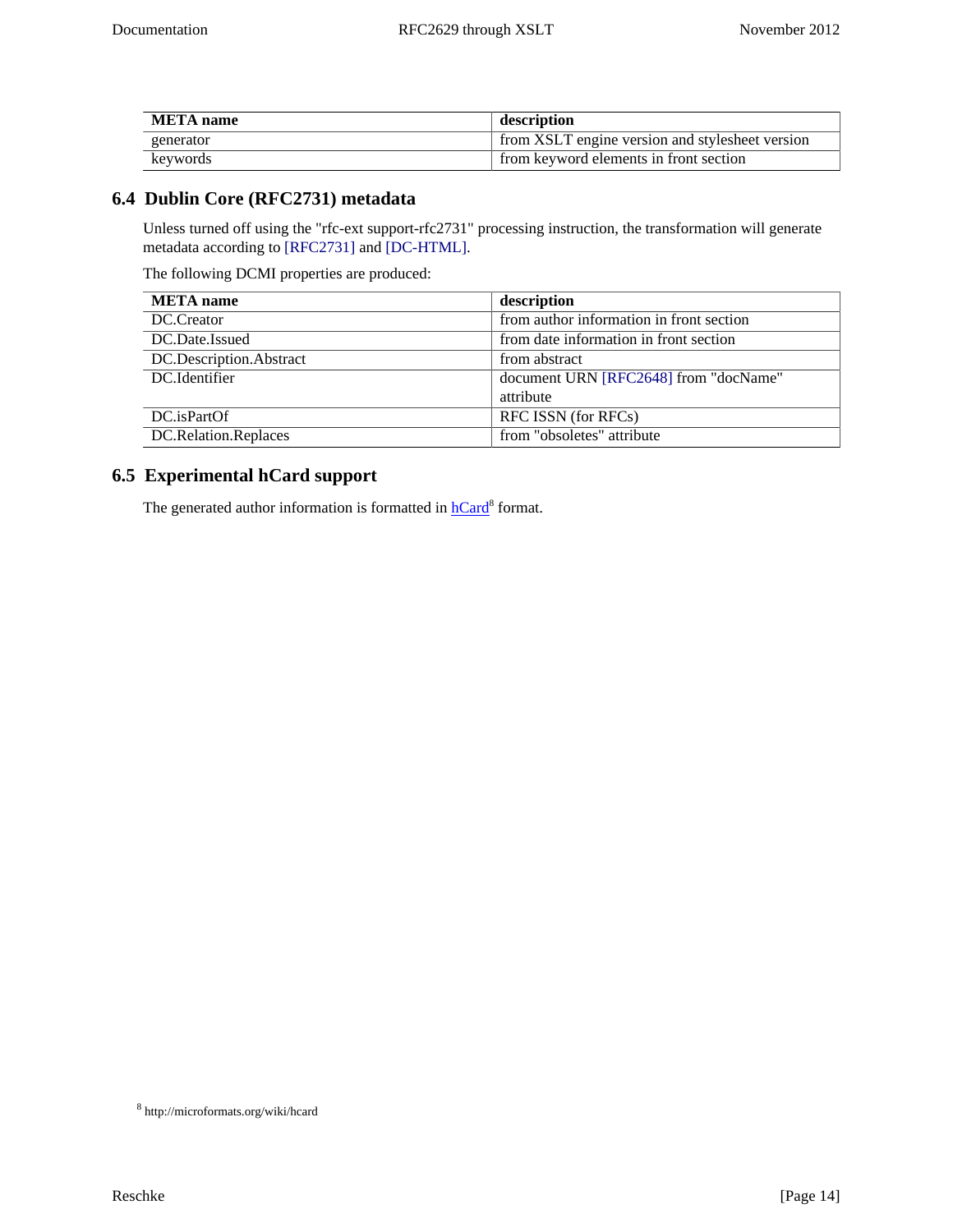# <span id="page-14-0"></span>**7. Transforming to XHTML**

Transforming to XHTML requires slightly different XSLT output options and is implemented by the derived transformation script rfc2629toXHTML.xslt.

**Note:** Microsoft Internet Explorer does *not* support XHTML. Therefore it usually makes more sense to generate plain old HTML.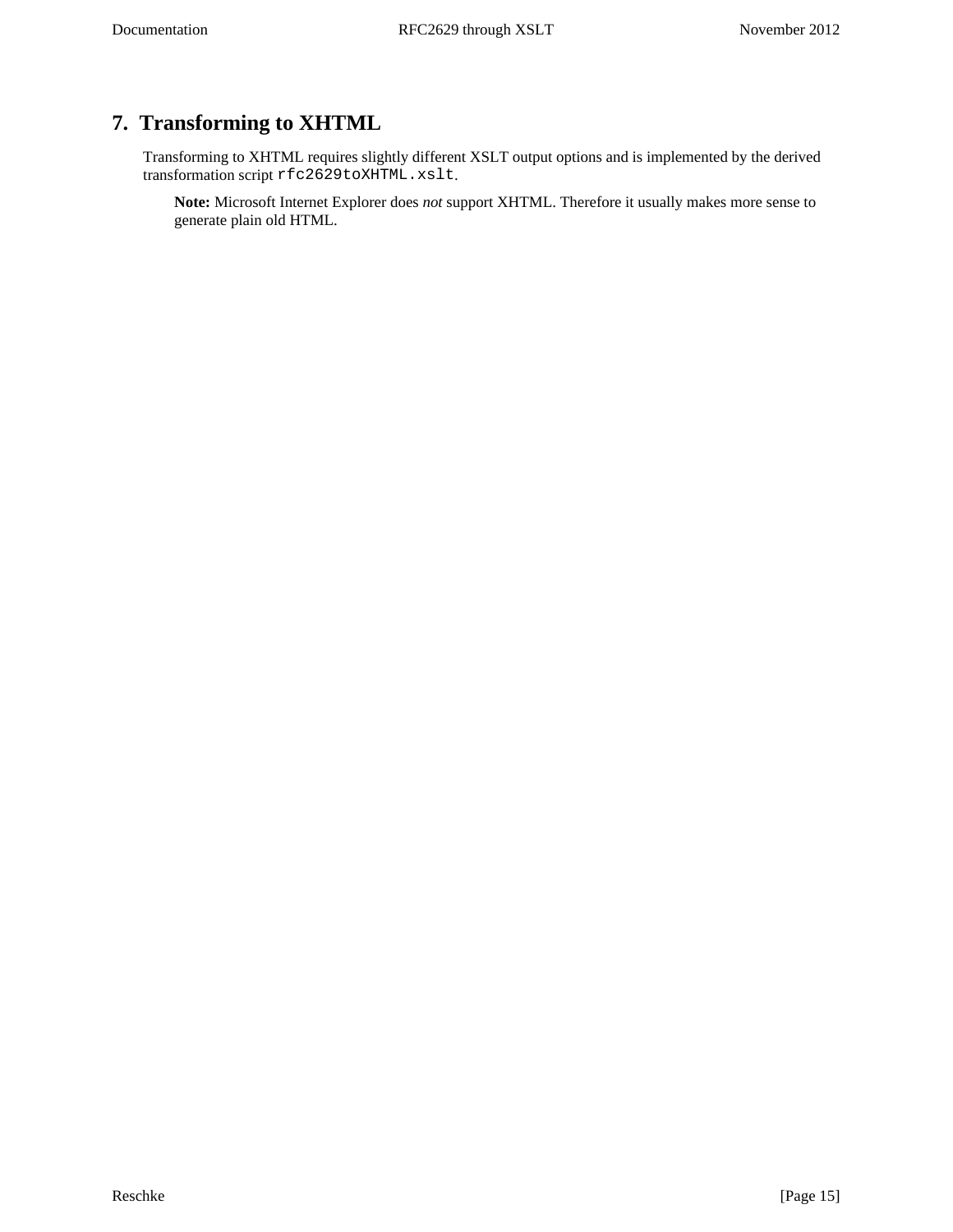# <span id="page-15-0"></span>**8. Transforming to CHM (Microsoft Compiled Help)**

<span id="page-15-2"></span><span id="page-15-1"></span> To generate a CHM file using Microsoft's HTML Help Compiler (hhc), three files are required in addition to the HTML file.

- 1. hhc table of contents file (HTML)
- 2. hhk index file (HTML)
- 3. hhp project file (plain text)

The three files are generated with three specific transformations, each requiring the additional XSLT parameter "basename" to specify the filename prefix.

Example:

```
saxon rfc2616.xml rfc2629toHhp.xslt basename=rfc2616 > rfc2616.hhp
saxon rfc2616.xml rfc2629toHhc.xslt basename=rfc2616 > rfc2616.hhc
saxon rfc2616.xml rfc2629toHhk.xslt basename=rfc2616 > rfc2616.hhk
hhc rfc2616.hhp
```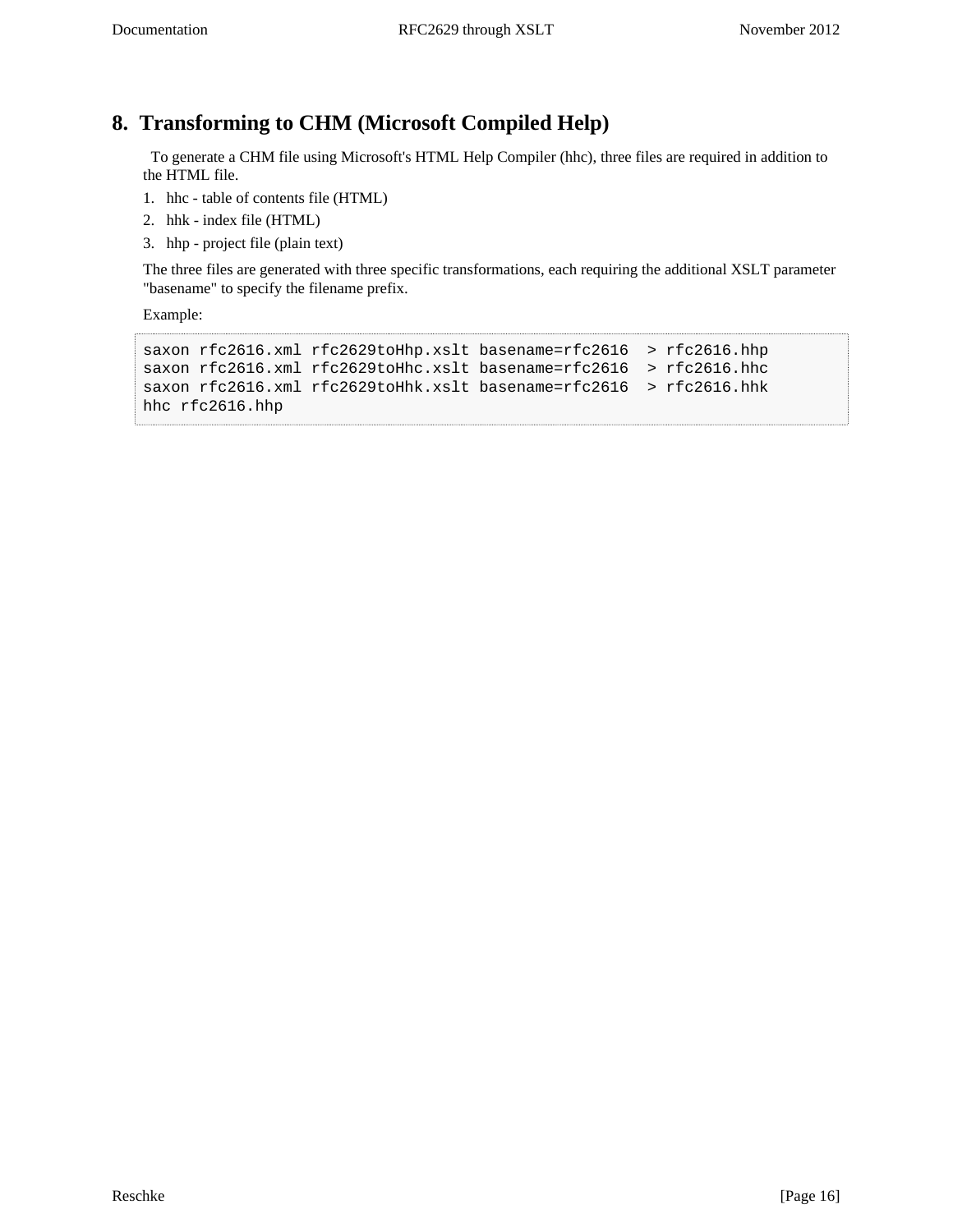# <span id="page-16-0"></span>**9. Transforming to PDF**

### <span id="page-16-1"></span>**9.1 Via XSL-FO**

<span id="page-16-7"></span>Transformation to XSL-FO [\[XSL-FO\]](#page-30-6) format is available through rfc2629toFO.xslt (which includes rfc2629.xslt, so keep both in the same folder).

<span id="page-16-6"></span>Compared to HTML user agents, XSL-FO engines unfortunately either come as open source (for instance, Apache FOP) or feature-complete (for instance, AntennaHouse XSL Formatter), but not both at the same time.

As Apache FOP needs special workarounds (index generation), and some popular extensions aren't standardized yet, the translation produces a generic output (hopefully) conforming to [\[XSL-FO\].](#page-30-6) Specific backends (xsl11toFop.xslt, xsl11toXep.xslt, xsl11toAn.xslt) then provide post-processing for the individual processors.

<span id="page-16-8"></span><span id="page-16-5"></span>**Note:** the output is currently targeted at Apache FOP 1.0.

#### <span id="page-16-2"></span>**9.1.1 Extension feature matrix**

|                             | <b>PDF</b> anchors   | <b>PDF</b> bookmarks | <b>PDF</b> document | <b>Index cleanup</b>      |
|-----------------------------|----------------------|----------------------|---------------------|---------------------------|
|                             |                      |                      | information         |                           |
| XSL 1.1 WD <sup>9</sup>     | no, but can be       | $yes$ <sup>10</sup>  | no, but uses XEP    | $yes$ <sup>11</sup>       |
|                             | auto-generated       |                      | output extensions   |                           |
|                             | from "id" attributes |                      |                     |                           |
| <b>Antenna House XS</b>     | no                   | $yes13$ (from XSL    | $yes14$ (from XEP   | $yes$ <sup>15</sup> (just |
| $L$ formatter <sup>12</sup> |                      | 1.1 bookmarks)       | document info)      | page duplicate            |
|                             |                      |                      |                     | elimination,              |
|                             |                      |                      |                     | from XSL 1.1              |
|                             |                      |                      |                     | page index)               |
| Apache FOP <sup>16</sup>    | $yes$ <sup>17</sup>  | $yes18$ (from XSL    | $yes$ <sup>19</sup> | no                        |
|                             |                      | 1.1 bookmarks)       |                     |                           |
| RenderX XEP <sup>20</sup>   | no                   | $yes21$ (from XSL    | $yes^{22}$          | $yes23$ (from XSL         |
|                             |                      | 1.1 bookmarks)       |                     | 1.1 page index)           |

#### <span id="page-16-3"></span>**9.1.2 Example: producing output for Apache FOP**

Example:

```
saxon rfc2616.xml rfc2629toFo.xslt > tmp.fo
saxon tmp.fo xsl11toFop.xslt > rfc2629.fo
```
<span id="page-16-4"></span>9 http://www.w3.org/TR/2003/WD-xsl11-20031217/

```
10 http://www.w3.org/TR/2003/WD-xsl11-20031217/#d0e12873
```
<sup>11</sup> http://www.w3.org/TR/2003/WD-xsl11-20031217/#d0e12534

```
12 http://www.antennahouse.com/
```

```
13 http://www.antennahouse.com/XSL20/axf-extension.htm
```

```
14 http://www.antennahouse.com/XSL20/axf-extension.htm
```
<sup>15</sup> http://www.antennahouse.com/XSL20/axf-extension.htm

<sup>16</sup> http://xml.apache.org/fop/

<sup>17</sup> http://xml.apache.org/fop/extensions.html#named-destinations

<sup>18</sup> http://xml.apache.org/fop/extensions.html#bookmarks

<sup>19</sup> http://xmlgraphics.apache.org/fop/0.95/metadata.html#xmp-in-fo

<sup>20</sup> http://xep.xattic.com/

<sup>21</sup> http://xep.xattic.com/xep/spec.html

<sup>22</sup> http://xep.xattic.com/xep/spec.html

<sup>23</sup> http://xep.xattic.com/xep/spec.html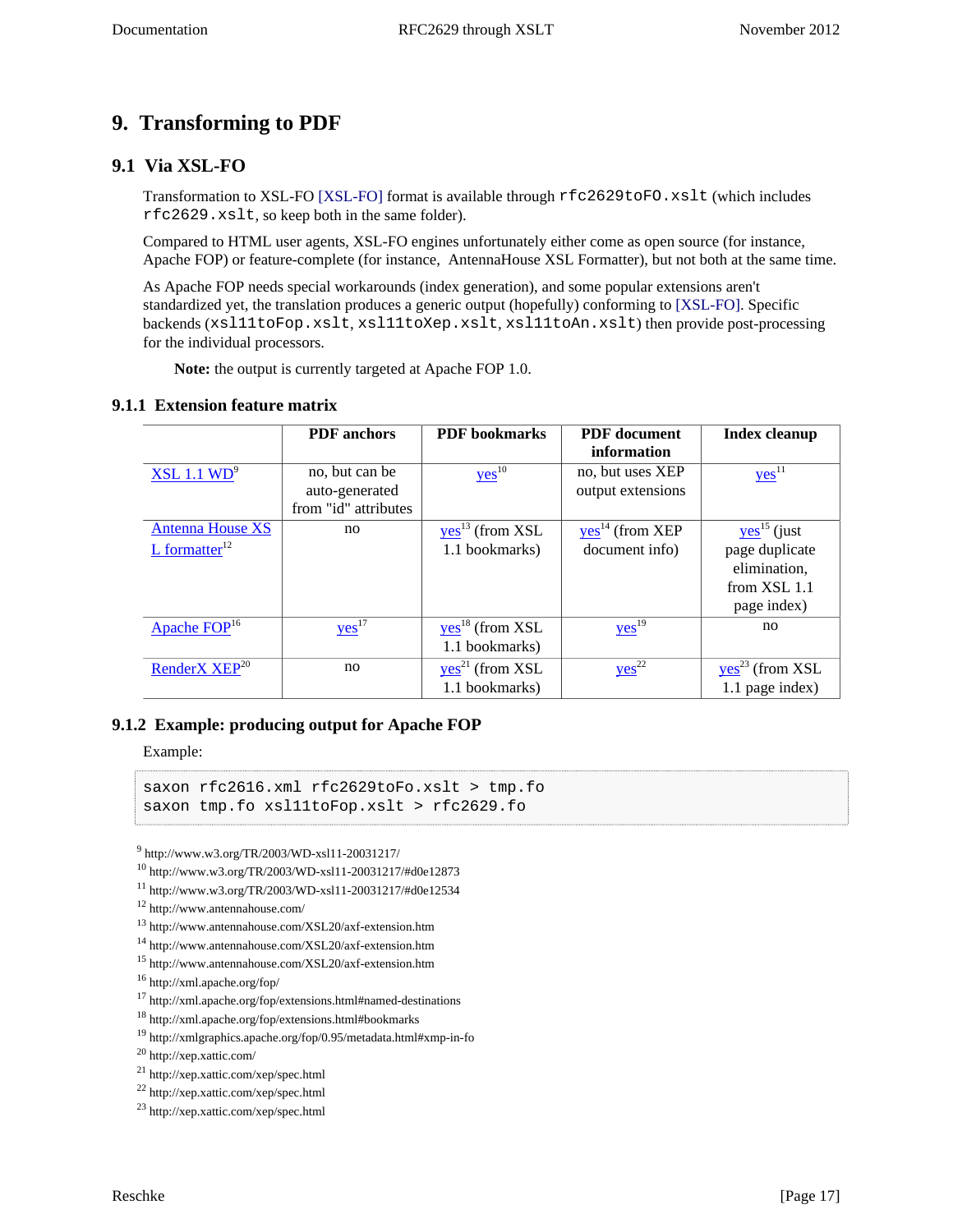## **9.2 Via X(HTML)**

PDF output can also be produced directly from (X)HTML. One simple approach is to rely on the browser's printing function, and to use a printer driver that produces PDF. Depending on the brower's CSS capabilities, the output will behave properly with respect to table breaks etc.

An alternative is PrinceXML (see [<http://www.princexml.com/](http://www.princexml.com/)>), which can produce PDF directly from (X)HTML input, based on the CSS printing information.

For instance, PDF output with text justification turned on can be produced with:

```
saxon input.xml rfc2629toXHTML.xslt xml2rfc-ext-justification=print \
   > output.xhtml
prince output.xhtml output.pdf
```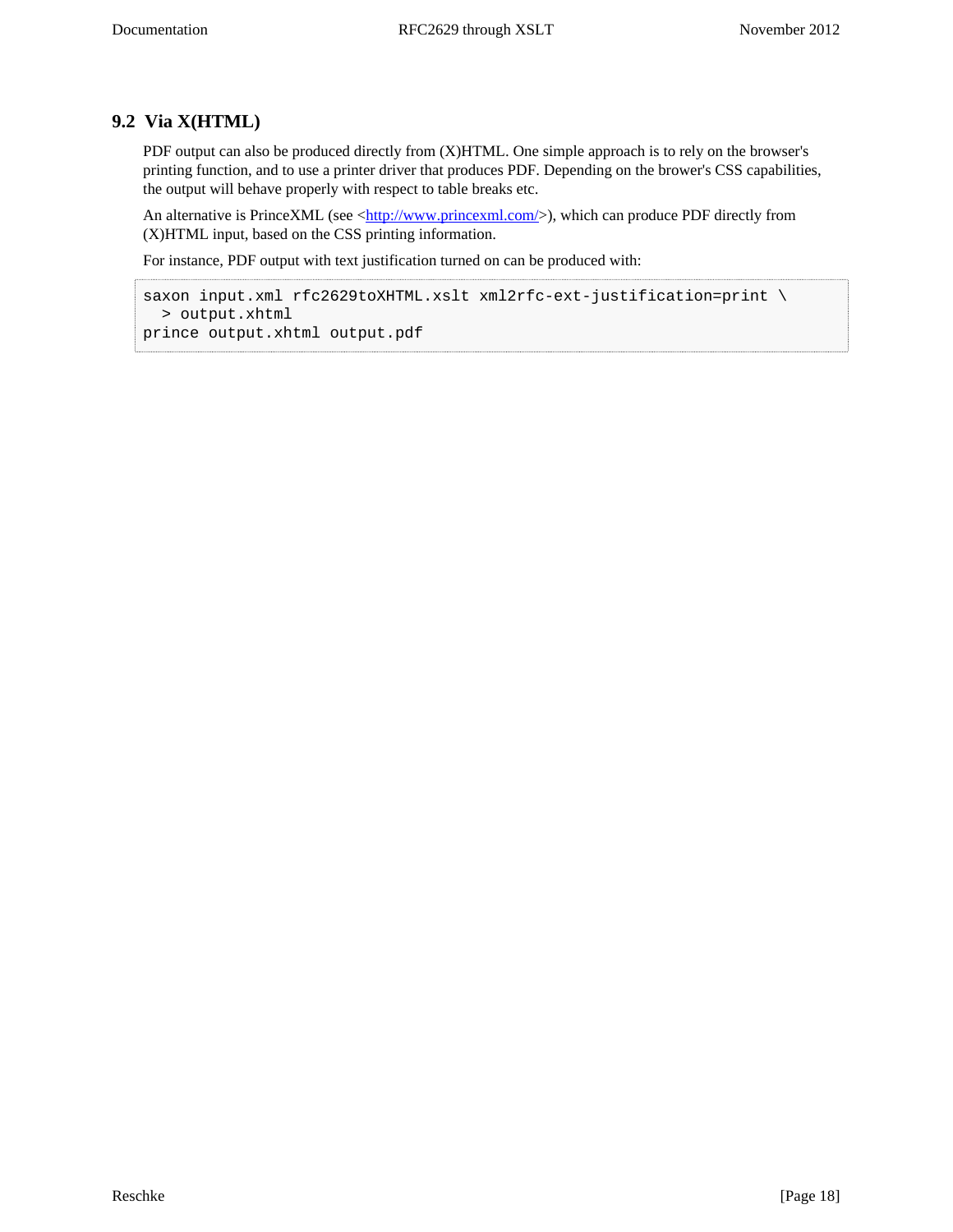# <span id="page-18-0"></span>**10. Transforming to ePub**

Experimental transformation to ePub format is available through a set of stylesheets, and the Unix Shell script mkepub.sh (which requires that "zip" and either "saxon" or "xsltproc" are installed).

For instance, an epub version of rfc2616.xml can be generated like this:

mkepub.sh rfc2616.xml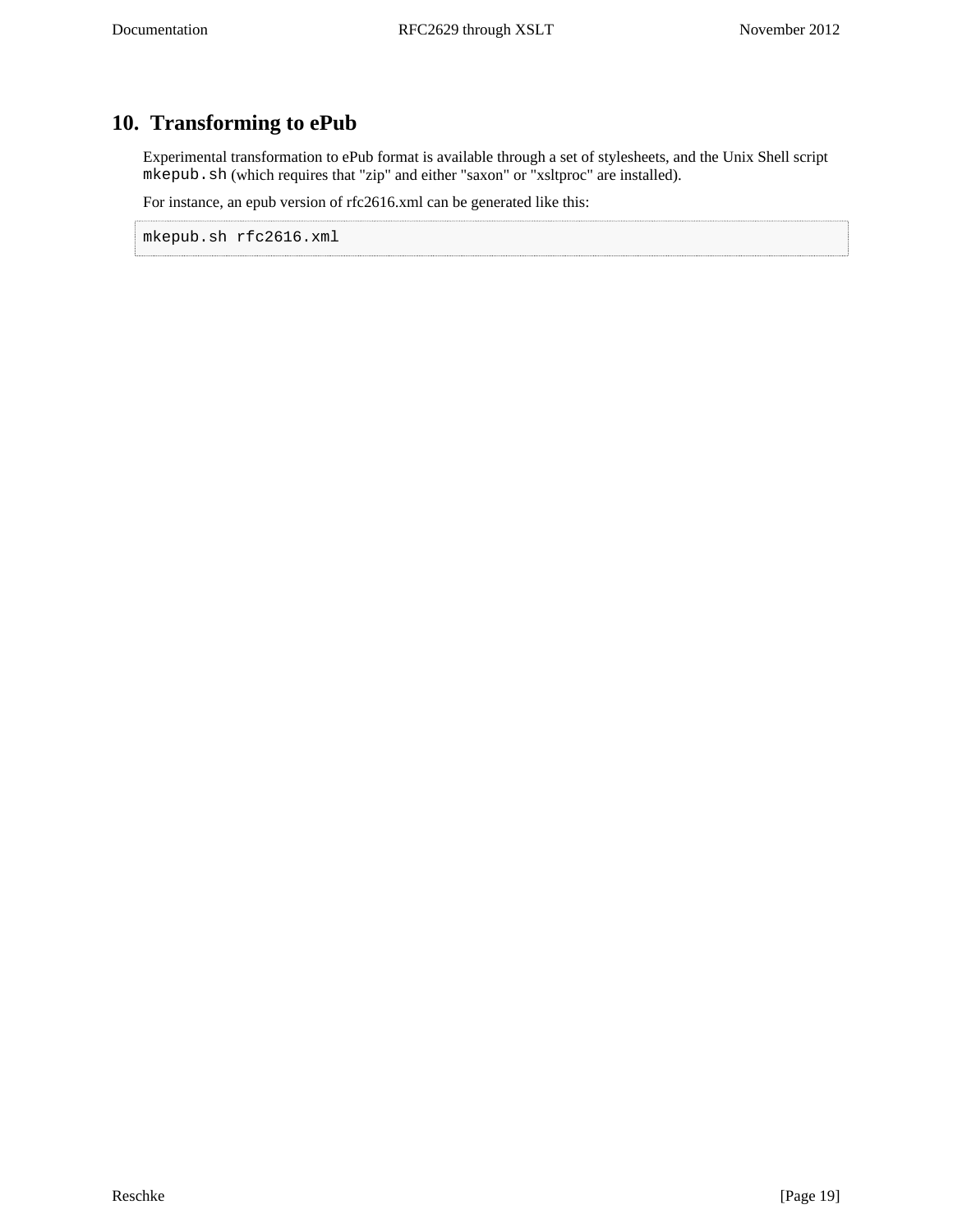# <span id="page-19-0"></span>**11. Generic Extensions**

This section documents extensions implemented in rfc2629.xslt, using the extension namespace "http:// purl.org/net/xml2rfc/ext".

### <span id="page-19-5"></span><span id="page-19-1"></span>**11.1 <abnf-char-sequence> element**

Converts the contained quoted string into a hex-encoded character sequence, for use in case-sensitive ABNF productions.

For instance, "<x:abnf-char-sequence>"HTTP"</x:abnf-char-sequence>" gets converted to "%x48.54.54.50".

### <span id="page-19-6"></span><span id="page-19-2"></span>**11.2 <anchor-alias> element**

Using its "value" attribute, this element allows the definition of an internal link target alias for the enclosing element. This alias can then be used with the [<ref](#page-22-1)> element for intra-document references.

Note that the anchor alias is not subject to the naming constraints that apply to anchor elements (which are  $X\overline{M}$ [L names](http://www.w3.org/TR/REC-xml/#NT-Name)<sup>24</sup>).

### <span id="page-19-8"></span><span id="page-19-3"></span>**11.3 <bcp14> element**

<span id="page-19-9"></span>This element marks the content as being one of the normative keywords defined in [\[RFC2119\].](#page-30-7)

The DOCTYPE definition below allows using these keywords using XML entity expansion: such as in "...server &MUST; accept...".

```
<!DOCTYPE rfc [
  <!ENTITY MAY "<bcp14 xmlns='http://purl.org/net/xml2rfc/ext'
   >MAY</math> < /bcp14 > " >
  <!ENTITY MUST "<bcp14 xmlns='http://purl.org/net/xml2rfc/ext'
    >MUST</bcp14>">
  <!ENTITY MUST-NOT "<bcp14 xmlns='http://purl.org/net/xml2rfc/ext'
   >MUST NOT</bcp14>">
  <!ENTITY OPTIONAL "<bcp14 xmlns='http://purl.org/net/xml2rfc/ext'
    >OPTIONAL</bcp14>">
  <!ENTITY RECOMMENDED "<bcp14 xmlns='http://purl.org/net/xml2rfc/ext'
   >RECOMMENDED</bcp14>">
  <!ENTITY REQUIRED "<bcp14 xmlns='http://purl.org/net/xml2rfc/ext'
    >REQUIRED</bcp14>">
  <!ENTITY SHALL "<bcp14 xmlns='http://purl.org/net/xml2rfc/ext'
    >SHALL</bcp14>">
  <!ENTITY SHALL-NOT "<bcp14 xmlns='http://purl.org/net/xml2rfc/ext'
    >SHALL NOT</bcp14>">
  <!ENTITY SHOULD "<bcp14 xmlns='http://purl.org/net/xml2rfc/ext'
    >SHOULD</bcp14>">
  <!ENTITY SHOULD-NOT "<bcp14 xmlns='http://purl.org/net/xml2rfc/ext'
    >SHOULD NOT</bcp14>">]>
```
### <span id="page-19-7"></span><span id="page-19-4"></span>11.4 <br/>bb> element

Marking up a string as  **indicates that it represents the bottom line of a box drawing, replacing the "+" and** "-" characters accordingly.

<sup>24</sup> http://www.w3.org/TR/REC-xml/#NT-Name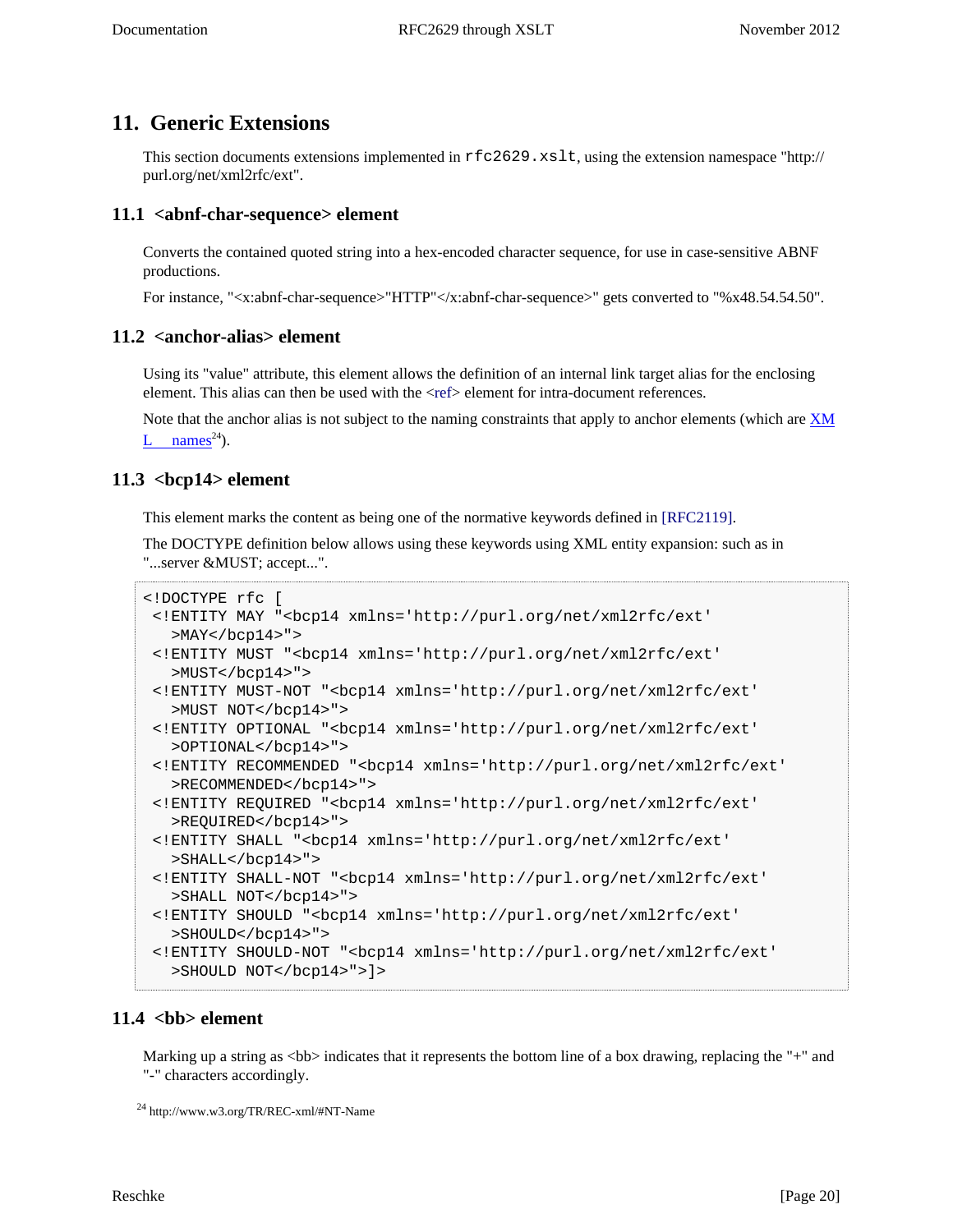### <span id="page-20-9"></span><span id="page-20-0"></span>**11.5 <bc> element**

Marking up a string as  $\langle$ bc $>$  indicates that it represents a center line of a box drawing, replacing the "|" character accordingly.

### <span id="page-20-10"></span><span id="page-20-1"></span>**11.6 <blockquote> element**

<span id="page-20-18"></span>This element is like the "**[blockquote](http://www.w3.org/TR/html401/struct/text.html#edef-BLOCKQUOTE)**<sup>25</sup>" element in [\[HTML\]](#page-30-2) (note this is a block-level element!). It should contain one or more <t> child elements.

### <span id="page-20-11"></span><span id="page-20-2"></span>**11.7 <boilerplate> element**

Can be used to include boilerplate (status, copyright, ...) into the front or back section. <section> elements within <x:boilerplate> appear as unnumbered sections in the output.

*This element currently can not be "down-translated" for use in xml2rfc!*

### <span id="page-20-12"></span><span id="page-20-3"></span>**11.8 <bt> element**

Marking up a string as  **indicates that it represents the top line of a box drawing, replacing the "+" and "-"** characters accordingly.

### <span id="page-20-13"></span><span id="page-20-4"></span>**11.9 <dfn> element**

<span id="page-20-19"></span>This element is like the " $\frac{dfn^{26}}{dt}$  $\frac{dfn^{26}}{dt}$  $\frac{dfn^{26}}{dt}$ " element in [\[HTML\]](#page-30-2).

### <span id="page-20-14"></span><span id="page-20-5"></span>**11.10 <feedback> element**

This elements allows declaring a feedback link for document reviewers. The template string takes the form of a URI template, such as:

```
<x:feedback template="mailto:ietf-http-wg@w3.org?subject={docname},
82022{section}822&body=<{ref}&gt;:"/>
```
where "docname" is substituted by the document name, "section" is substituted by section title (number and name), and "ref" is substituted by a URI pointing to the section being referenced.

### <span id="page-20-15"></span><span id="page-20-6"></span>**11.11 <h> element**

<span id="page-20-20"></span>T[h](http://www.w3.org/TR/2006/WD-xhtml2-20060726/mod-structural.html#edef_structural_h)is element is like the " $h^{27}$ " element in [\[XHTML2\]](#page-30-8).

### <span id="page-20-16"></span><span id="page-20-7"></span>**11.12 <highlight> element**

Used to highlight text passages, currently only allowed in <artwork>.

**Note:** this is stripped when generating input for xml2rfc, so please use with care.

### <span id="page-20-17"></span><span id="page-20-8"></span>**11.13 <length-of> element**

This element can be used to insert the length of another formatted section (in decimal).

<sup>25</sup> http://www.w3.org/TR/html401/struct/text.html#edef-BLOCKQUOTE

 $^{27}$  http://www.w3.org/TR/2006/WD-xhtml2-20060726/mod-structural.html#edef\_structural\_h

<sup>26</sup> http://www.w3.org/TR/html401/struct/text.html#edef-DFN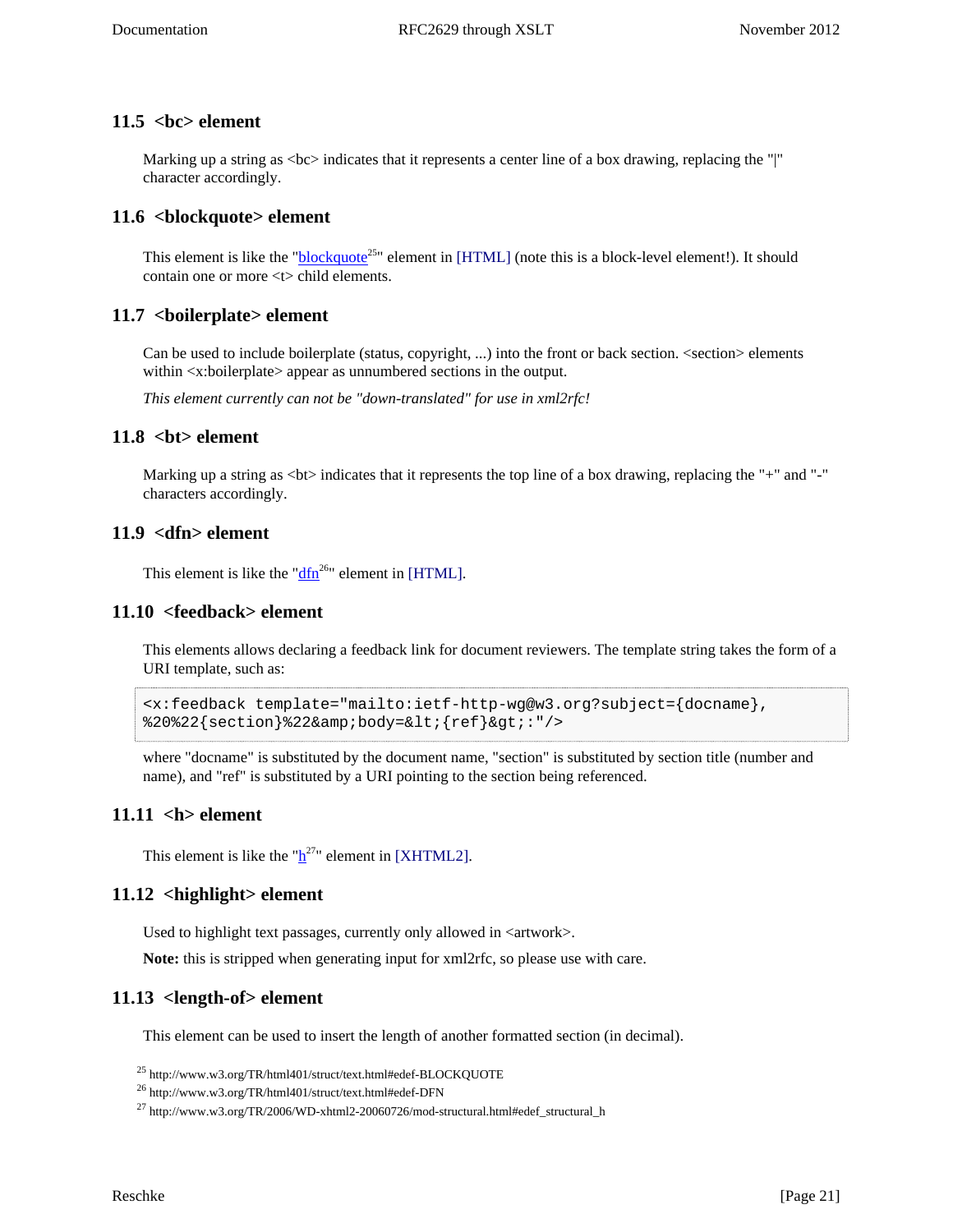Example: computing the Content-Length header value

```
<artwork>
...
Content-Length: <x:length-of target="req"/>
<x:span anchor="req">123456789
<x:span><artwork/>
```
The lenght computation counts line ends as two characters (CRLF).

Note that indentation characters in artwork *will* be counted. The "indented" attribute allows to specify the amount of indentation to be substracted from the computed length.

### <span id="page-21-5"></span><span id="page-21-0"></span>**11.14 <link> element**

This element can be added as a top-level child element below <rfc> to indicate additional link information. It's currently used only when generating HTML output, in which case an HTML  $\leq$ link $\geq$ <sup>28</sup> element with identical attributes gets generated.

Example: generating HTML link element

```
 <x:link xmlns="http://purl.org/net/xml2rfc/ext"
    rel="Bookmark"
    title="IETF WEBDAV Working Group"
    href="http://ftp.ics.uci.edu/pub/ietf/webdav/"/>
```
If the attribute "basename" is present, it is used to compute the target href based on the output format being generated (this is handy for "next"/"prev" links in a series of documents. In this case, the href attribute is not required.

For instance:

```
 <x:link xmlns="http://purl.org/net/xml2rfc/ext"
    rel="next"
    title="Part2"
    basename="draft-foobar-protocol-p2-latest"/>
```
### <span id="page-21-1"></span>**11.15 <lt> element**

<span id="page-21-6"></span>Used for grouping multiple <t> elements into a single list item.

### <span id="page-21-7"></span><span id="page-21-2"></span>**11.16 <note> element**

Can be used to add a note, usually indented by a few characters. It should contain one or more <t> child elements.

### <span id="page-21-8"></span><span id="page-21-3"></span>**11.17 <parse-xml> element**

This element instructs the processor to parse the contents as XML and to warn when there's a problem (requires either MSXML or Saxon8 or newer).

### <span id="page-21-4"></span>**11.18 <prose> element**

```
28 http://www.w3.org/TR/html4/struct/links.html#edef-LINK
```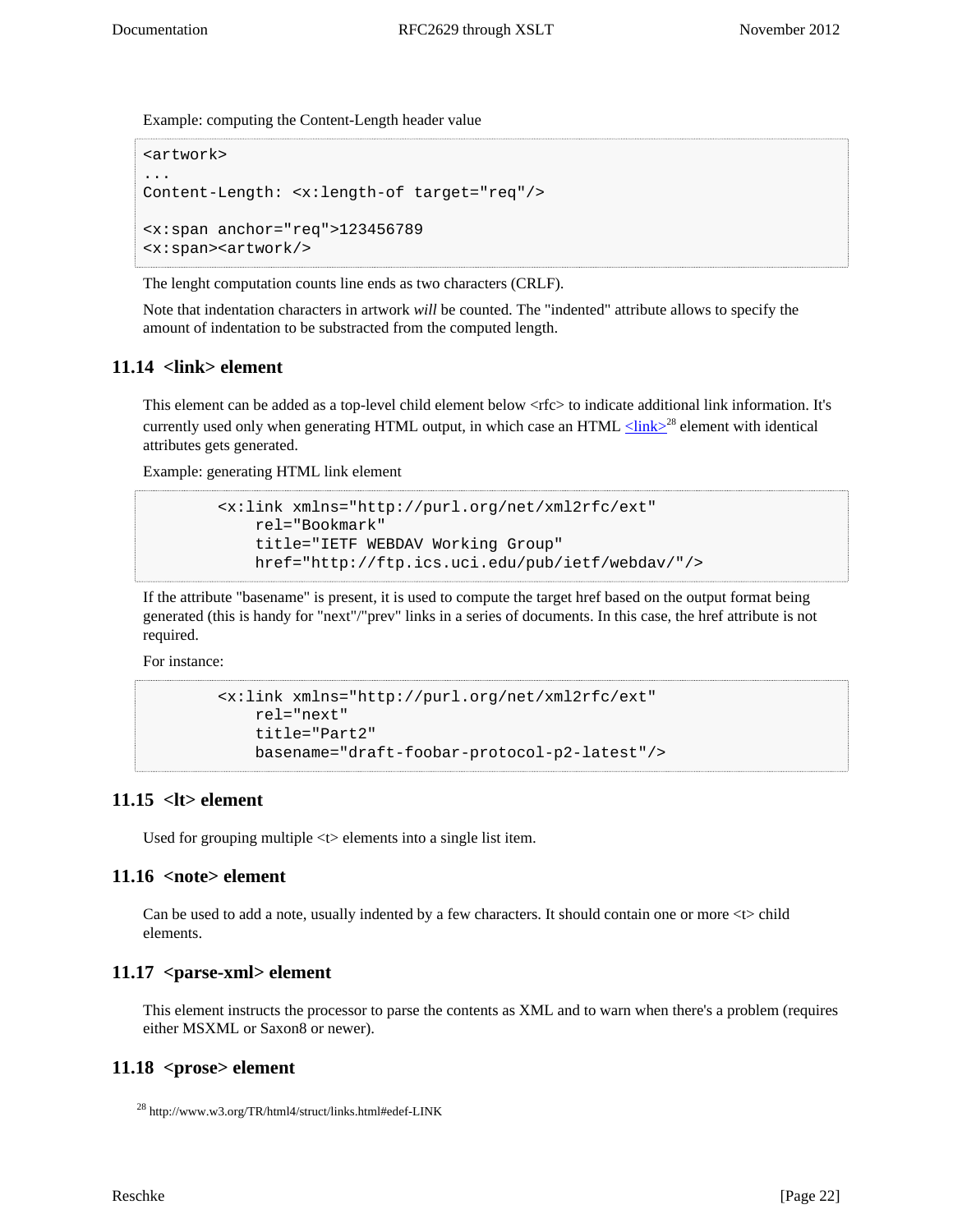This element can be used inside <reference> to add plain text (before the date, when present).

### <span id="page-22-4"></span><span id="page-22-0"></span>**11.19 <q> element**

<span id="page-22-8"></span>This element is like the " $q^{29}$  $q^{29}$ " element in [\[HTML\].](#page-30-2)

### <span id="page-22-5"></span><span id="page-22-1"></span>**11.20 <ref> element**

This element is a simplified variant of the <xref> element, in that no "target" attribute needs to be specified, instead the text contents acts as identifier. That in itself wouldn't be terribly useful, but together with the <[anchor-alias>](#page-19-2), it allows referring to other parts of the document with minimal additional markup.

For instance, given an alias definition such as

```
 <section title="Test" anchor="test">
   <x:anchor-alias value="alias1"/>
   <x:anchor-alias value="alias 2"/>
   ...
 </section>
```
the following simple references

```
 <x:ref>test</x:ref>
 <x:ref>alias1</x:ref>
 <x:ref>alias 2</x:ref>
```
are equivalent to...:

```
 <xref target="test">test</xref>
 <xref target="test">alias1</xref>
 <xref target="test">alias 2</xref>
```
### <span id="page-22-2"></span>**11.21 <source> element**

<span id="page-22-6"></span>Can be used to enhance a <reference> with information about the location for the XML source. This can be used by the <xref> processing code to automatically extract the target section number.

For example:

```
 ...
 <xref target="RFC2616" x:fmt="of" x:rel="#PUT" />
 ...
 <reference target="RFC2616"/>
   ...
   <x:source href="rfc2616.xml"/>
   ...
```
### <span id="page-22-7"></span><span id="page-22-3"></span> $11.22$   $<sup>2</sup>$  element</sup>

<span id="page-22-9"></span>This element is like the " $\frac{\text{sup}}{20}$  $\frac{\text{sup}}{20}$  $\frac{\text{sup}}{20}$ " element in [\[HTML\].](#page-30-2)

<sup>29</sup> http://www.w3.org/TR/html401/struct/text.html#edef-Q

<sup>30</sup> http://www.w3.org/TR/html401/struct/text.html#edef-SUP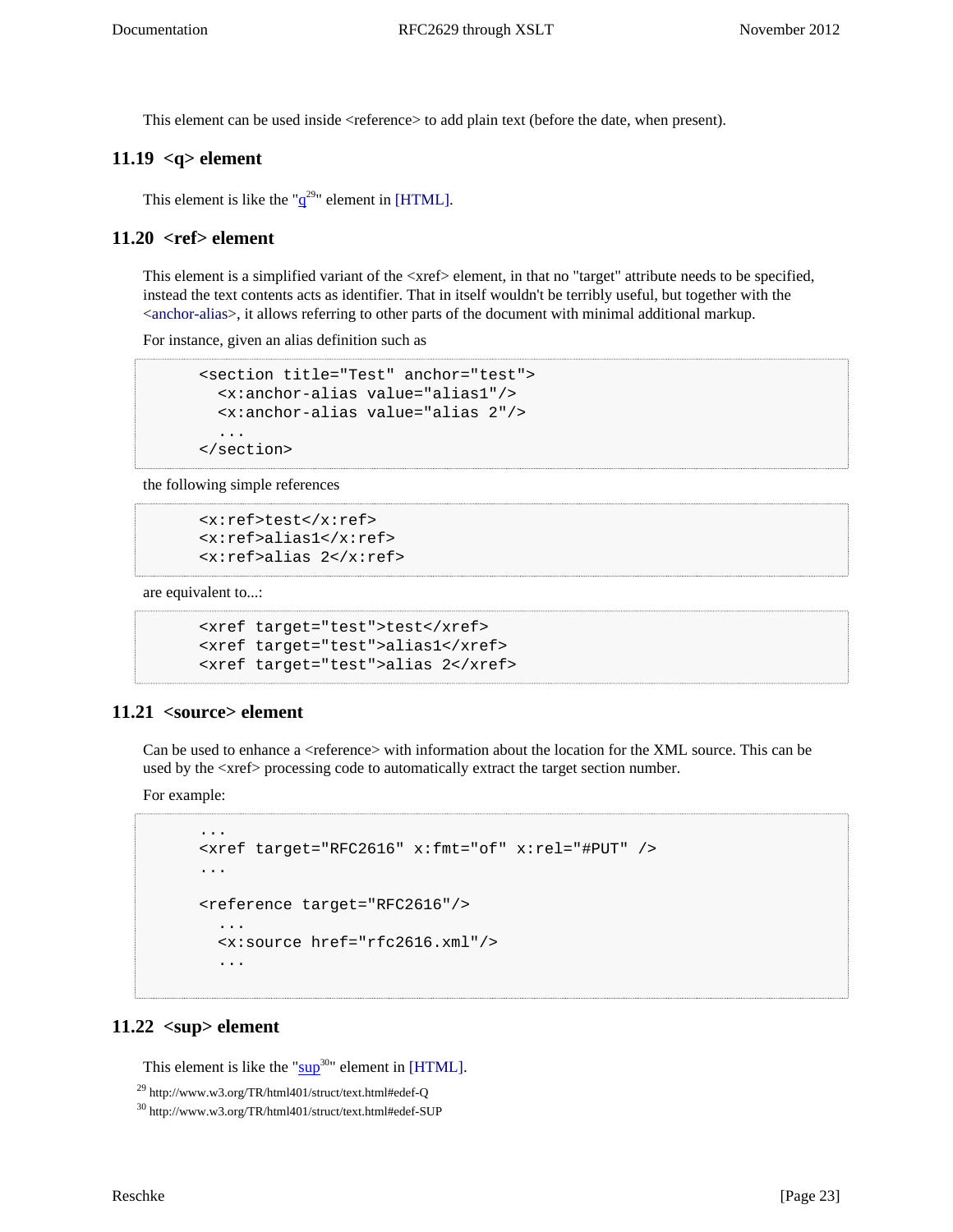Note: the down conversion to RFC2629 format replaces "x^y" by "x^y".

## <span id="page-23-0"></span>**11.23 Extensions to Xml2rfc <artwork> element**

Sometimes, artwork occurs inside lists. To get it indent properly in xml2rfc's text output, it needs to be indented in the source. This is sub-optimal, as this whitespace will also appear in the HTML output, where it's already indented due to HTML's semantics.

As a workaround, a "x:indent-with" attribute can be specified, containing a string that will be prepended to each line when clean-for-DTD.xslt is run (see [Section 12.4\)](#page-28-0).

### <span id="page-23-1"></span>**11.24 Extensions to Xml2rfc <iref> element**

The extension attribute below is allowed on the standard  $\langle$ iref $\rangle$  element:

•  $x:$  for-anchor specifies that the  $\langle$ iref $\rangle$  will also be automatically inserted whenever the specified anchor is cross-referenced -- this may save entering lots of <iref> instances. As a special case, a value of "" (empty string) refers to the anchor attribute of the closest ancestor.

### <span id="page-23-2"></span>**11.25 Extensions to Xml2rfc <list> element**

The extension attribute below is allowed on the standard <list>element:

• x:indent specifies the amount of indentation for list items in hanging lists. This can be useful when the output format, such as XSL-FO, does not support automatical formatting. The value takes an XSL-FO width, such as "5em". The default is *length of longest label in characters* times *0.8em*.

Also, the  $\langle$ list $\rangle$  element can take  $\langle x:$ [lt](#page-21-1) $\rangle$ child elements instead of  $\langle t \rangle$ , allowing to insert multiple paragraphs into a single list item.

### <span id="page-23-3"></span>**11.26 Extensions to Xml2rfc <rfc> element**

The extension attributes below are allowed on the standard  $\langle$ rfc $>$  element:

- grddl:transformation can be used to reference a GRDDL transform.
- <span id="page-23-6"></span>• x:maturity-level can be used to specify the IETF Standards Track Maturity Level of "proposed", "draft" or "internet" (see Section 4.1 of [\[RFC2026\]\)](#page-30-9).

### <span id="page-23-4"></span>**11.27 Extensions to Xml2rfc <section> element**

The extension attribute below is allowed on the standard <list> element:

• x:fixed-section-number can be used to specify a fixed section number. This can be useful when formatting historic documents that used a different numbering style.

### <span id="page-23-5"></span>**11.28 Extensions to Xml2rfc <xref> element**

Three extension attributes are allowed on the standard  $\langle x \rangle$  element:

- 1. x:sec can be specified to point to a specific section of the referenced document,
- 2. x:rel may specify a relative reference to use when linking into the referenced document (if linking by section number is not available),
- 3. x:fmt defines the text format to be used.

The following formats are defined for the x:fmt attribute:

| , (Comma)        | <i>reference</i> , Section sec                 |
|------------------|------------------------------------------------|
| $\left( \right)$ | <i>reference</i> (Section <i>sec</i> )         |
| anchor           | Like the default format, but without brackets. |
| of               | Section sec of [reference]                     |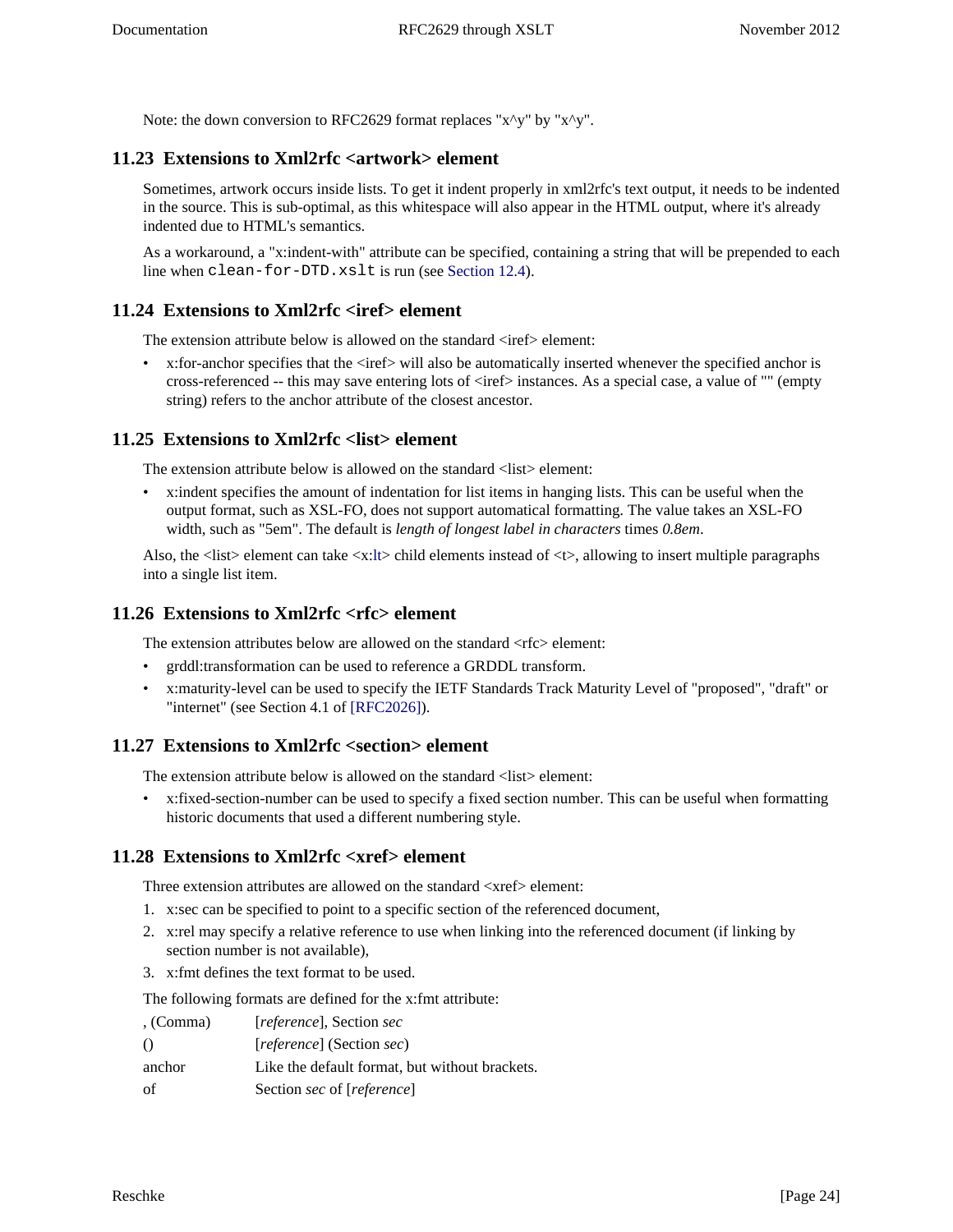| number | sec                                                                                      |
|--------|------------------------------------------------------------------------------------------|
| none   | No output (can be used to have xrefs to references without having them rendered as such) |
| sec    | Section sec                                                                              |

These extensions are currently only supported for <xref> elements without child nodes.

<span id="page-24-0"></span>If the processor knows how to reference the target section, it will generate a link directly to the target section, such as in [\[RFC2119\],](#page-30-7) Section 5.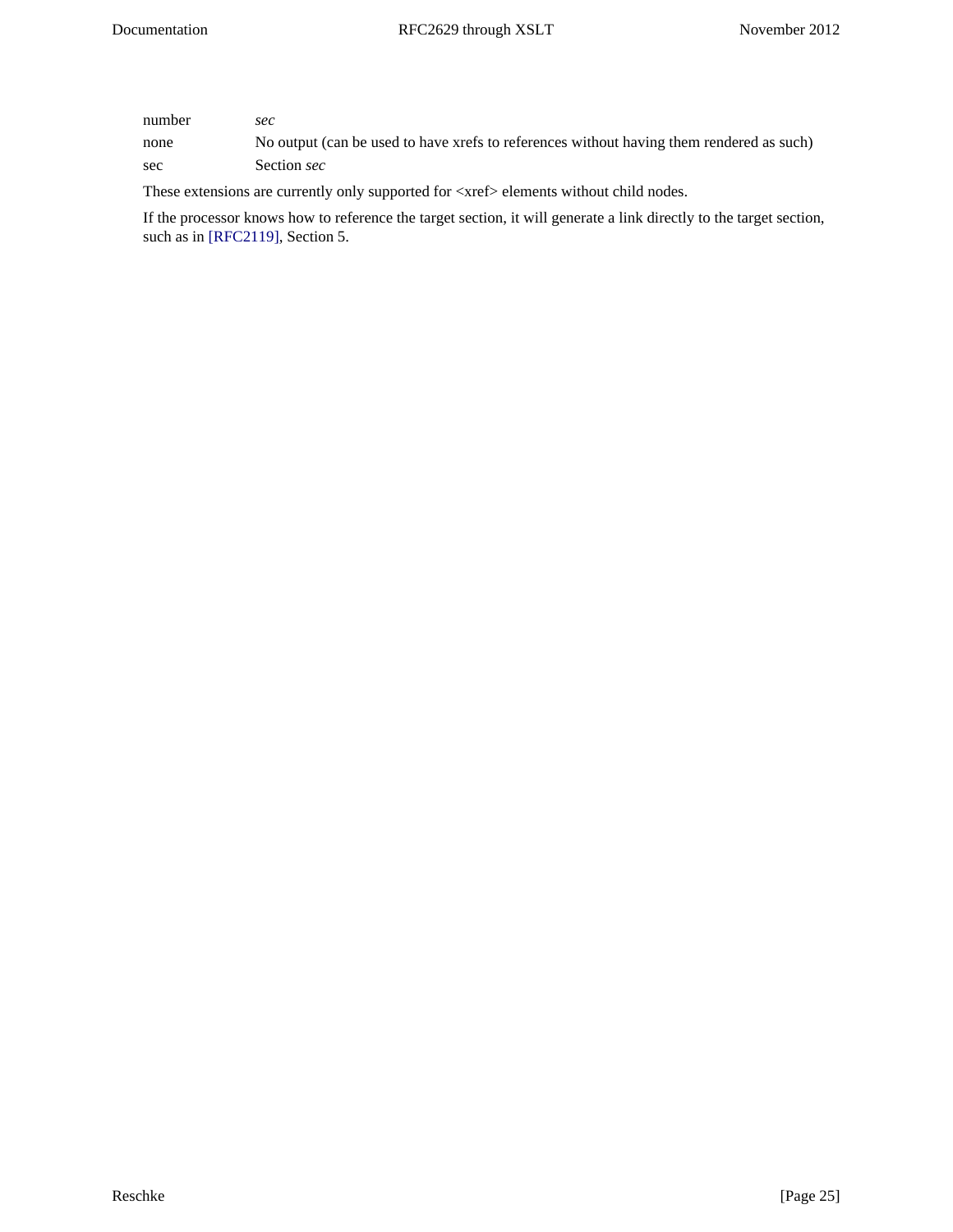# <span id="page-25-0"></span>**12. Utilities**

### <span id="page-25-1"></span>**12.1 Checking References**

check-references.xslt can be used to check all references to RFC- and ID-series IETF publications and to W3C publications (note this script requires local copies of [<ftp://ftp.isi.edu/in-notes/rfc-index.xml](ftp://ftp.isi.edu/in-notes/rfc-index.xml)> and  $\langle \text{http://www.w3.org/2002/01/tr-automation/tr.rdf} \rangle$  and will use the XML status information provided at  $\langle \text{http://www.w3.org/2002/01/tr-automation/tr.rdf} \rangle$  and will use the XML status information provided at  $\langle \text{http://www.w3.org/2002/01/tr-automation/tr.rdf} \rangle$ [/tools.ietf.org/>](http://tools.ietf.org/)).

If the document is supposed to be published on the IETF standards track, the desired level can be specified using the parameter intended-level as 'proposed', 'draft' or 'internet'. Alternatively, it can be specified inside the document using the attribute x:maturity-level on the  $\langle$ rfc> element (see [Section 11.26\)](#page-23-3).

<span id="page-25-2"></span>**Note:** Downward references should be annotated using the  $\alpha$   $\alpha$  element, containing an  $\alpha$ xref $\alpha$  to [\[BCP97\].](#page-30-10)

When an XSLT 2.0 processor is used, links in the document can be checked as well using the link-check parameter ('yes' or 'no'). Note that this only works for http links to documents of type text/\*.

For instance, as of 2008-07-12, the script produces for  $\frac{\text{http://greenbytes.de/tech/webday/rfc2518.xml}}{$ :

```
> saxon rfc2518.xml check-references.xslt intended-status=PROPOSED \
   link-check=yes
Normative References:
ISO-11578: not checked
ISO-639: not checked
ISO-8601: not checked
REC-xml-19980210: [FirstEdition] obsoleted by REC-xml-20001006
REC-xml-names-19990114: [FirstEdition] obsoleted by
 REC-xml-names-20060816
RFC1766: [PROPOSED STANDARD] obsoleted by RFC3066 RFC3282
RFC2068: [PROPOSED STANDARD] obsoleted by RFC2616
RFC2069: [PROPOSED STANDARD] obsoleted by RFC2617
RFC2119: [BEST CURRENT PRACTICE] (-> BCP0014) ok
RFC2141: [PROPOSED STANDARD] ok
RFC2277: [BEST CURRENT PRACTICE] (-> BCP0018) ok
RFC2396: [DRAFT STANDARD] obsoleted by RFC3986
RFC2279: [DRAFT STANDARD] obsoleted by RFC3629
Informational References:
REC-PICS-labels-961031: [REC] ok
RFC1807: [INFORMATIONAL] ok
RFC2026: [BEST CURRENT PRACTICE] (-> BCP0009) ok
RFC2291: [INFORMATIONAL] ok
RFC2376: [INFORMATIONAL] obsoleted by RFC3023
RFC2413: [INFORMATIONAL] obsoleted by RFC5013
USMARC: not checked
WF: not checked
Link Targets
<http://www.w3.org/TR/1998/REC-xml-19980210>: ok
<http://www.w3.org/TR/1999/REC-xml-names-19990114>: ok
<http://www.dlib.org/dlib/july96/lagoze/07lagoze.html>: ok
<http://www.w3.org/pub/WWW/TR/REC-PICS-labels-961031.html>: ok
```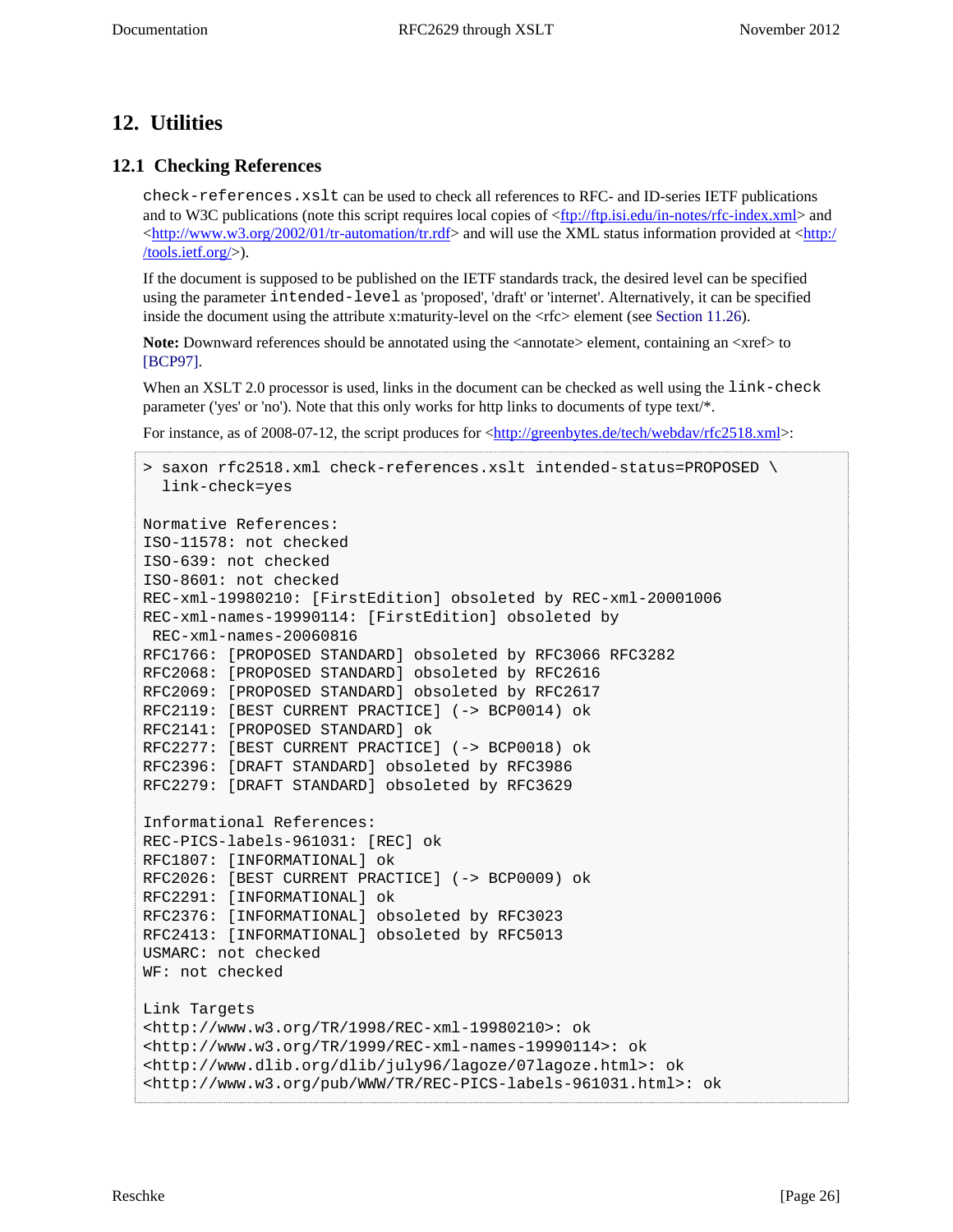Recognized formats in the <seriesInfo> element are:

- for RFCs, the name attribute must be "RFC", and the value attribute must be the number of the RFC,
- for Internet Drafs, the name attribute must be "ID" or "Internet-Draft", and the value attribute must be the file name of the draft (including the two-digit running number, but excluding a file extension),
- for W3C documents, the name attribute must be "W3C", must start with "W3C ", or must start with "World Wide Web Consortium ", and the value attribute must be the "shorthand" name of the specification, such as "REC-xml-19980210".

**Note:** this stylesheet will need network access to check links and status of Internet Drafts. When running a Java-based XSLT engine, you may have to supply Java system properties specifying the HTTP proxy to be used, such as "-Dhttp.proxyHost=hostname -Dhttp.proxyPort=80".

## <span id="page-26-0"></span>**12.2 Generating Graphs from References**

gen-reference-graph.xslt generates a graph of RFC dependencies, using the same base data as in check-references.xslt (see [Section 12.1](#page-25-1)). Its output is a "dot" file, to be processed by GraphViz (see <<http://www.graphviz.org/>>).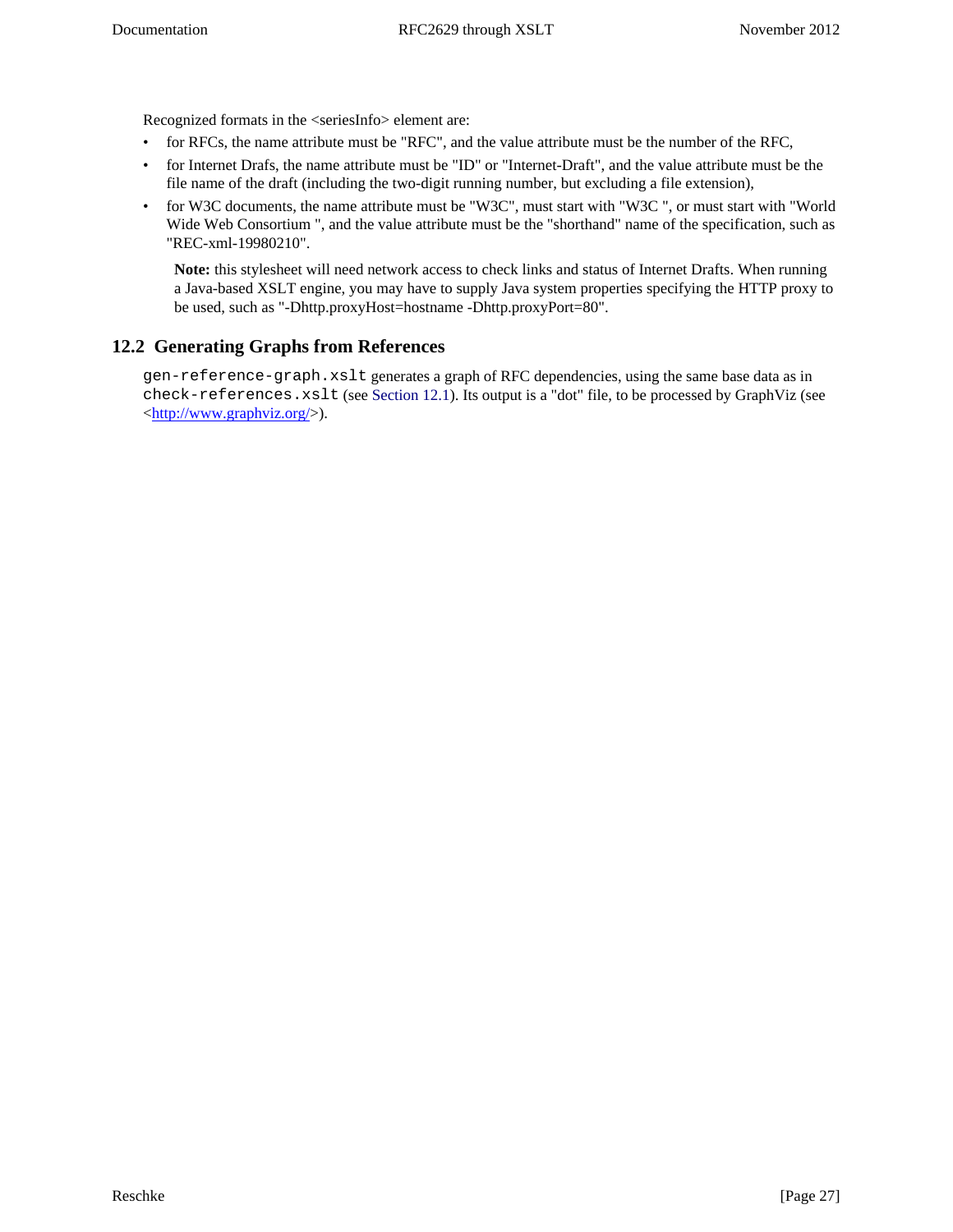The picture below shows the RFC dependencies in RFC2629.



### <span id="page-27-0"></span>**12.3 Producing reference entries for books**

amazon-asin.xslt uses the Amazon web services to generate a <reference> element for a given ASIN (ISBN).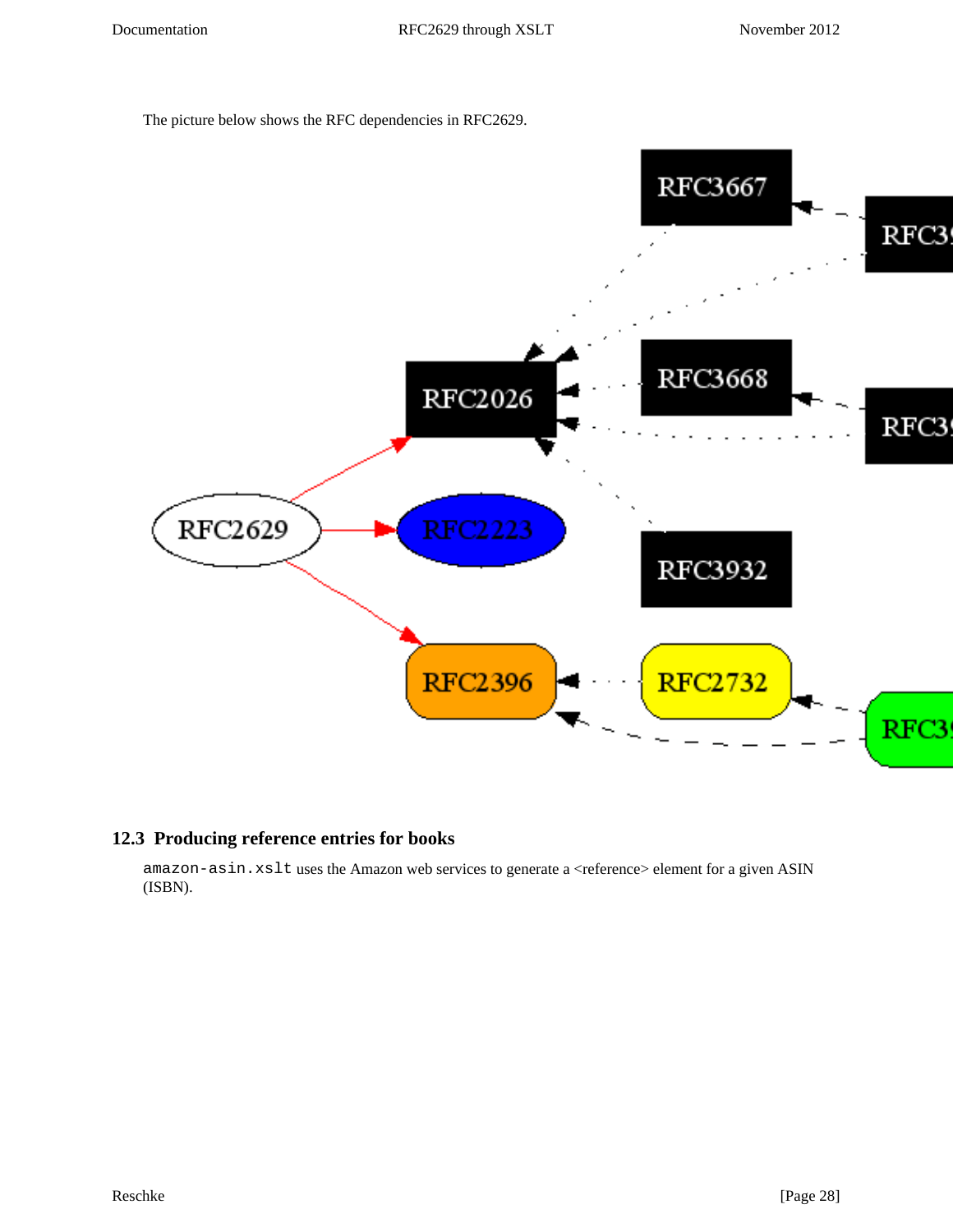For instance:

```
<?xml version="1.0" encoding="utf-8"?>
<references>
  <reference target="urn:isbn:0134516591">
    <front>
      <title>Simple Book, The: An Introduction to Internet Management,
               Revised Second Edition</title>
      <author surname="Rose"
                 fullname="Marshall T. Rose" initials="M. T. ">
        <organization/>
      </author>
      <author surname="Marshall"
                 fullname="Rose T. Marshall" initials="R. T.">
        <organization/>
      </author>
      <date year="1996" month="March"/>
    </front>
    <seriesInfo name="Prentice Hall" value=""/>
  </reference>
</references>
```
Note that the resulting XML usually requires checking, in this case Amazon's database is playing tricks with Marshall's name...

### <span id="page-28-0"></span>**12.4 Down-converting to RFC2629bis DTD**

clean-for-DTD.xslt can be used to down-convert some extensions to a format that is supported by the base xml2rfc distribution. Note that these extensions are experimental (feedback appreciated).

The following mappings are done:

- <iref> elements inside <artwork> elements are moved in front of the enclosing <figure> element.
- <xref> elements inside <artwork> are expanded just like in regular text (that is, the markup is stripped, but the element is replaced by the applicable replacement text).
- <x[:anchor-alias](#page-19-2)> elements get stripped.
- $\langle x:bcp14\rangle$  elements get stripped.
- $\langle x:bb \rangle, \langle x:bc \rangle$  $\langle x:bb \rangle, \langle x:bc \rangle$  $\langle x:bb \rangle, \langle x:bc \rangle$  and  $\langle x:bt \rangle$  $\langle x:bt \rangle$  $\langle x:bt \rangle$  elements get stripped.
- <x[:blockquote>](#page-20-1) elements get converted to indented text (through a <list> element).
- <x[:dfn>](#page-20-4) elements get stripped.
- $\langle x: h \rangle$  elements get stripped.
- <x[:link>](#page-21-0) elements get stripped.
- $\langle x: l \rangle$  elements get collapsed into a single  $\langle l \rangle$  element with added  $\langle v \rangle$  and  $\langle v \rangle$  and  $\langle v \rangle$  is a simulate paragraph breaks.
- <x[:note>](#page-21-2) elements get converted to indented text (through a <list> element).
- <x[:q](#page-22-0)> elements get stripped, with apostrophes added around the text.
- $\leq$ x[:prose](#page-21-4)> elements are transformed into  $\leq$ seriesInfo> elements (which is an abuse of the element and only a workaround until xml2rfc gets a matching extension).
- <span id="page-28-1"></span>• <x[:ref>](#page-22-1) elements get replaced by <xref> elements, targetting either the anchor or another anchor with matching <x[:anchor-alias](#page-19-2)> child element.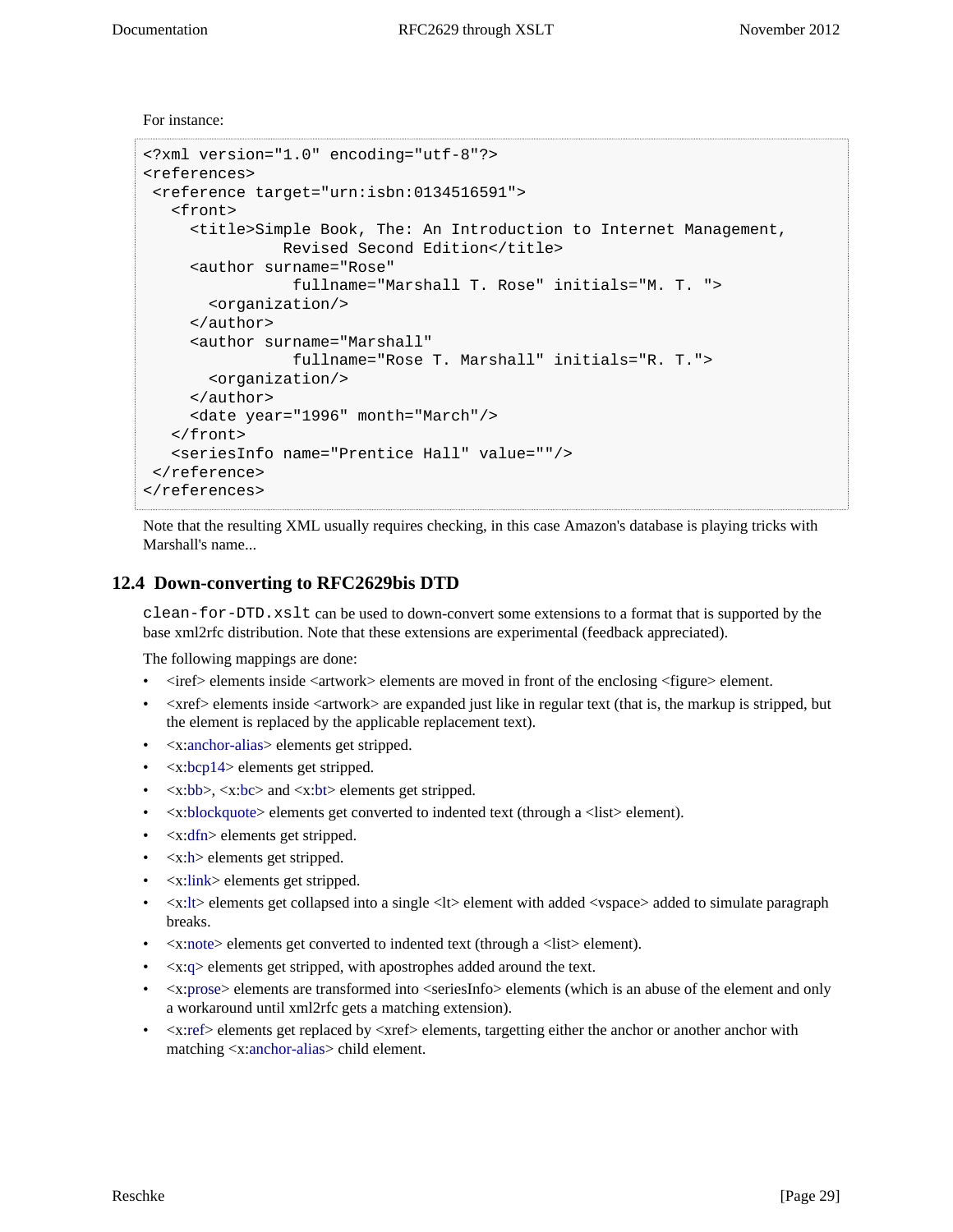### **12.5 Extracting artwork**

With extract-artwork.xslt, artwork elements named through the "name" attribute can be extracted. This can be used to automatically check their syntax (for instance, when ABNFs appear within a figure element).

For instance:

saxon rfc3986.xml extract-artwork.xslt name=uri.abnf

In addition, artwork of a specific type can be extracted, such as with:

saxon rfc3986.xml extract-artwork.xslt type=abnf

When extracting by type, artwork elements with a specified name can be excluded; this can be handy when the document uses some kind of schema language, and an appendix contains the collected schema, repeating definitions from earlier on. Example:

```
saxon rfc3986.xml extract-artwork.xslt type=abnf except-name=clschm
```
### <span id="page-29-0"></span>**12.6 GRRDL**

rfc2629grddl.xslt extracts RDF information. This is experimental work-in-progress. See <[http://www.](http://www.w3.org/TR/grddl/) [w3.org/TR/grddl/](http://www.w3.org/TR/grddl/)> for more information.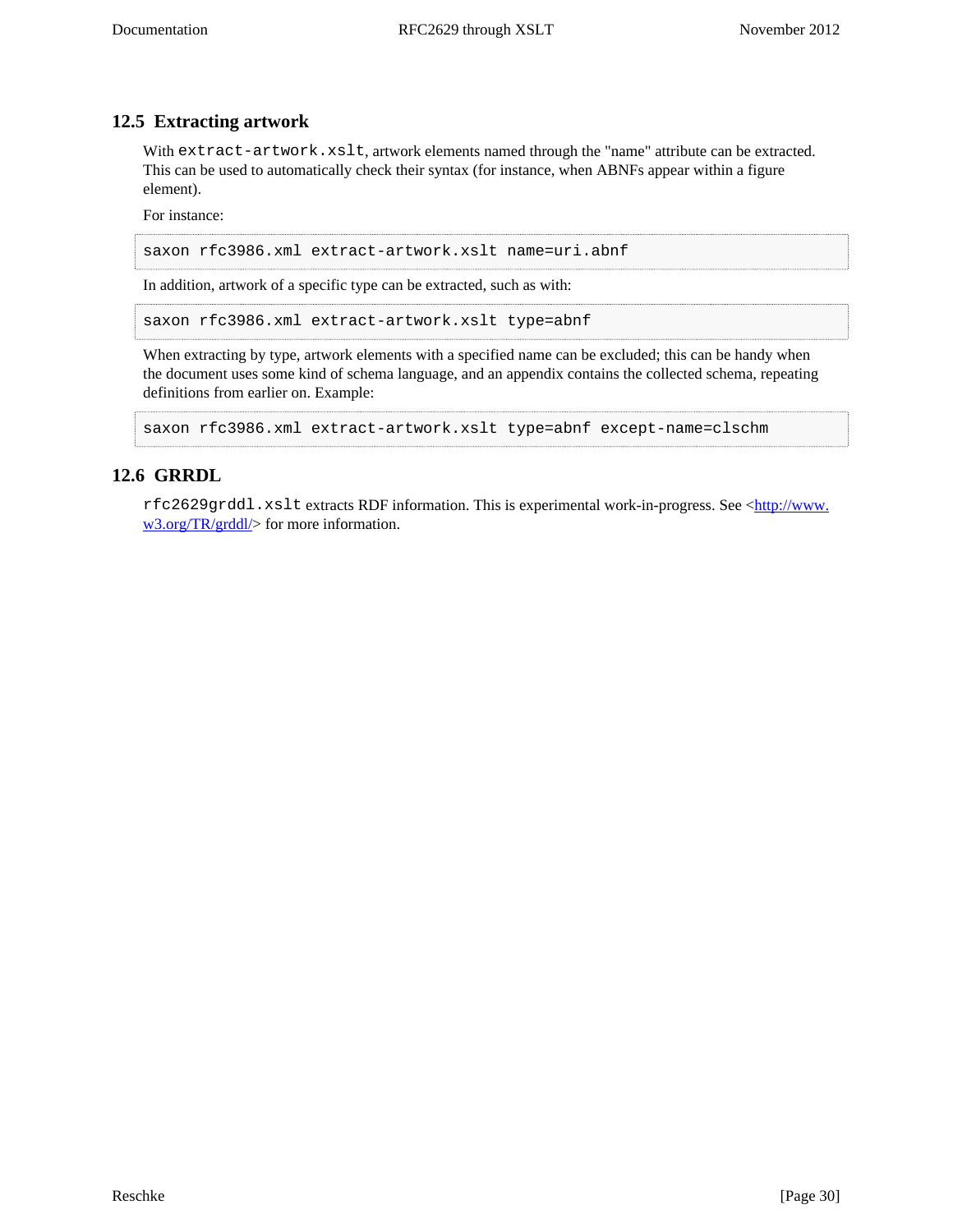# <span id="page-30-0"></span>**13. Informative References**

- <span id="page-30-10"></span>[BCP97] Klensin, J. and S. Hartman, "[Handling Normative References to Standards-Track Documents"](http://tools.ietf.org/html/rfc4897.txt), BCP 97, RFC 4897, June 2007.
- <span id="page-30-4"></span> $[DC-$ Johnston, P. and A. Powell, ["Expressing Dublin Core metadata using HTML/XHTML meta and link](http://dublincore.org/documents/2008/08/04/dc-html/)
- HTML] [elements"](http://dublincore.org/documents/2008/08/04/dc-html/), Dublin Core Metadata Initiative, August 2008, <http://dublincore.org/documents/2008/08/ 04/dc-html/>.
- <span id="page-30-2"></span>[HTML] Raggett, D., Hors, A., and I. Jacobs, "[HTML 4.01 Specification"](http://www.w3.org/TR/html401/), W3C REC-html401-19991224, December 1999, <http://www.w3.org/TR/html401/>.
- <span id="page-30-9"></span>[RFC2026] Bradner, S., ["The Internet Standards Process -- Revision 3](http://tools.ietf.org/html/rfc2026.txt)", BCP 9, RFC 2026, October 1996.
- <span id="page-30-7"></span>[RFC2119] Bradner, S., ["Key words for use in RFCs to Indicate Requirement Levels"](http://tools.ietf.org/html/rfc2119.txt), BCP 14, RFC 2119, March 1997.
- <span id="page-30-13"></span>[RFC2616] Fielding, R., Gettys, J., Mogul, J., Nielsen, H., Masinter, L., Leach, P., and T. Berners-Lee, "[Hypertext](http://tools.ietf.org/html/rfc2616.txt) [Transfer Protocol -- HTTP/1.1](http://tools.ietf.org/html/rfc2616.txt)", RFC 2616, June 1999.
- <span id="page-30-1"></span>[RFC2629] Rose, M., ["Writing I-Ds and RFCs using XML"](http://tools.ietf.org/html/rfc2629.txt), RFC 2629, June 1999.
- <span id="page-30-5"></span>[RFC2648] Moats, R., ["A URN Namespace for IETF Documents](http://tools.ietf.org/html/rfc2648.txt)", RFC 2648, August 1999.
- <span id="page-30-3"></span>[RFC2731] Kunze, J., "[Encoding Dublin Core Metadata in HTML"](http://tools.ietf.org/html/rfc2731.txt), RFC 2731, December 1999.
- <span id="page-30-12"></span>[RFC5234] Crocker, D., Ed. and P. Overell, "[Augmented BNF for Syntax Specifications: ABNF"](http://tools.ietf.org/html/rfc5234.txt), STD 68, RFC 5234, January 2008.
- <span id="page-30-15"></span>[RFC5741] Daigle, L. and O. Kolkman, ["RFC Streams, Headers, and Boilerplates"](http://tools.ietf.org/html/rfc5741.txt), RFC 5741, December 2009.
- <span id="page-30-11"></span>[RNC] Clark, J., "[RELAX NG Compact Syntax"](http://www.oasis-open.org/committees/relax-ng/compact-20021121.html), OASIS, Nov 2002, <http://www.oasis-open.org/committees /relax-ng/compact-20021121.html>.
- <span id="page-30-8"></span>[XHTML2] Axelsson, J., Birbeck, M., Dubinko, M., Epperson, B., Ishikawa, M., McCarron, S., Navarro, A., and S. Pemberton, "[XHTML™ 2.0](http://www.w3.org/TR/xhtml2)", W3C WD-xhtml2-20060726, July 2006, <http://www.w3.org/TR/xh tml2>.
- <span id="page-30-14"></span>[XML] Bray, T., Paoli, J., Sperberg-McQueen, C., Maler, E., and F. Yergeau, "[Extensible Markup Language](http://www.w3.org/TR/2008/REC-xml-20081126/) [\(XML\) 1.0 \(Fifth Edition\)](http://www.w3.org/TR/2008/REC-xml-20081126/)", W3C REC-xml-20081126, November 2008, <http://www.w3.org/TR/200 8/REC-xml-20081126/>.
- <span id="page-30-6"></span>[XSL-FO] Berglund, A., ["Extensible Stylesheet Language \(XSL\) Version 1.1"](http://www.w3.org/TR/2006/REC-xsl11-20061205/), W3C REC-xsl11-20061205, Dec 2006, <http://www.w3.org/TR/2006/REC-xsl11-20061205/>.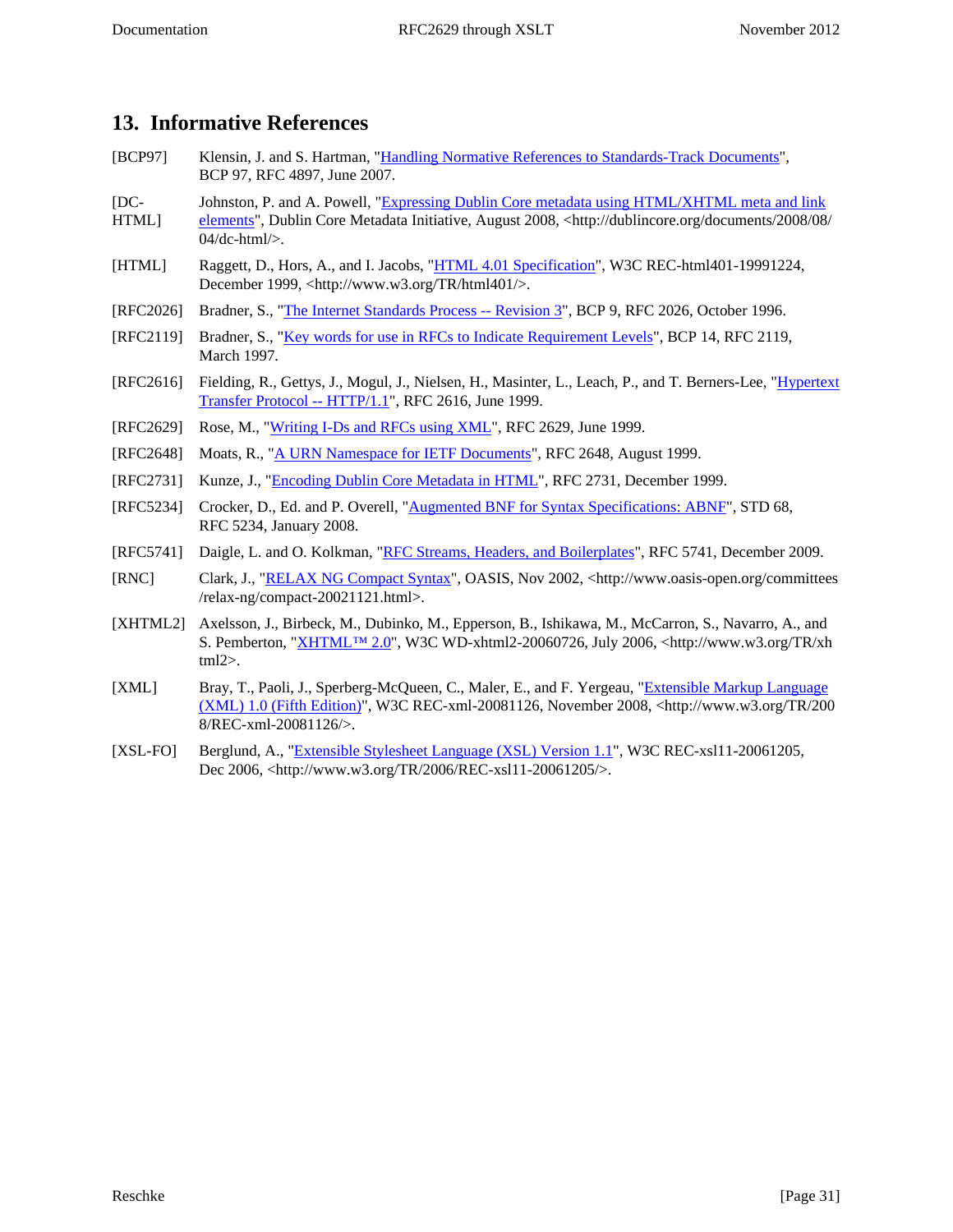# <span id="page-31-0"></span>**Author's Address**

**Julian F. Reschke** greenbytes GmbH Hafenweg 16 Muenster, NW 48155 Germany Phone: [+49 251 2807760](tel:+492512807760) EMail: [julian.reschke@greenbytes.de](mailto:julian.reschke@greenbytes.de) URI:<http://greenbytes.de/tech/webdav/>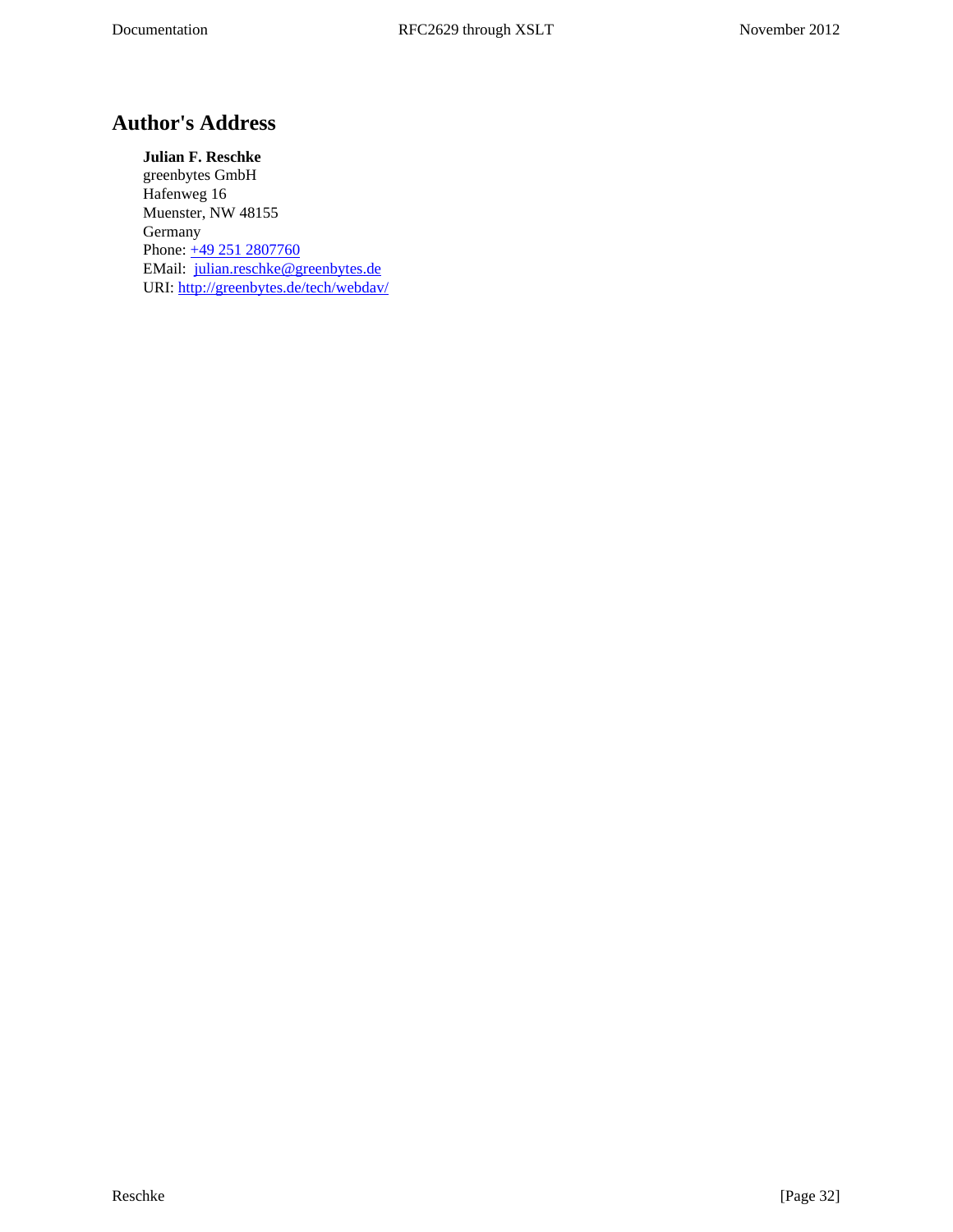# <span id="page-32-0"></span>**A. RELAX NG Compact Schema**

<span id="page-32-2"></span><span id="page-32-1"></span>The RelaxNG schema [\(\[RNC\]](#page-30-11)) below can be used to validate input documents (for instance, with  $\text{Jing}^{31}$ ). *Note that this is work in progress, and doesn't yet cover all extensions completely.*

 $^{\rm 31}$ http://www.thaiopensource.com/relaxng/jing.html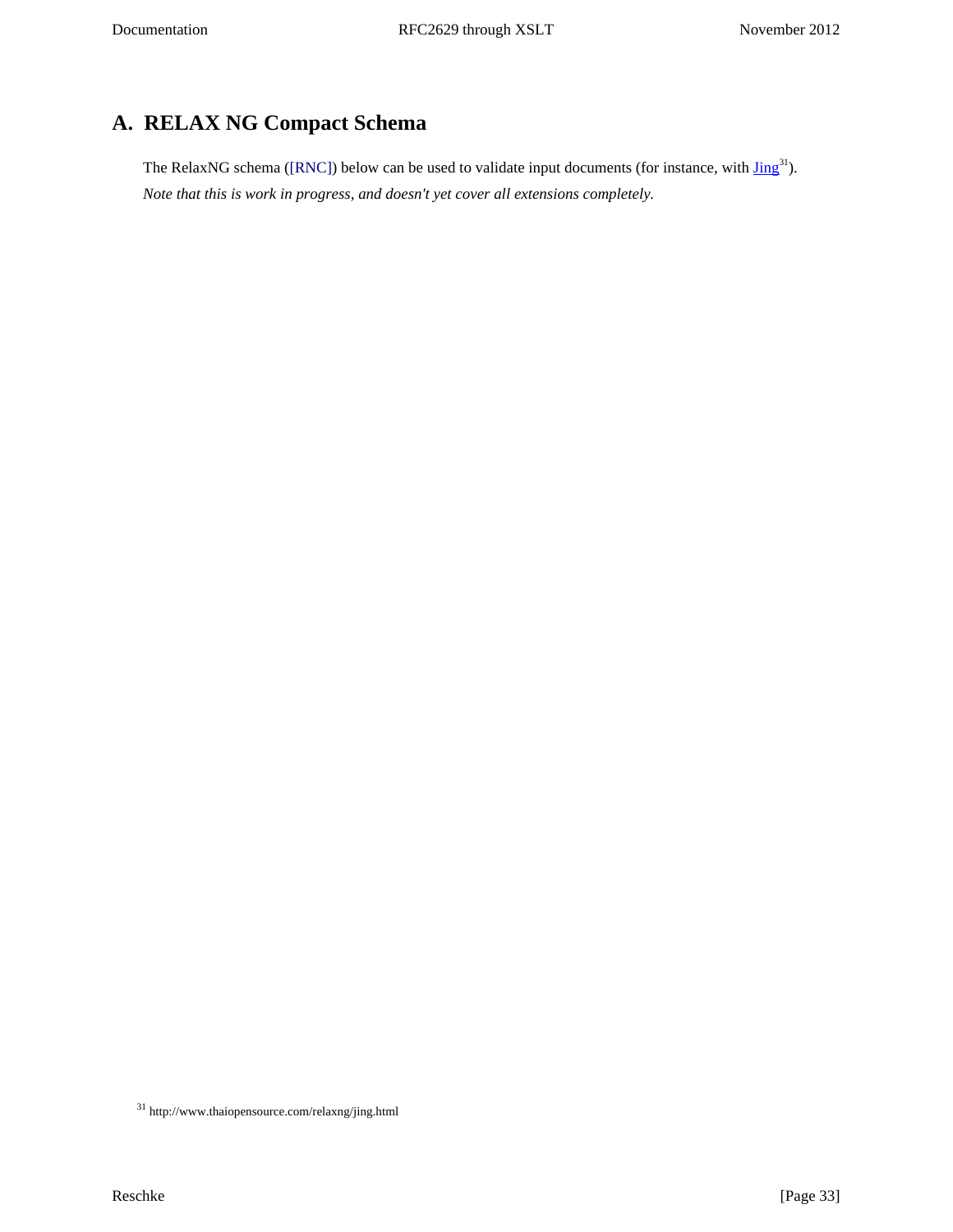```
Reschke [Page 34]
   # WORK IN PROGRESS! PLEASE REPORT PROBLEMS TO THE AUTHOR.
   # Define our extension namespace
   namespace x = "http://purl.org/net/xml2rfc/ext"
   # Define GRDDL namespace
   namespace grddl = "http://www.w3.org/2003/g/data-view#"
   # Define RDF namespace
   namespace rdf = "http://www.w3.org/1999/02/22-rdf-syntax-ns#"
   # Include rfc2629bis RNC grammar
   include "rfc2629.rnc" {
      # Redefine <artwork> to allow markup
      artwork =
        element artwork {
          attlist.artwork,
          (TEXT
            | eref
            | iref
            | spanx
            | xref
            | x_abnf-char-sequence
            | x_bb
            | x_bc
            | x_bcp14
            | x_bt
            | x_highlight
            | x_length-of
            | x_parse-xml
            | x_ref
            | x_span
            | x_x)* 
        }
      # Redefine <back> to allow boilerplate
    back = element back {
          attlist.back,
          references*,
          section*,
          x_boilerplate?
        }
      # Redefine <c> to allow our extension elements
     c = element c {
          attlist.c,
          (TEXT
            | xref
            | eref 
            iref
             | cref 
            | spanx 
            | x_ref)*
        }
      # Redefine <cref> to allow more child elements
     arcaf =
```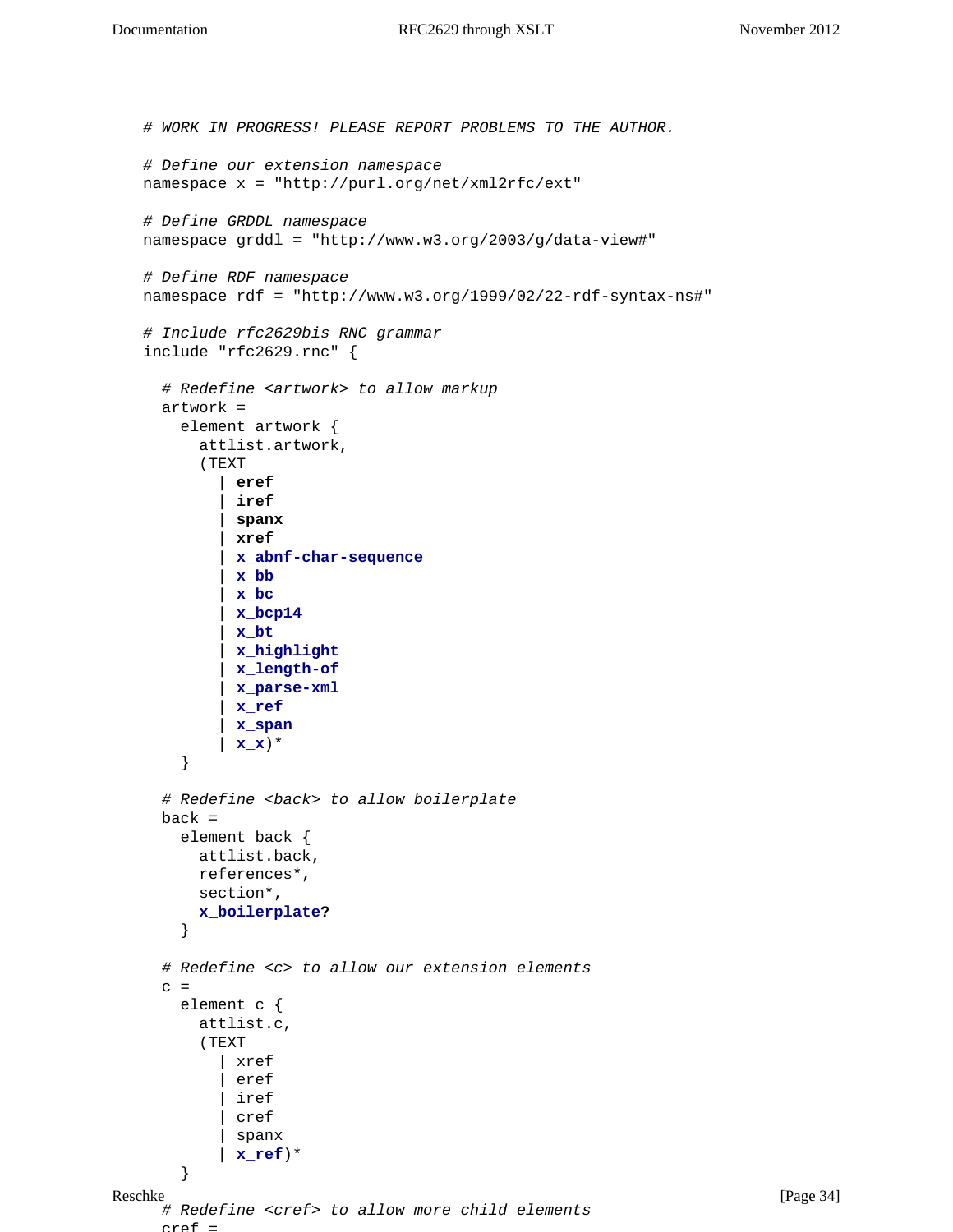# <span id="page-34-0"></span>**B. Implementation Notes**

# <span id="page-34-1"></span>**B.1 Recognized type attributes for <artwork> element**

Specific values in the <artwork> element's "type" attribute are recognized and cause a different visual style to be used:

<span id="page-34-2"></span>

| <b>Media Type</b>                   | <b>Comment</b>                               |
|-------------------------------------|----------------------------------------------|
| abnf                                | ABNF as per [RFC5234]                        |
| abnf $2616$                         | ABNF as per [RFC2616], Section 2.1           |
| application/relax-ng-compact-syntax | Relax NG Compact Syntax as per [RNC]         |
| application/xml-dtd                 | <b>XML DTD</b>                               |
| message/http; msgtype="request"     | HTTP message, as per [RFC2616], Section 19.1 |
| message/http; msgtype="response"    | HTTP message, as per [RFC2616], Section 19.1 |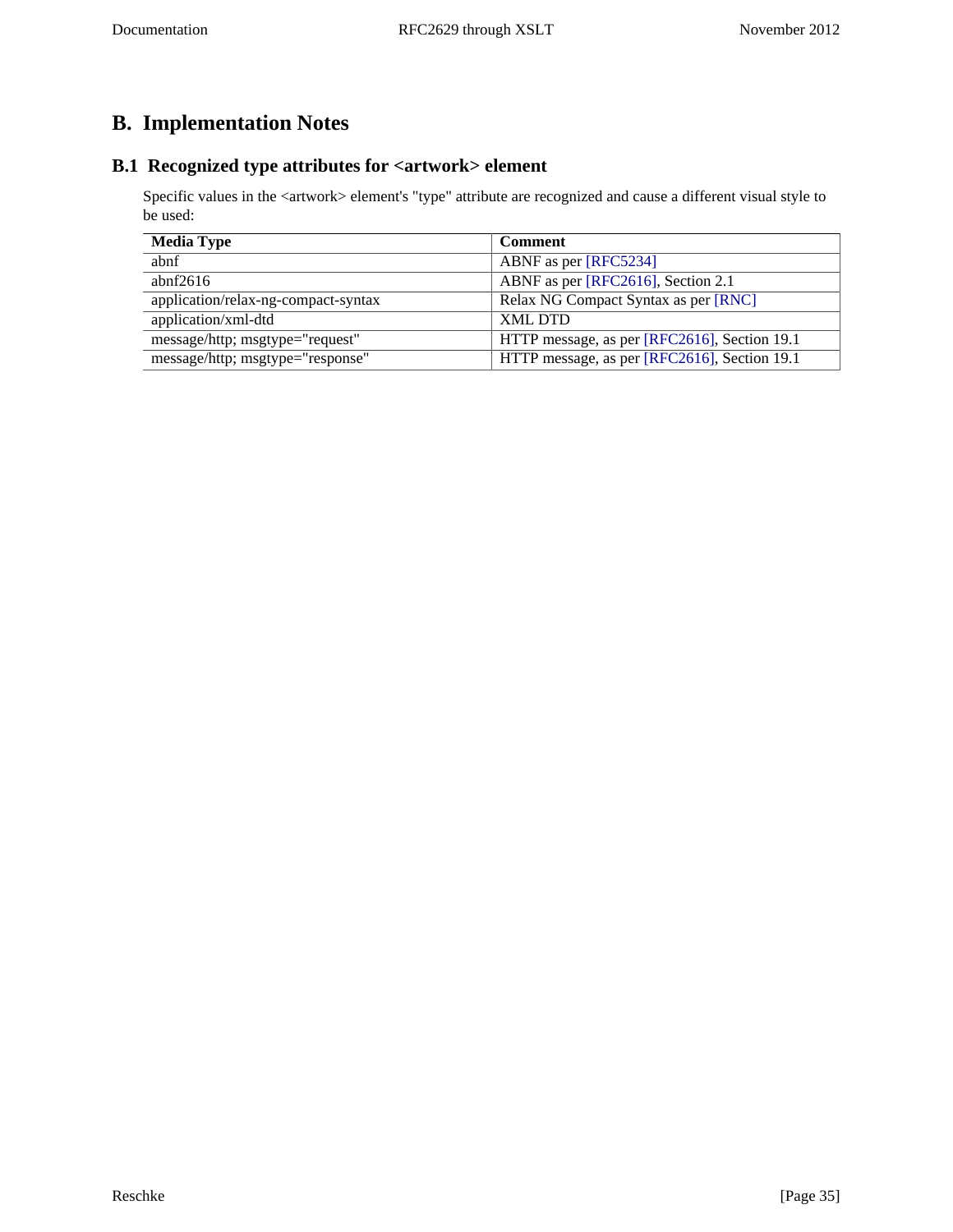# <span id="page-35-0"></span>**C. Examples**

## <span id="page-35-1"></span>**C.1 Using the 'Internal Subset'**

<span id="page-35-3"></span>The prolog of the XML document can both be used to refer to an external DTD, and also to define internal entities (Section 2.8 of [\[XML\]\)](#page-30-14):

```
<?xml version="1.0"?>
<?xml-stylesheet type='text/xsl' href='rfc2629.xslt' ?>
<!DOCTYPE rfc SYSTEM "rfc2629.dtd" [
  \langle -1 - 11.3 - -1 \rangle <!ENTITY MAY
   "<bcp14 xmlns='http://purl.org/net/xml2rfc/ext'>MAY</bcp14>">
  <!-- re-declare "&nbsp;" as code point 160 (non-breaking space) -->
   <!-- you may need this for UAs that do not read external DTDs -->
   <!ENTITY nbsp
  " & #160; "> <!-- allow later RFC2616 reference using "&rfc2616;" -->
   <!-- the data will be fetched from xml.resource.org -->
   <!ENTITY rfc2616 PUBLIC
   "http://xml.resource.org/public/rfc/bibxml/reference.RFC.2616.xml">
   <!-- allow a custom reference using "&mydraft;" -->
   <!-- the data will be fetched from the same location as the 
       source file -->
   <!ENTITY mydraft PUBLIC "reference.mydraft.xml">
]>
```
Note: including entities from a remote site will not work in Firefox, see <[https://bugzilla.mozilla.org/show\\_bug](https://bugzilla.mozilla.org/show_bug.cgi?id=22942) [.cgi?id=22942>](https://bugzilla.mozilla.org/show_bug.cgi?id=22942).

### <span id="page-35-2"></span>**C.2 Customization**

The XSLT code can be customized by creating a custom XSLT file that uses <xsl:import> to include the original code, and just overrides particular rules.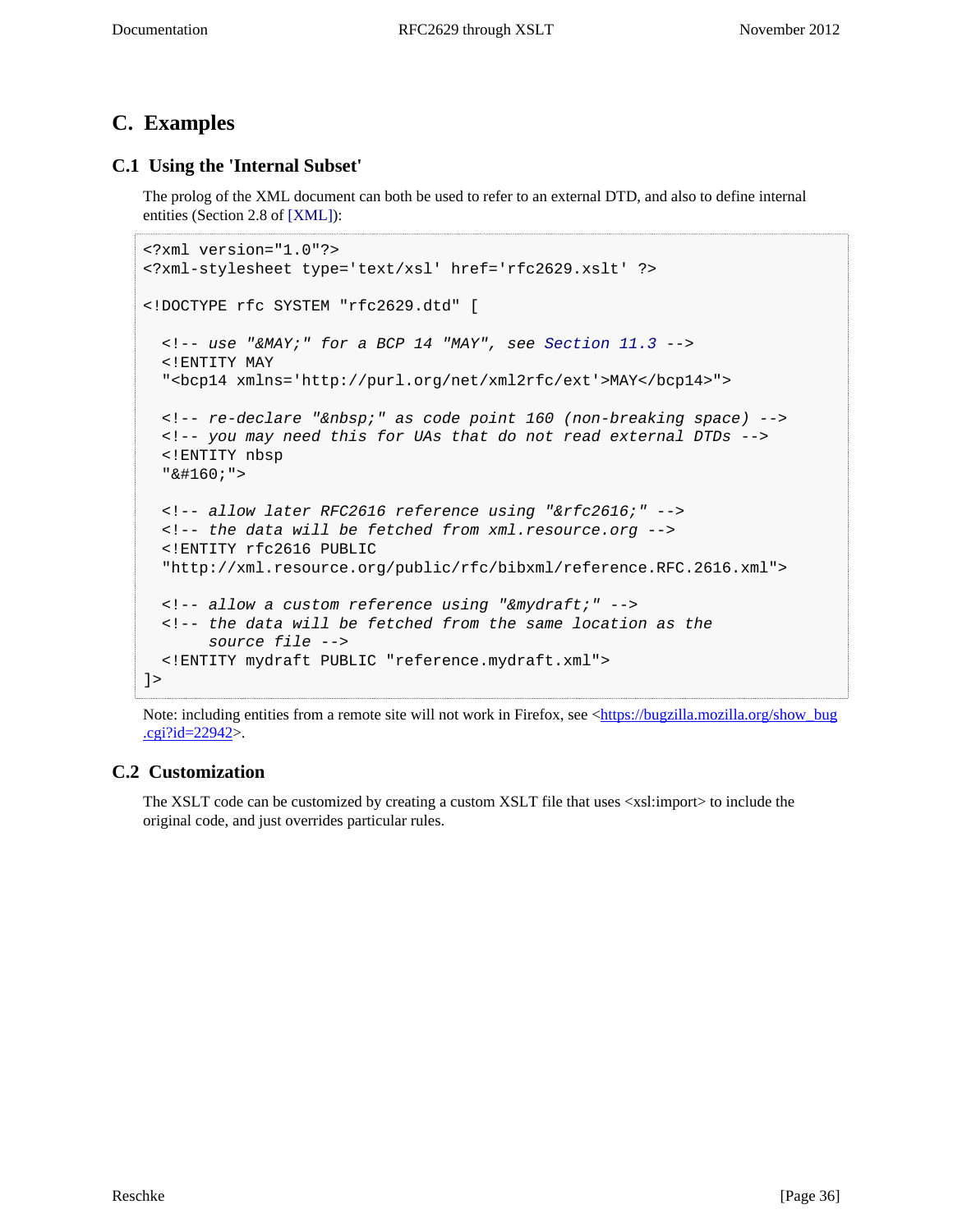For instance, the code below overrides several attributes in  $rfc2629toFO.rslt$ , changing the color, spacing and font family for headers.

```
<xsl:transform xmlns:xsl="http://www.w3.org/1999/XSL/Transform"
                version="1.0">
   <xsl:import href="rfc2629toFO.xslt"/>
   <xsl:attribute-set name="h1">
     <xsl:attribute name="color">darkblue</xsl:attribute>
     <xsl:attribute name="font-family">sans-serif</xsl:attribute>
     <xsl:attribute name="space-before">24pt</xsl:attribute>
   </xsl:attribute-set>
   <xsl:attribute-set name="h2">
     <xsl:attribute name="color">darkblue</xsl:attribute>
     <xsl:attribute name="font-family">sans-serif</xsl:attribute>
     <xsl:attribute name="space-before">18pt</xsl:attribute>
     <xsl:attribute name="space-after">3pt</xsl:attribute>
   </xsl:attribute-set>
   <xsl:attribute-set name="h3">
     <xsl:attribute name="color">darkblue</xsl:attribute>
     <xsl:attribute name="font-family">sans-serif</xsl:attribute>
     <xsl:attribute name="space-before">16pt</xsl:attribute>
     <xsl:attribute name="space-after">2pt</xsl:attribute>
   </xsl:attribute-set>
</xsl:transform>
```
**Note:** the name for the attribute sets may change in the future as more working is done with respect to customizability. In any case, overriding the settings in a separate file will be easier to maintain. Please contact the author if you find yourself trying to override style definitions that currently do not use attribute sets.

Note: the CSS style information used in  $rfc2629$ . xslt can be overriden in a similar (but less granular) way: just overwrite the template called "insertCss". As for XSL-FO, the class names may change in future.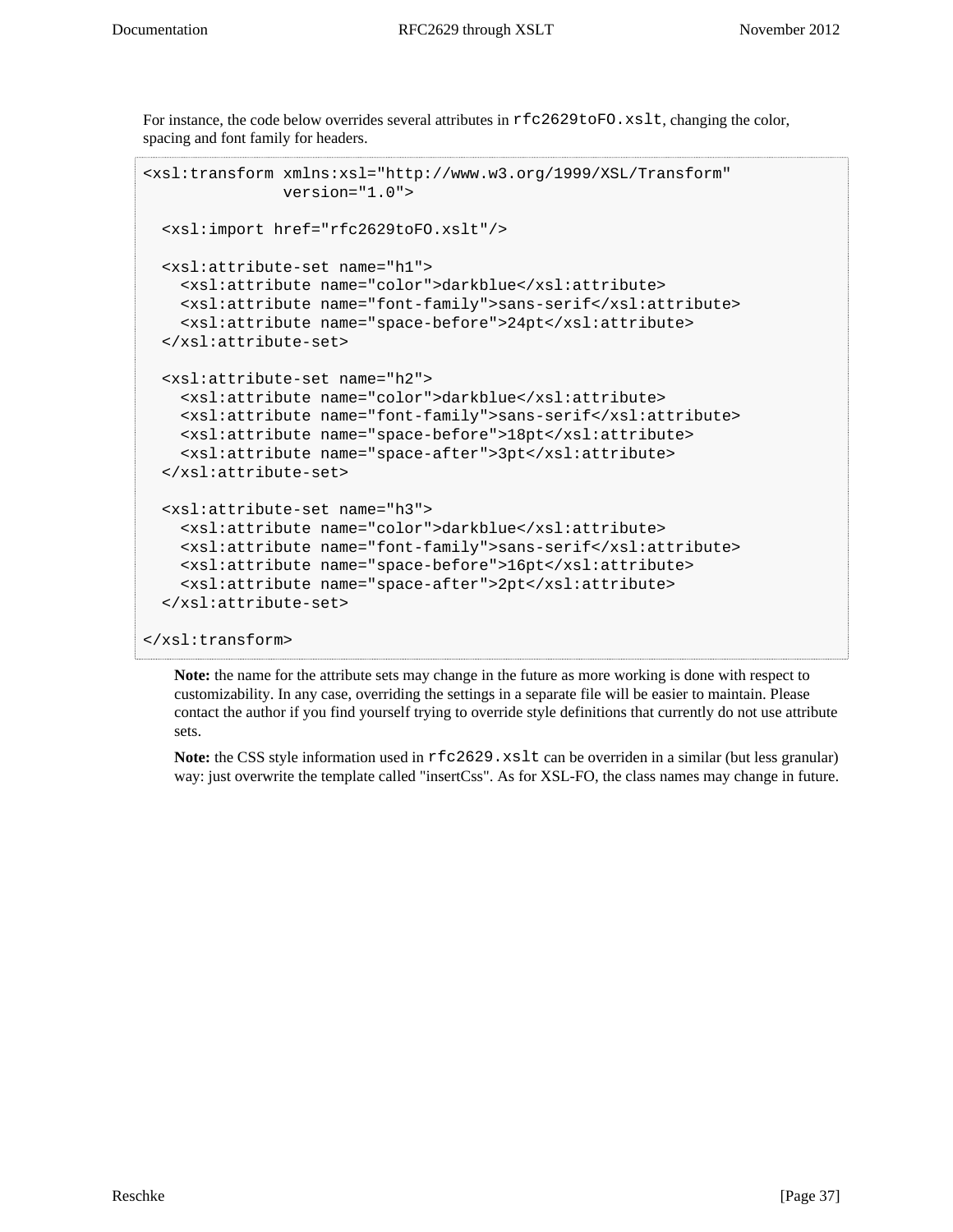# <span id="page-37-0"></span>**D. Producing the IETF 'Boilerplate'**

Various attributes of the  $\langle \text{rfc} \rangle$  element plus some child elements of  $\langle \text{front} \rangle$  affect the automatically generated parts of the front page, such as the tabular information at the beginning, the "Status Of This Memo", and the "Copyright Notice".

When submitting an Internet Draft, this "boilerplate" is checked by "Idnits" ([<http://tools.ietf.org/tools/idnits/](http://tools.ietf.org/tools/idnits/)>) for compliance with the current Intellectual Property rules, and thus it is important to set the correct values.

Furthermore, the RFC Production Center uses RFC2629-based tools to generate the final RFC text, so the more accurate the supplied information is, the less additional work is left, and the risk for errors in producing the final (and immutable!) document is reduced.

<span id="page-37-5"></span>**Note:** this only applies to the case when IETF documents are produced. The "private" processing instruction allows to switch off most of the autogeneration logic.

### <span id="page-37-1"></span>**D.1 The /rfc/@ipr Attribute**

As of the time of this writing, this attribute value can take a long list of values. As frequently, this is not the result of a grand plan, but simply for historic reasons. Of these values, only a few are currently in use; all others are supported by the various tools for backwards compatibility with old source files.

**Note:** some variations of the boilerplate are selected based on the document's date; therefore it is important to specify the "year", "month" and "day" attributes of the <date> element when archiving the XML source of an Internet Draft on the day of submission.

*Disclaimer: THIS ONLY PROVIDES IMPLEMENTATION INFORMATION. IF YOU NEED LEGAL ADVICE, PLEASE CONTACT A LAWYER*. For further information, refer to [<http://trustee.ietf.org/docs/IETF-Copyright-](http://trustee.ietf.org/docs/IETF-Copyright-FAQ.pdf)[FAQ.pdf>](http://trustee.ietf.org/docs/IETF-Copyright-FAQ.pdf).

Finally, for the current "Status Of This Memo" text, the submissionType attribute determines whether a statement about "Code Components" is inserted (this is the case for the value "IETF", which also happens to be the default). Other values, such as "independent", suppress this part of the text.

### <span id="page-37-2"></span>**D.1.1 Current Values: '\*trust200902'**

The name for these values refers to the "TLP" ("IETF TRUST Legal Provisions Relating to IETF Documents"), on effect February 15, 2009 (see [<http://trustee.ietf.org/license-info/archive/IETF-Trust-License-Policy-2009](http://trustee.ietf.org/license-info/archive/IETF-Trust-License-Policy-20090215.pdf) [0215.pdf>](http://trustee.ietf.org/license-info/archive/IETF-Trust-License-Policy-20090215.pdf)). Updates to this document were published on September 12, 2009 (TLP 3.0, <[http://trustee.ietf.org](http://trustee.ietf.org/license-info/archive/IETF-Trust-License-Policy-20090912.pdf) [/license-info/archive/IETF-Trust-License-Policy-20090912.pdf](http://trustee.ietf.org/license-info/archive/IETF-Trust-License-Policy-20090912.pdf)>) and on December 28, 2009 (TLP 4.0, <[http:](http://trustee.ietf.org/license-info/archive/IETF-Trust-License-Policy-20091228.pdf) [//trustee.ietf.org/license-info/archive/IETF-Trust-License-Policy-20091228.pdf>](http://trustee.ietf.org/license-info/archive/IETF-Trust-License-Policy-20091228.pdf)), modifying the license for code components. The actual text is located in Section 6 ("Text To Be Included in IETF Documents") of these documents.

| <b>TLP</b> | URI                                                                                            | starting with publication date |
|------------|------------------------------------------------------------------------------------------------|--------------------------------|
| 3.0        | <http: license-info<="" td="" trustee.ietf.org=""><td><math>2009 - 11 - 01</math></td></http:> | $2009 - 11 - 01$               |
|            | /archive/IETF-Trust-License-Poli                                                               |                                |
|            | cy-20090912.pdf>                                                                               |                                |
| 4.0        | <http: license-info<="" th="" trustee.ietf.org=""><th>2010-04-01</th></http:>                  | 2010-04-01                     |
|            | /archive/IETF-Trust-License-Poli                                                               |                                |
|            | $cy-20091228.pdf$                                                                              |                                |

The tools will automatically produce the "right" text depending on the document's date information (see above):

### <span id="page-37-3"></span>**D.1.1.1 trust200902**

<span id="page-37-4"></span>This should be the default, unless one of the more specific '\*trust200902' values is a better fit. It produces the text in Sections 6.a and 6.b of the TLP.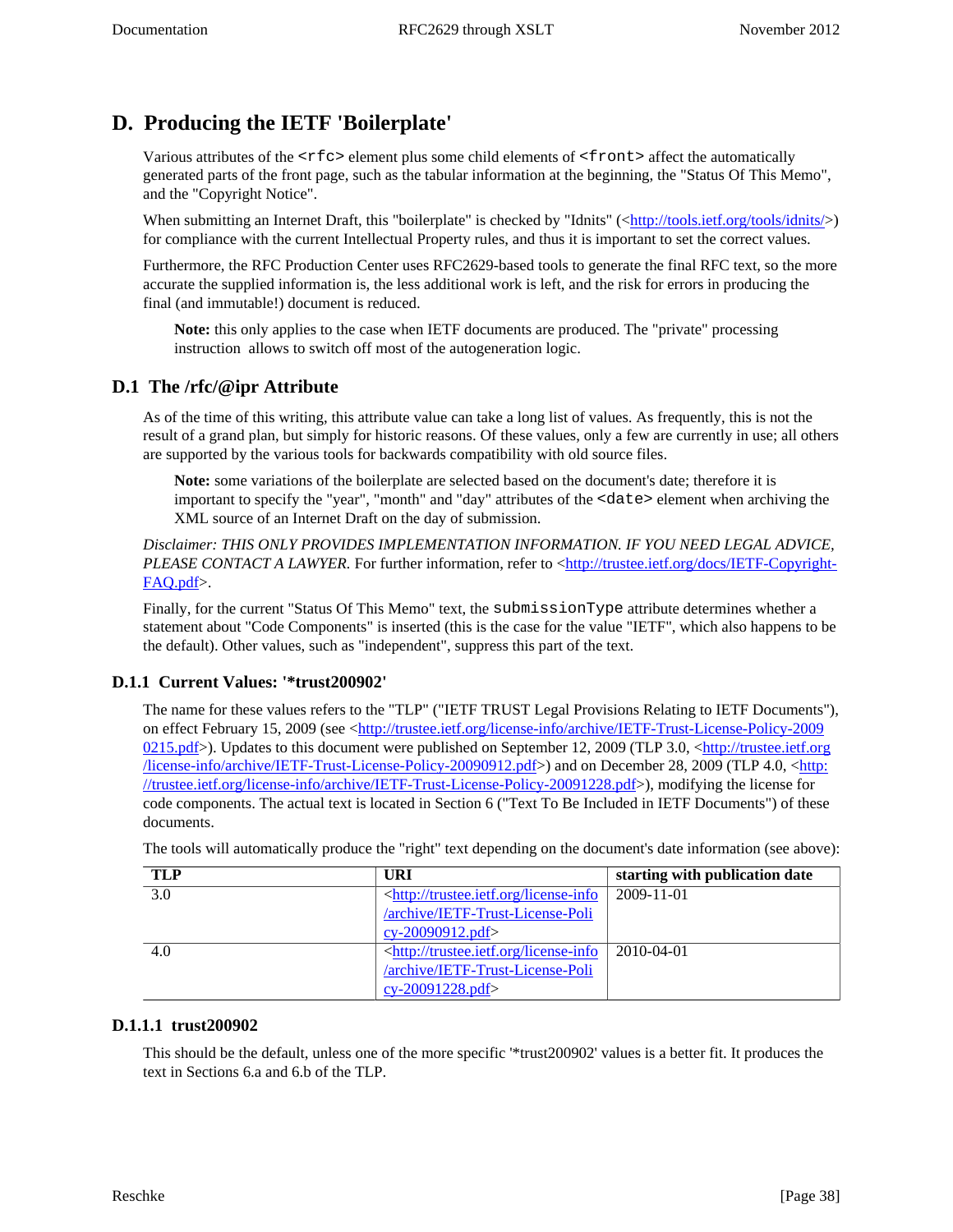### **D.1.1.2 noModificationTrust200902**

This produces the additional text from Section 6.c.i of the TLP:

*This document may not be modified, and derivative works of it may not be created, except to format it for publication as an RFC or to translate it into languages other than English.*

**Note:** this clause is incompatible with RFCs to be published on the Standards Track.

#### <span id="page-38-0"></span>**D.1.1.3 noDerivativesTrust200902**

This produces the additional text from Section 6.c.ii of the TLP:

*This document may not be modified, and derivative works of it may not be created, and it may not be published except as an Internet-Draft.*

**Note:** this clause is incompatible with RFCs to be published on the Standards Track.

#### <span id="page-38-1"></span>**D.1.1.4 pre5378Trust200902**

This produces the additional text from Section 6.c.iii of the TLP, frequently called the "pre-5378 escape clause":

*This document may contain material from IETF Documents or IETF Contributions published or made publicly available before November 10, 2008. The person(s) controlling the copyright in some of this material may not have granted the IETF Trust the right to allow modifications of such material outside the IETF Standards Process. Without obtaining an adequate license from the person(s) controlling the copyright in such materials, this document may not be modified outside the IETF Standards Process, and derivative works of it may not be created outside the IETF Standards Process, except to format it for publication as an RFC or to translate it into languages other than English.*

See Section 4 of [<http://trustee.ietf.org/docs/IETF-Copyright-FAQ.pdf>](http://trustee.ietf.org/docs/IETF-Copyright-FAQ.pdf) for further information about when to use this value.

**Note:** this text appears under "Copyright Notice", unless the document was published before November 2009, in which case it appears under "Status Of This Memo".

#### <span id="page-38-2"></span>**D.1.2 Historic Values**

#### <span id="page-38-3"></span>**D.1.2.1 Historic Values: '\*trust200811'**

The attribute values "trust200811", "noModificationTrust200811" and "noDerivativesTrust200811" are similar to their "trust200902" counterparts, except that they use text specified in <[http://trustee.ietf.org/license-info/arc](http://trustee.ietf.org/license-info/archive/IETF-Trust-License-Policy_11-10-08.pdf) hive/IETF-Trust-License-Policy 11-10-08.pdf>.

#### <span id="page-38-4"></span>**D.1.2.2 Historic Values: '\*3978'**

The attribute values "full3978", "noModification3978" and "noDerivatives3978" are similar to their counterparts above, except that they use text specified in RFC 3978 (March 2005).

#### <span id="page-38-5"></span>**D.1.2.3 Historic Values: '\*3667'**

The attribute values "full3667", "noModification3667" and "noDerivatives3667" are similar to their counterparts above, except that they use text specified in RFC 3667 (February 2004).

#### <span id="page-38-6"></span>**D.1.2.4 Historic Values: '\*2026'**

The attribute values "full2026" and "noDerivativeWorks2026" are similar to their counterparts above, except that they use text specified in RFC 2026 (October 1996).

The special value "none" was also used back then, and denied the IETF any rights beyond publication as Internet Draft.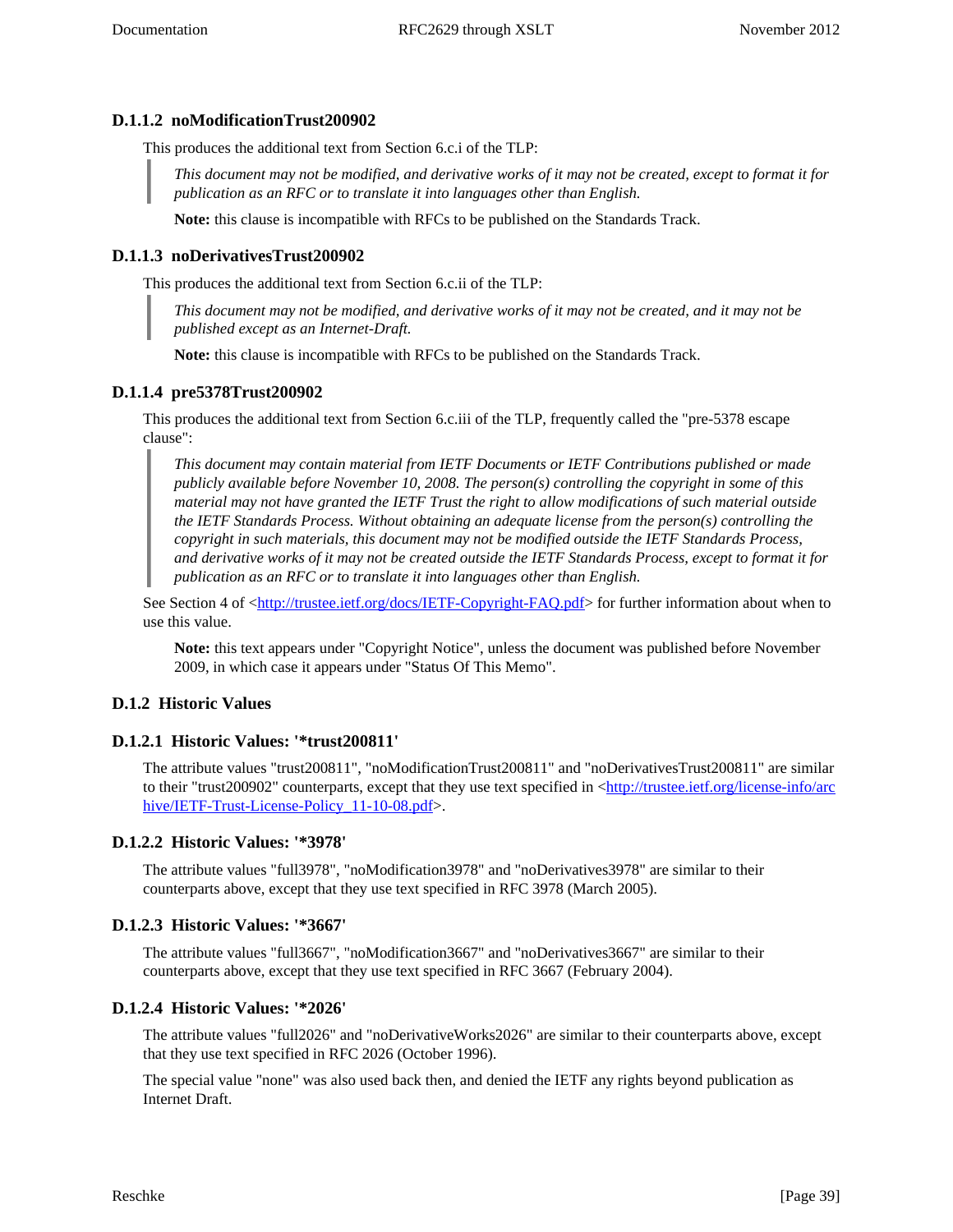## <span id="page-39-0"></span>**D.2 The /rfc/@category Attribute**

For RFCs, the category determines the "maturity level" (see Section 4 of [\[RFC2026\]\)](#page-30-9). The allowed values are "std" for "Standards Track", "bcp" for "BCP", "info" for "Informational", "exp" for "Experimental", and "historic" for - surprise - "Historic".

For Internet Drafts, the category attribute is not needed, but *will* appear on the front page ("Intended Status"). Supplying this information can be useful, because reviewers may want to know.

<span id="page-39-6"></span>**Note:** the Standards Track consists of "Proposed Standard", "Draft Standards", and "Internet Standard". These do not appear in the boilerplate, thus the category attribute doesn't handle them. However, this information can be useful for validity checkers, and thus rfc2629.xslt supports an extension attribute for that purpose (see [Section 11.26](#page-23-3) for details).

### <span id="page-39-1"></span>**D.3 The /rfc/@submissionType Attribute**

The RFC Editor publishes documents from different "document streams", of which the "IETF stream" of course is the most prominent one. Other streams are the "independent stream" (used for things like administrative information or April 1st RFCs), the "IAB stream" (Internet Architecture Board) and the "IRTF stream" (Internet Research Task Force).

Not surprisingly, the values for the attribute are "IETF" (the default value), "independent", "IAB", and "IRTF".

<span id="page-39-7"></span>Historically, this did not affect the final appearance of RFCs, except for subtle differences in Copyright notices. Nowadays (as of [\[RFC5741\]](#page-30-15)), the stream name appears in the first line of the front page, and it also affects the text in the "Status Of This Memo" section.

For current documents, setting submissionType attribute will have the following effect:

- For RFCs, the stream name appears in the upper left corner of the first page (in Internet Drafts, this is either "Network Working Group", or the value of the <workgroup> element).
- <span id="page-39-8"></span>• For RFCs, if affects the whole "Status Of This Memo" section (see Section 3.2.2 of [\[RFC5741\]](#page-30-15)).
- For all RFCs and Internet Drafts, it determines whether the "Copyright Notice" mentions the Copyright on Code Components (see TLP, Section "Text To Be Included in IETF Documents").

### <span id="page-39-2"></span>**D.4 The /rfc/@consensus Attribute**

<span id="page-39-9"></span>For some of the publication streams (see [Appendix D.3](#page-39-1)), the "Status Of This Memo" section depends on whether there was a consensus to publish (again, see Section 3.2.2 of [\[RFC5741\]](#page-30-15)).

The consensus attribute ("yes"/"no", defaulting to "yes") can be used to supply this information. The effect for the various streams is:

- "independent" and "IAB": none.
- "IETF": mention that there was an IETF consensus.
- "IRTF": mention that there was a research group consensus (where the name of the research group is extracted from the <workgroup> element).

### <span id="page-39-3"></span>**D.5 The /rfc/@number Attribute**

For RFCs, this attribute supplies the RFC number.

### <span id="page-39-4"></span>**D.6 The /rfc/@docName Attribute**

For Internet Drafts, this specifies the draft name (which appears below the title). The file extension is *not* part of the draft, so in general it should end with the current draft number ("-", plus two digits).

<span id="page-39-5"></span>**Note:** "Idnits" ([<http://tools.ietf.org/tools/idnits/](http://tools.ietf.org/tools/idnits/)>) checks the in-document draft name for consistency with the filename of the submitted document.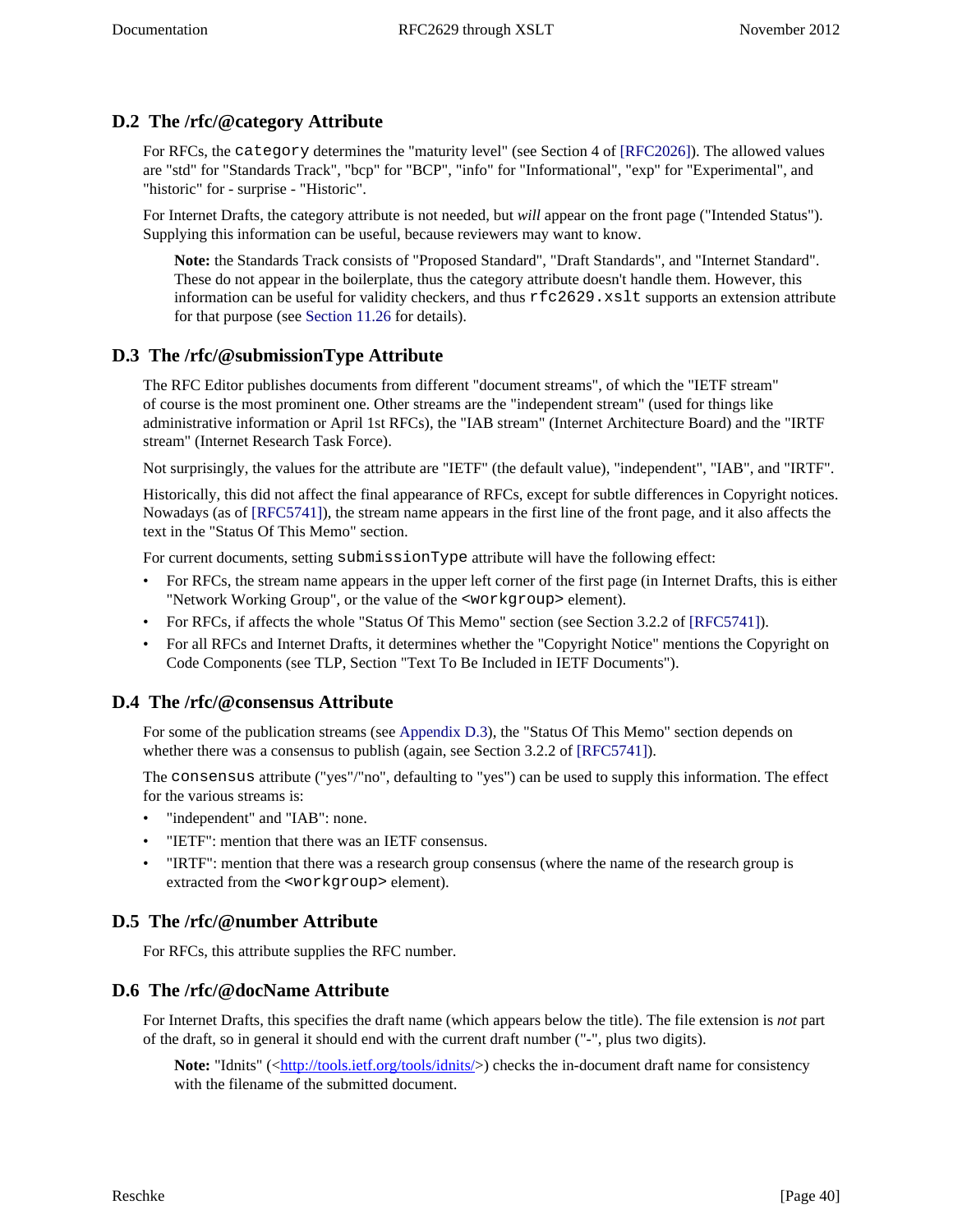## **D.7 The /rfc/@obsoletes Attribute**

The RFC Editor maintains a database ([<http://www.rfc-editor.org/rfc.html>](http://www.rfc-editor.org/rfc.html)) of all RFCs, including information about which one obsoletes which. Upon publication of an RFC, this database is updated from the data on the front page.

This attribute takes a list of comma-separated RFC *numbers*. Do *not* put the string "RFC" here.

### <span id="page-40-0"></span>**D.8 The /rfc/@updates Attribute**

This is like obsoletes, but for the "updates" relation.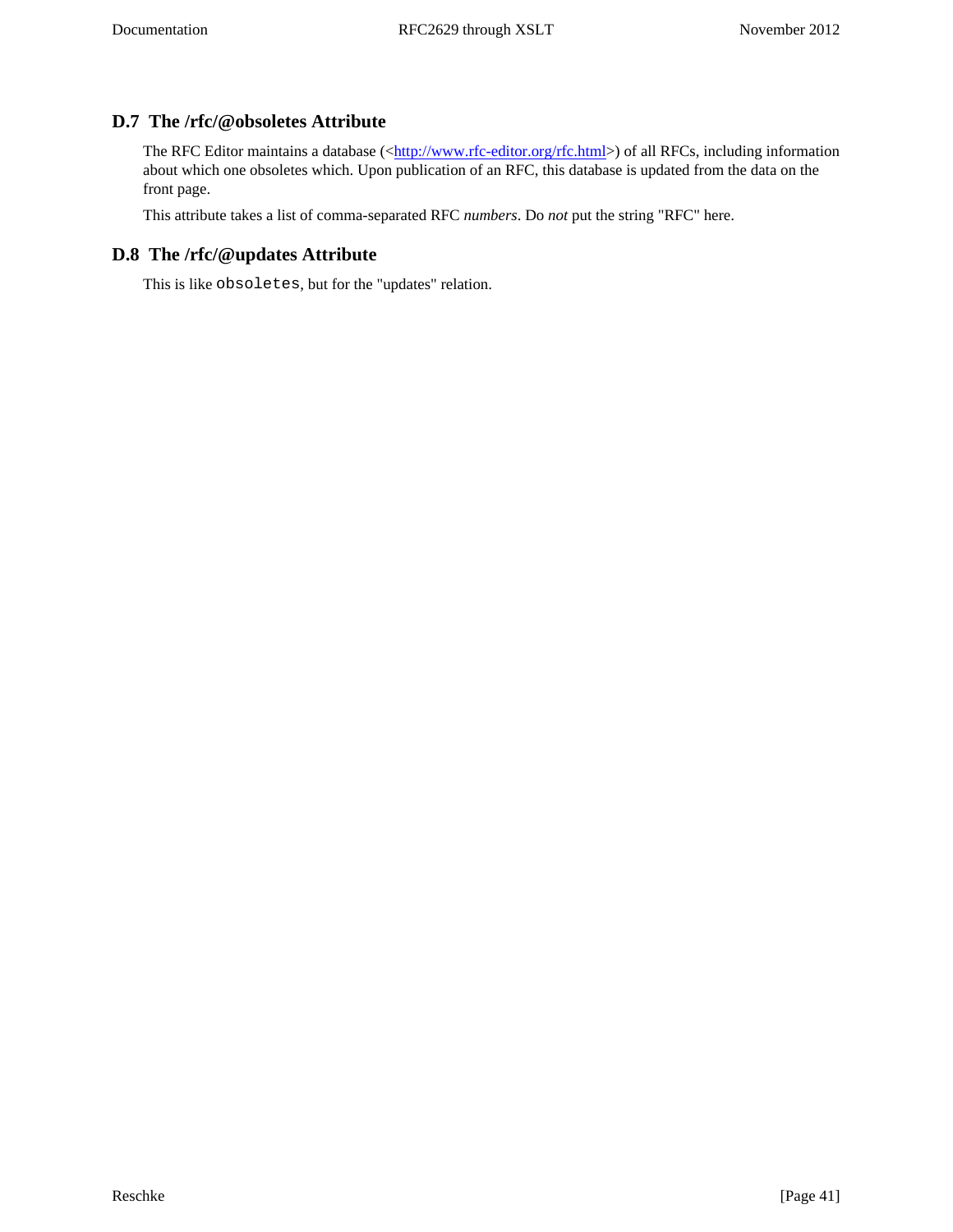# <span id="page-41-0"></span>**E. License**

Copyright (c) 2006-2010, Julian Reschke (julian.reschke@greenbytes.de)

All rights reserved.

Redistribution and use in source and binary forms, with or without modification, are permitted provided that the following conditions are met:

- Redistributions of source code must retain the above copyright notice, this list of conditions and the following disclaimer.
- Redistributions in binary form must reproduce the above copyright notice, this list of conditions and the following disclaimer in the documentation and/or other materials provided with the distribution.
- Neither the name of Julian Reschke nor the names of its contributors may be used to endorse or promote products derived from this software without specific prior written permission.

THIS SOFTWARE IS PROVIDED BY THE COPYRIGHT HOLDERS AND CONTRIBUTORS "AS IS" AND ANY EXPRESS OR IMPLIED WARRANTIES, INCLUDING, BUT NOT LIMITED TO, THE IMPLIED WARRANTIES OF MERCHANTABILITY AND FITNESS FOR A PARTICULAR PURPOSE ARE DISCLAIMED. IN NO EVENT SHALL THE COPYRIGHT OWNER OR CONTRIBUTORS BE LIABLE FOR ANY DIRECT, INDIRECT, INCIDENTAL, SPECIAL, EXEMPLARY, OR CONSEQUENTIAL DAMAGES (INCLUDING, BUT NOT LIMITED TO, PROCUREMENT OF SUBSTITUTE GOODS OR SERVICES; LOSS OF USE, DATA, OR PROFITS; OR BUSINESS INTERRUPTION) HOWEVER CAUSED AND ON ANY THEORY OF LIABILITY, WHETHER IN CONTRACT, STRICT LIABILITY, OR TORT (INCLUDING NEGLIGENCE OR OTHERWISE) ARISING IN ANY WAY OUT OF THE USE OF THIS SOFTWARE, EVEN IF ADVISED OF THE POSSIBILITY OF SUCH DAMAGE.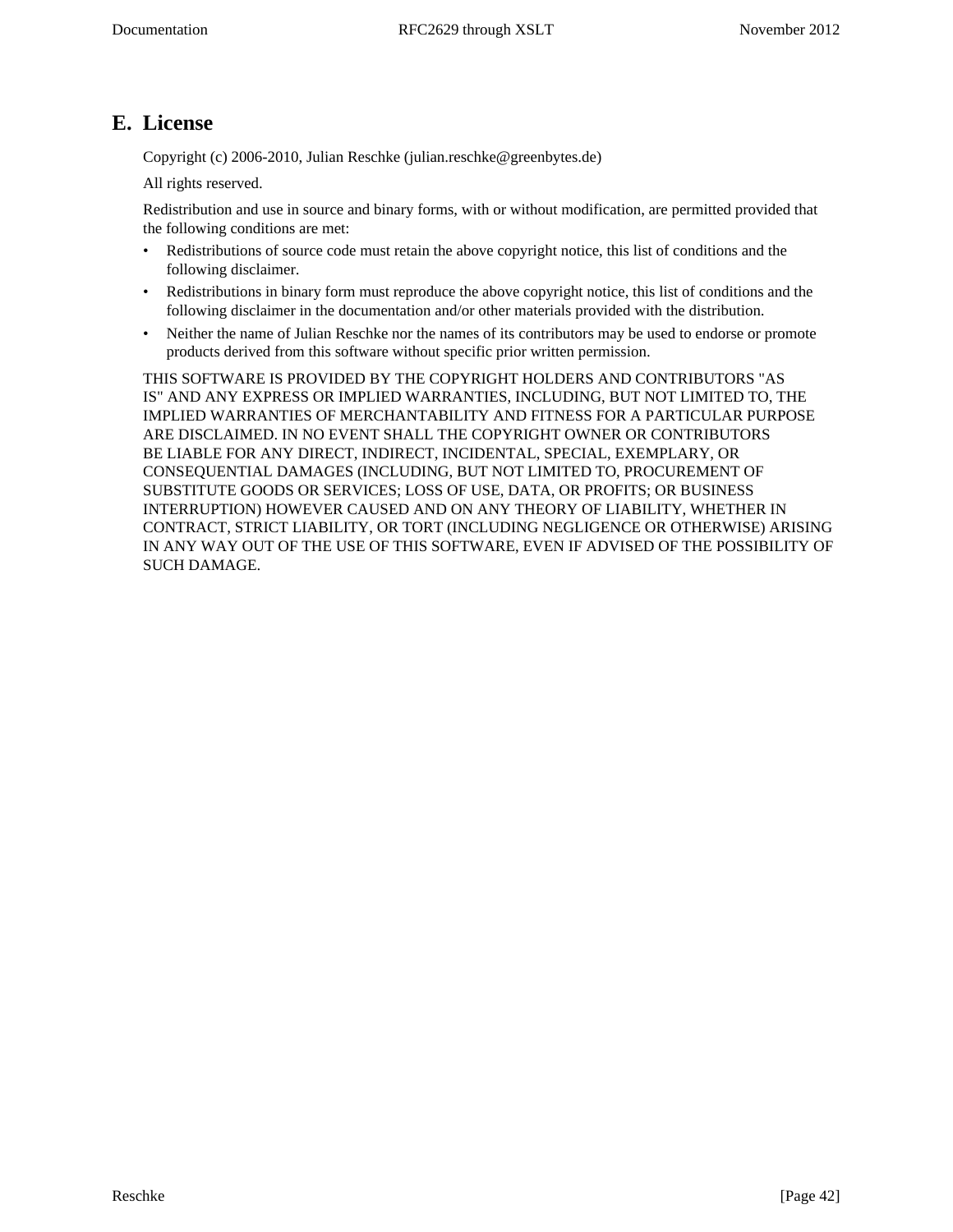# <span id="page-42-0"></span>**F. Change Logs**

# <span id="page-42-1"></span>**F.1 Package**

| 2006-01-01 | Switch to BSD License.                                                                                                                                                                                                                                                                                                                                                                                                                 |
|------------|----------------------------------------------------------------------------------------------------------------------------------------------------------------------------------------------------------------------------------------------------------------------------------------------------------------------------------------------------------------------------------------------------------------------------------------|
| 2007-01-12 | Update to xml2rfc v1.33pre2.                                                                                                                                                                                                                                                                                                                                                                                                           |
| 2007-03-31 | Update to xml2rfc v1.33pre3.                                                                                                                                                                                                                                                                                                                                                                                                           |
| 2007-05-01 | Add XSLT test cases.                                                                                                                                                                                                                                                                                                                                                                                                                   |
| 2008-07-18 | Experimental support for inlined rdf:Description elements (ignored by the formatter,<br>extracted by rfc2629grddl).                                                                                                                                                                                                                                                                                                                    |
| 2008-12-04 | Update to xml2rfc v1.34pre2.                                                                                                                                                                                                                                                                                                                                                                                                           |
| 2009-02-24 | Experimental support for February 2009 boilerplate changes, and for the x:boilerplate<br>element.                                                                                                                                                                                                                                                                                                                                      |
| 2009-07-08 | Support new boilerplate ordering in RFCs published since July 2009. Fix problems with<br>one-column text tables.                                                                                                                                                                                                                                                                                                                       |
| 2009-07-19 | When possible, calculate the actual Expiry date for Internet Drafts (full date must be<br>available).                                                                                                                                                                                                                                                                                                                                  |
| 2009-08-01 | For '\$xml2rfc-ext-authors-section='end'", move the index in front of the authors section.                                                                                                                                                                                                                                                                                                                                             |
| 2009-08-04 | Consider /rfc/@ipr="pre5378Trust200902" when producing RFCs, not IDs.                                                                                                                                                                                                                                                                                                                                                                  |
| 2009-08-29 | Support alignment for artwork containing images (as opposed to, well, artwork).                                                                                                                                                                                                                                                                                                                                                        |
| 2009-09-01 | Allow xref in cref (as extension).                                                                                                                                                                                                                                                                                                                                                                                                     |
| 2009-09-14 | Refactor handling of processing instructions.                                                                                                                                                                                                                                                                                                                                                                                          |
| 2009-09-24 | Fix typo in Status Of This Memo, present since November 2008. Fix formatting of<br>iprExtract attribute. Starting with Internet Draft publication dates after 2009-11-30:<br>use new Trust Legal Provisions text; for Internet Drafts: move Abstract up, and move<br>"pre5378" escape clause to the Copyright Notice. Add support for refparent PI. For RFCs:<br>use new TLP text as of September 2009. Incorporate xml2rfc v1.34pre4. |
| 2009-10-06 | Starting with Internet Draft publication dates after 2009-10-31: use new Trust Legal<br>Provisions text; for Internet Drafts: move Abstract up, and move "pre5378" escape clause<br>to the Copyright Notice. Incorporate xml2rfc v1.34pre5.                                                                                                                                                                                            |
| 2009-10-27 | Upgrade to xml2rfc v1.34.                                                                                                                                                                                                                                                                                                                                                                                                              |
| 2010-01-08 | For RFC generation (not IDs), experimentally support RFC 5741 headers and boilerplate<br>and Trust Legal Provisions 4.0.                                                                                                                                                                                                                                                                                                               |
| 2010-03-31 | Upgrade to xml2rfc v1.35.                                                                                                                                                                                                                                                                                                                                                                                                              |
| 2010-06-27 | Be consistent with xml2rfc.tcl in formatting initials (truncate after the first); see <http: trac<br="">.tools.ietf.org/tools/xml2rfc/trac/ticket/10&gt;.</http:>                                                                                                                                                                                                                                                                      |
| 2010-08-31 | Experimental support for prose in references.                                                                                                                                                                                                                                                                                                                                                                                          |
| 2011-01-27 | Update to xml2rfc v1.36pre1.                                                                                                                                                                                                                                                                                                                                                                                                           |
| 2011-04-17 | Update to xml2rfc v1.36. Add support for more /rfc/@ipr values when producing RFCs.                                                                                                                                                                                                                                                                                                                                                    |
|            |                                                                                                                                                                                                                                                                                                                                                                                                                                        |

# <span id="page-42-2"></span>**F.2 amazon-asin.xslt**

| 2003-11-16 | Initial release.    |
|------------|---------------------|
| 2005-04-02 | Fix two DTD issues. |

# <span id="page-42-3"></span>**F.3 check-references.xslt**

| 2003-11-16 | Initial release.                            |
|------------|---------------------------------------------|
| 2004-05-11 | Add document status; print references type. |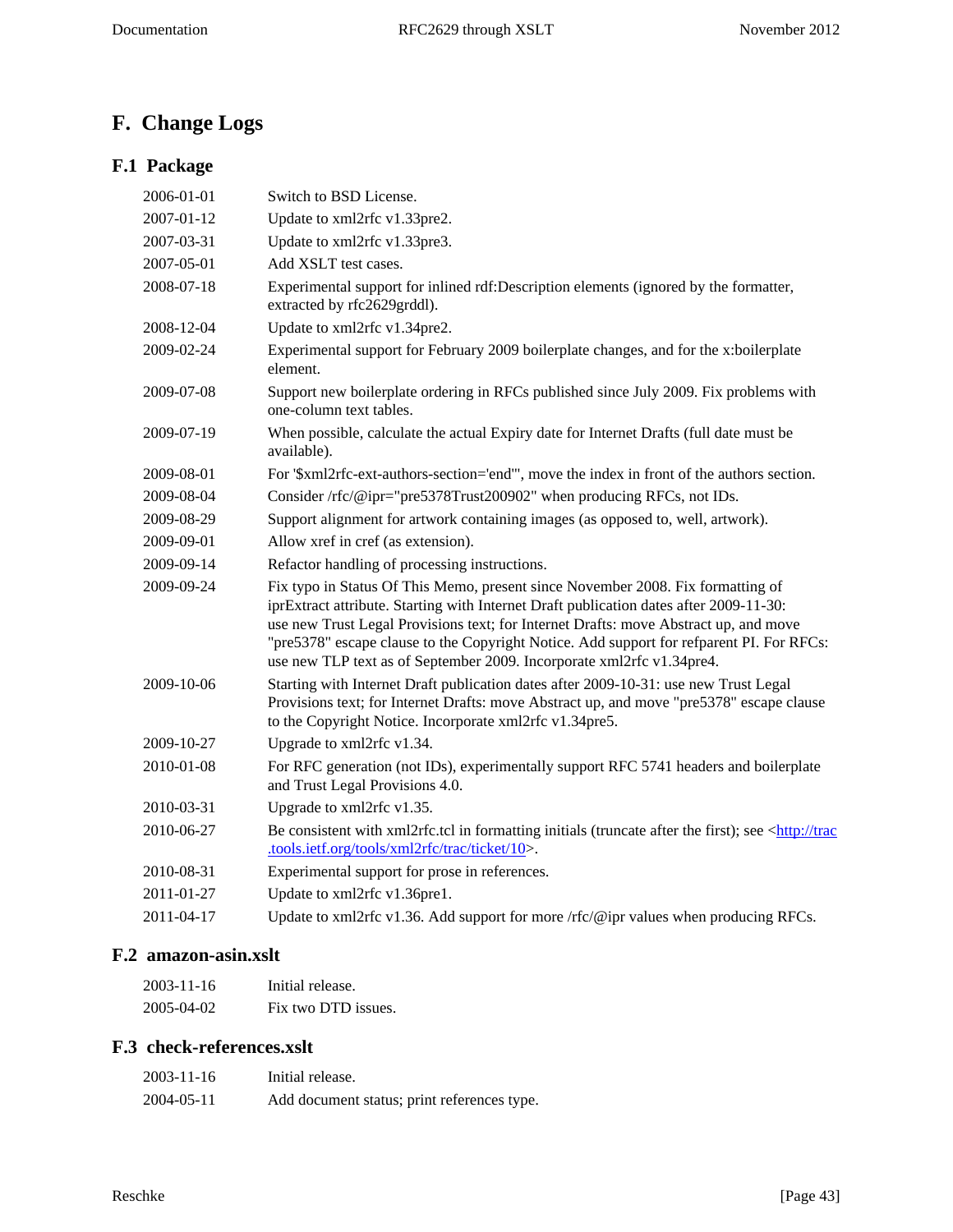| 2005-01-01 | Add experimental check for ID status.                                                                                                                |
|------------|------------------------------------------------------------------------------------------------------------------------------------------------------|
| 2005-04-01 | Add fixes from Bill Fenner.                                                                                                                          |
| 2005-12-03 | Add checks against local copy of $\langle \frac{http://www.w3.org/2002/01/tr-automation/tr.rdf \rangle}{$ .                                          |
| 2006-07-22 | Add checks for standards levels.                                                                                                                     |
| 2006-08-06 | "check-ietf-references.xslt" replaced by "check-references.xslt".                                                                                    |
| 2007-01-04 | Use information online at $\langle \frac{http://tools.ietf.org/}{http://tools.ietf.org/}{\rangle}$ to retrieve Internet-Draft status<br>information. |
| 2007-06-16 | Fix bug looking up ref type when inside change markup.                                                                                               |
| 2008-06-14 | Enhance output when draft was updated, and then published as RFC.                                                                                    |
| 2008-07-12 | Add XSLT2-based link target checking.                                                                                                                |
| 2008-08-10 | Change keywords for "intended-level" to proposed/draft/internet, optionally extract<br>intended level from /rfc/@x:maturity-level attribute.         |

# <span id="page-43-0"></span>**F.4 gen-reference-graph.xslt**

| 2006-09-03       | New.                                                                                                                                    |
|------------------|-----------------------------------------------------------------------------------------------------------------------------------------|
| 2007-06-07       | Use Carlisle method $^{32}$ to define exslt:node-set in msxsml (which means that the stylesheet<br>can now be used with MSXML as well). |
| $2007 - 10 - 15$ | Use W3C data from tr. rdf as well (experimental).                                                                                       |

# <span id="page-43-1"></span>**F.5 rfc2629.xslt**

| 2001-03-28       | Code rearranged, generate numbered section anchors for paragraphs (t) as well. Fixes in<br>index handling.           |
|------------------|----------------------------------------------------------------------------------------------------------------------|
| 2001-04-12       | Moved HTML output into XHTML namespace.                                                                              |
| 2001-10-02       | Fixed default location for RFCs and numbering of section references. Support ?rfc editing<br>processing instruction. |
| 2001-10-07       | Made telephone number links active.                                                                                  |
| 2001-10-08       | Support for vspace element.                                                                                          |
| 2001-10-09       | Experimental support for rfc-issue PI.                                                                               |
| $2001 - 11 - 11$ | Support rfc private PI. Removed bogus code reporting the WG in the header.                                           |
| 2001-11-11       | Support rfc private PI. Removed bogus code reporting the WG in the header.                                           |
| 2001-12-17       | Support title attribute on references element                                                                        |
| 2002-01-05       | Support for list/@style="@format"                                                                                    |
| 2002-01-09       | Display "closed" RFC issues as deleted                                                                               |
| 2002-01-14       | Experimentally and optionally parse XML encountered in artwork elements (requires<br>MSXSL).                         |
| 2002-01-27       | Some cleanup. Moved RFC issues from PIs into namespaced elements.                                                    |
| 2002-01-29       | Added support for sortrefs PI. Added support for figure names.                                                       |
| 2002-02-07       | Highlight parts of artwork which are too wide (72 characters).                                                       |
| 2002-02-12       | Code rearrangement for static texts. Fixes for section numbering. TOC generation<br>rewritten.                       |
| 2002-02-15       | Support for irefs in sections; support iref @primary=true                                                            |
| 2002-03-03       | Moved anchor prefix into a constant. Added sanity checks on user anchor names.                                       |
| 2002-03-23       | Bugfix in detection of matching org names when creating the header. Fixed sorting in<br>subitems.                    |

 $^{32}$ http://dpcarlisle.blogspot.com/2007/05/exslt-node-set-function.html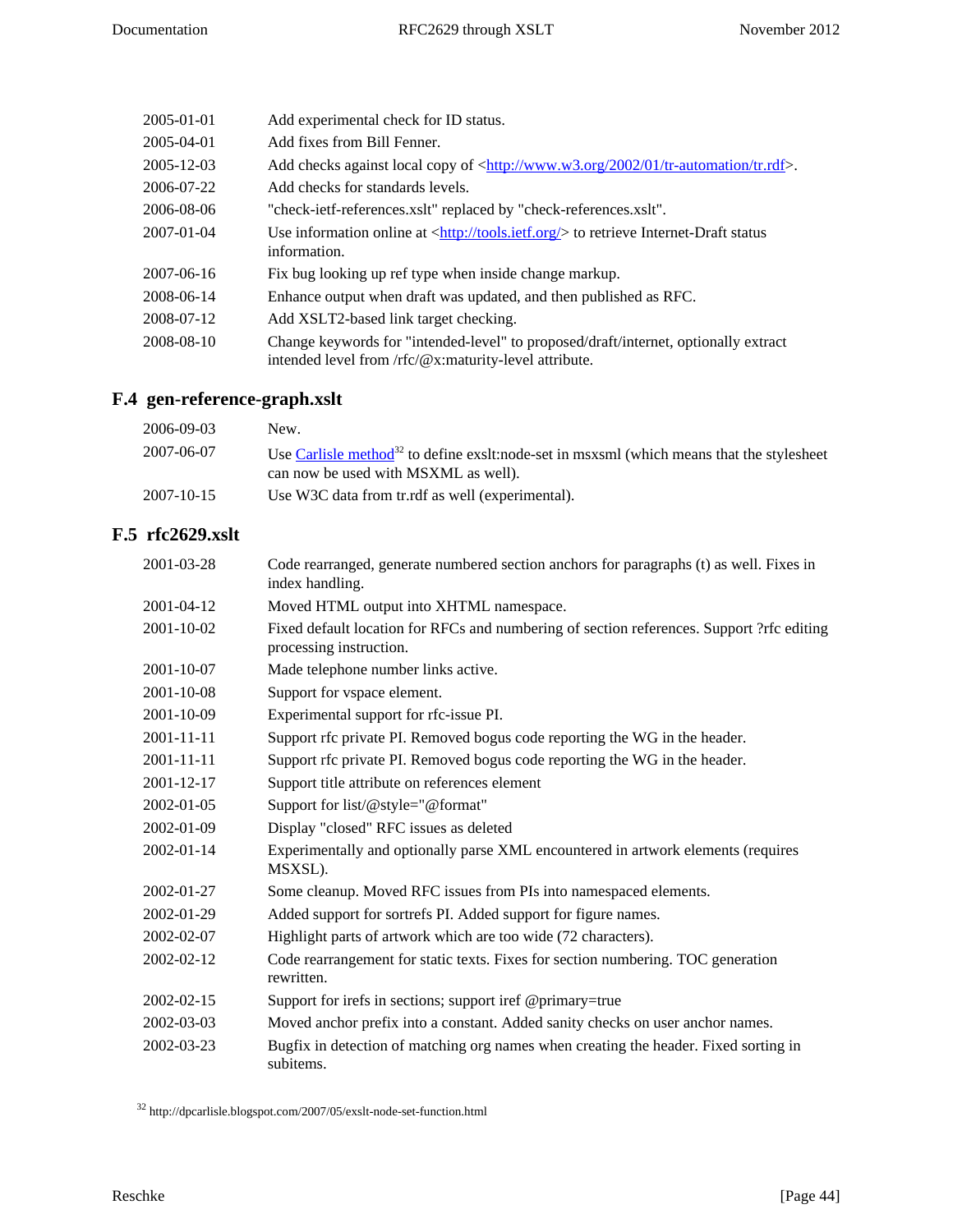| 2002-04-02 | Fix TOC link HTML generation when no TOC is generated (created broken HTML table<br>code).                                                                                                                                                                                                                                                                                               |
|------------|------------------------------------------------------------------------------------------------------------------------------------------------------------------------------------------------------------------------------------------------------------------------------------------------------------------------------------------------------------------------------------------|
| 2002-04-03 | Made rendering of references more tolerant re: missing parts.                                                                                                                                                                                                                                                                                                                            |
| 2002-04-08 | Fixed reference numbering when references are split into separate sections.                                                                                                                                                                                                                                                                                                              |
| 2002-04-16 | Fix default namespace (shouldn't be set for HTML output method).                                                                                                                                                                                                                                                                                                                         |
| 2002-04-19 | Lowercase internal CSS selectors for Mozilla compliance. Do not put TOC into ul element.                                                                                                                                                                                                                                                                                                 |
| 2002-04-21 | Make numbered list inside numbered lists use alphanumeric numbering.                                                                                                                                                                                                                                                                                                                     |
| 2002-05-05 | Updated issue/editing support.                                                                                                                                                                                                                                                                                                                                                           |
| 2002-05-15 | Bugfix for section numbering after introduction of ed:replace                                                                                                                                                                                                                                                                                                                            |
| 2002-06-21 | When producing private documents, do not include document status, copyright etc.                                                                                                                                                                                                                                                                                                         |
| 2002-07-08 | Fix xrefs to Appendices.                                                                                                                                                                                                                                                                                                                                                                 |
| 2002-07-19 | Make artwork lightyellow for easier reading. (fielding)                                                                                                                                                                                                                                                                                                                                  |
| 2002-10-09 | Translate references title to anchor name to avoid non-uri characters. (fielding)                                                                                                                                                                                                                                                                                                        |
| 2002-10-13 | Support for tocdepth PI.                                                                                                                                                                                                                                                                                                                                                                 |
| 2002-11-03 | Added temporariry workaround for Mozilla/Transformiix result tree fragment problem.<br>(search for 'http://bugzilla.mozilla.org/show_bug.cgi?id=143668')                                                                                                                                                                                                                                 |
| 2002-12-25 | xref code: attempt to uppercase "section" and "appendix" when at the start of a sentence.                                                                                                                                                                                                                                                                                                |
| 2003-02-02 | fixed code for vspace blankLines="0", enhanced display for list with "format" style, got rid<br>of HTML blockquote elements, added support for "hangIndent"                                                                                                                                                                                                                              |
| 2003-04-10 | experimental support for appendix and spanx elements                                                                                                                                                                                                                                                                                                                                     |
| 2003-04-19 | fixed counting of list numbers in "format %" styles (one counter per unique format string).<br>Added more spanx styles.                                                                                                                                                                                                                                                                  |
| 2003-05-02 | experimental texttable support                                                                                                                                                                                                                                                                                                                                                           |
| 2003-05-02 | Make mailto links optional (default = none) (jre: default and PI name changed) (fielding)                                                                                                                                                                                                                                                                                                |
| 2003-05-04 | experimental support for HTML link elements; fix default for table header alignment<br>default                                                                                                                                                                                                                                                                                           |
| 2003-05-06 | support for "background" PI.                                                                                                                                                                                                                                                                                                                                                             |
| 2003-05-11 | change %c format to lowercase alphabetic. add support for keyword elements (generate<br>META tag). fix various HTML conformance problems. added experimental support for<br>role attribute. do not number paragraphs in unnumbered sections. update boilerplate texts.<br>support for "iprnotified" PI. bugfix list numbering. strip whitespace when building tel:<br>URI <sub>s</sub> . |
| 2003-05-12 | more conformance fixes (layout moved into CSS, move lists and figures out of para<br>content, do not use tables for list formatting)                                                                                                                                                                                                                                                     |
| 2003-05-13 | add DC.Creator meta tag, refactoring                                                                                                                                                                                                                                                                                                                                                     |
| 2003-05-16 | put nbsps between "section" and section number (xref).                                                                                                                                                                                                                                                                                                                                   |
| 2003-05-18 | author summary: add missing comma.                                                                                                                                                                                                                                                                                                                                                       |
| 2003-06-06 | fix index generation bug (transposed characters in key generation). Enhance sentence start<br>detection (xref starting a section was using lowercase "section").                                                                                                                                                                                                                         |
| 2003-06-22 | exp. support for xref/@format. Add missing support for eref w/o content. exp. support for<br>annotations in reference elements. Code cleanup reference table formatting.                                                                                                                                                                                                                 |
| 2003-07-09 | Another fix for DC.Creator meta tag creation based on RFC2731                                                                                                                                                                                                                                                                                                                            |
| 2003-07-24 | Fix namespace name for DC.Creator.                                                                                                                                                                                                                                                                                                                                                       |
| 2003-08-06 | Cleanup node-set support (only use exslt (saxon, xalan, libxslt) extension functions;<br>remove Transformix workarounds that stopped to work in Moz 1.4)                                                                                                                                                                                                                                 |
| 2003-08-09 | Generate HTML lang tag.                                                                                                                                                                                                                                                                                                                                                                  |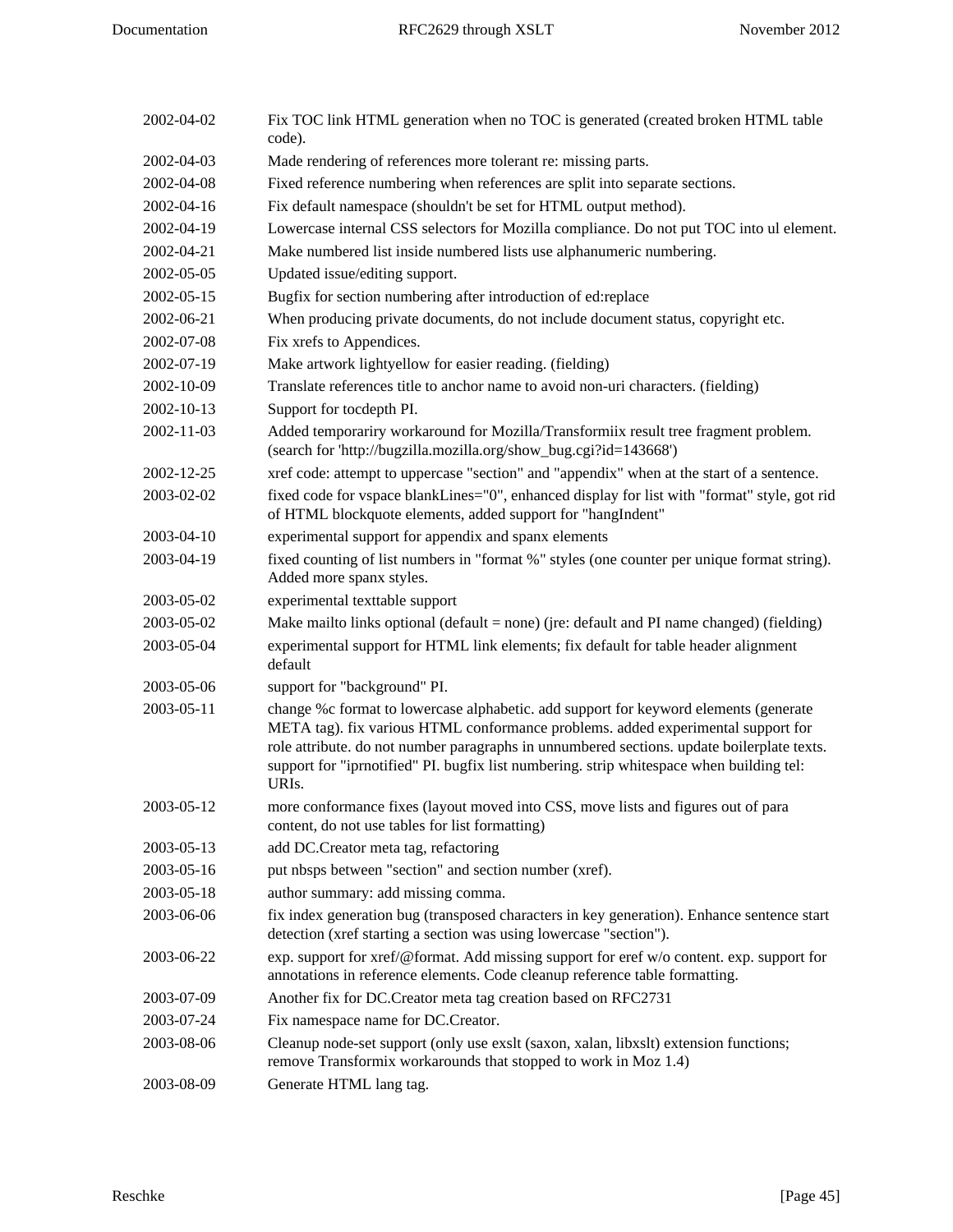| 2003-08-10 | Map spanx/verb to HTML "samp" element. Fix author name display in references (reverse<br>surname/initials for last author), add "Ed.". Fix internal bookmark generation.                                                                                                                                                                                                                                                                                                                                                                    |
|------------|---------------------------------------------------------------------------------------------------------------------------------------------------------------------------------------------------------------------------------------------------------------------------------------------------------------------------------------------------------------------------------------------------------------------------------------------------------------------------------------------------------------------------------------------|
| 2003-08-17 | Add DCMI dates, identifiers and abstract. Add PI to suppress DCMI generation. Do not<br>add TOC entry to Copyright Statement when there is none. Align RFC2629 PI names and<br>parameter names. Change style for inline URIs generated by eref. Add header and footer<br>support. Enhance CSS paging properties. Support topblock PI. Added hooks for proper<br>XHTML generation through separate XSLT. Enhance warning and error messages. Add<br>support for artwork image display. Table formatting fixes (borders, thead continuation). |
| 2003-08-18 | Add workaround for MSXML4 node-set and Mozilla node-set issues (fallback just displays<br>are warning).                                                                                                                                                                                                                                                                                                                                                                                                                                     |
| 2003-10-06 | Add workaround for broken pre/ins handling in Mozilla (see <http: bugzilla.mozilla.org="" sh<br="">ow_bug.cgi?id=204401&gt;). Make use of cite attribute on ed:replace. CSS cleanup.</http:>                                                                                                                                                                                                                                                                                                                                                |
| 2003-10-08 | Fix minor issue detecting the same org for the header (caused by IE's non-standard<br>whitespace handling). Fix default handling for /rfc/@category.                                                                                                                                                                                                                                                                                                                                                                                        |
| 2003-11-09 | Inherit ed:entered-by from ancestor elements. Change CSS color for inserted text to green.<br>Generate issues-list anchor. Do not complain about missing targets when the xref element<br>is below ed:del. Remove code that attempted to distinguish section/Section when producing<br>links - always use uppercase. Fix date rendering for issue resolutions.                                                                                                                                                                              |
| 2003-11-29 | Fix color values for table backgrounds for issue rendering. Change rendering of issue links<br>to use inline-styles. Add colored issue markers to issues.                                                                                                                                                                                                                                                                                                                                                                                   |
| 2003-12-13 | Fix inheritance of ed:entered-by attribute. Display note elements inside change tracking as<br>well.                                                                                                                                                                                                                                                                                                                                                                                                                                        |
| 2004-01-18 | When PI compact $=$ 'yes', make most CSS print page breaks conditional.                                                                                                                                                                                                                                                                                                                                                                                                                                                                     |
| 2004-02-20 | Support for RFC3667 IPR changes (xml2rfc 1.22); see <http: lists.xml.resource.org="" piper<br="">mail/xml2rfc/2004-February/001088.html&gt;.</http:>                                                                                                                                                                                                                                                                                                                                                                                        |
| 2004-03-11 | Add "(if approved)" to "updates" and "obsoletes" unless the document has an RFC number.                                                                                                                                                                                                                                                                                                                                                                                                                                                     |
| 2004-04-01 | Fix RFC3667 output, see <http: 0012<br="" 2004-april="" lists.xml.resource.org="" pipermail="" xml2rfc=""><math>08.html</math>.</http:>                                                                                                                                                                                                                                                                                                                                                                                                     |
| 2004-04-04 | Add support for section/top attribute. Move references into plain section container.                                                                                                                                                                                                                                                                                                                                                                                                                                                        |
| 2004-04-06 | Do not emit identical para anchors for deleted content.                                                                                                                                                                                                                                                                                                                                                                                                                                                                                     |
| 2004-04-14 | Fix references TOC generation when there are no references.                                                                                                                                                                                                                                                                                                                                                                                                                                                                                 |
| 2004-04-24 | Fix RFC3667 output, see <http: 001246.h<br="" 2004-april="" pipermail="" xml.resource.org="" xml2rfc="">tml</http:>                                                                                                                                                                                                                                                                                                                                                                                                                         |
| 2004-05-09 | Add custom support for generating compound index documents. Add anchors for each<br>Index letter. Add experimental cref support. Fix conditional page breaks before References<br>section.                                                                                                                                                                                                                                                                                                                                                  |
| 2004-05-16 | Refactor external index generation.                                                                                                                                                                                                                                                                                                                                                                                                                                                                                                         |
| 2004-05-20 | Rewrite anchor generation for comments.                                                                                                                                                                                                                                                                                                                                                                                                                                                                                                     |
| 2004-05-22 | Enhance issues rendering (add links to changes).                                                                                                                                                                                                                                                                                                                                                                                                                                                                                            |
| 2004-05-30 | Allow single quote as delimiter in processing instructions as well. Move block-level issue<br>pointers to floats. Disable issue pointers for print media. Add "purple numbers". Add hrefs<br>to section headings. Add non-printing index key letter list to start of index.                                                                                                                                                                                                                                                                 |
| 2004-06-01 | Use ¶ instead of # for PNs.                                                                                                                                                                                                                                                                                                                                                                                                                                                                                                                 |
| 2004-07-18 | Add support for list style=letters (thanks Roy F.). Make PNs optional; add new PI.                                                                                                                                                                                                                                                                                                                                                                                                                                                          |
| 2004-09-05 | Fix index links into unnumbered sections. Bring IPR boilerplate in-line with xml2rfc 1.25.<br>Add experimental CSS3 paged media support. Various HTML fixes.                                                                                                                                                                                                                                                                                                                                                                                |
| 2004-09-21 | Enhance checking of artwork width.                                                                                                                                                                                                                                                                                                                                                                                                                                                                                                          |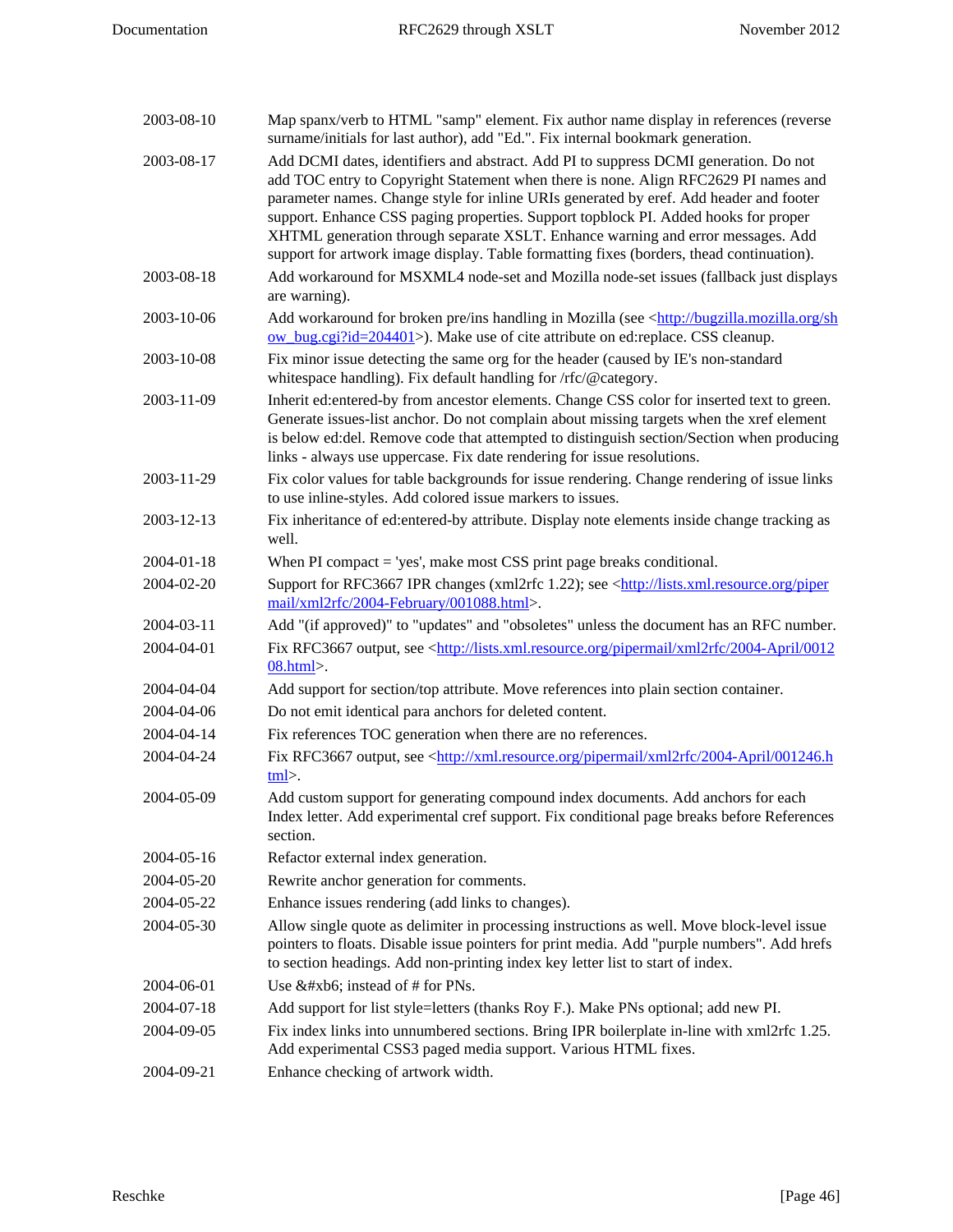| 2004-09-26 | Add check for unused references. Uppercase letters in list style letters when nested into<br>another list.                                                                                                                                                                                                                                                                                                                                                                                                                                       |
|------------|--------------------------------------------------------------------------------------------------------------------------------------------------------------------------------------------------------------------------------------------------------------------------------------------------------------------------------------------------------------------------------------------------------------------------------------------------------------------------------------------------------------------------------------------------|
| 2004-10-10 | Fix internal change track pointers.                                                                                                                                                                                                                                                                                                                                                                                                                                                                                                              |
| 2004-11-01 | Allow change tracking on references (as a whole). Rewrite artwork handling so that it<br>allows change tracking inside artwork. Also allow a subset of text markup inside artwork,<br>such as xrefs (note this requires post-processing the source to make it compliant to<br>RFC2629bis).                                                                                                                                                                                                                                                       |
| 2004-11-03 | Enhanced placement of iref anchors.                                                                                                                                                                                                                                                                                                                                                                                                                                                                                                              |
| 2004-11-06 | Index: display irefs that appeared (with primary=true) inside artwork elements in a<br>monospaced font.                                                                                                                                                                                                                                                                                                                                                                                                                                          |
| 2004-11-14 | Add special code so that changes in section titles can be change-tracked.                                                                                                                                                                                                                                                                                                                                                                                                                                                                        |
| 2005-01-14 | Bugfixes for HtmlToXhtml converter.                                                                                                                                                                                                                                                                                                                                                                                                                                                                                                              |
| 2005-01-22 | Enhance generation of HTML h* elements (for Mozilla Outliner).                                                                                                                                                                                                                                                                                                                                                                                                                                                                                   |
| 2005-01-31 | Put vertical space around top-level TOC entries in TOC. Switch to pt-based CSS. Re-<br>arrange top section. Make hr elements reflect new-page settings in TXT output (compact-<br>PI). Fix page number in footer (CSS print) and add some more experimental support for<br>paged media (tested with Prince 4.1 alpha). Rewrite TOC and Index generation to generate<br>HTML lists. Cleanup id generation for paragraphs. Reduce whitespace in output. Fix<br>vspace implementation. Use right/left dqoutes and copyright sign where appropriate. |
| 2005-02-04 | Add <link/> element to references section. Fix newly introduced bug in references<br>processing.                                                                                                                                                                                                                                                                                                                                                                                                                                                 |
| 2005-02-05 | Integrate various fixes/enhancements by Roy Fielding: spelling of "Authors' Addresses",<br>comma setting in references, position of "Authors" section, optionally place authors<br>addresses at end (PI), trailing dots in section numbers, switch to verdana default font in<br>CSS. Add experimental support for centered artwork.                                                                                                                                                                                                             |
| 2005-02-09 | Fixes in spacing and links of references section titles. Enhance sorting in references when<br>change tracking is in place. Re-add figure centering support. Add missing 2nd part of<br>"Author's Adresses" fix.                                                                                                                                                                                                                                                                                                                                 |
| 2005-02-25 | Align section number format with xml2rfc1.29.                                                                                                                                                                                                                                                                                                                                                                                                                                                                                                    |
| 2005-03-28 | Get rid of table elements in Author's section. Add experimental hCard ( <http: developers.t<br="">echnorati.com/wiki/hCard&gt;) support.</http:>                                                                                                                                                                                                                                                                                                                                                                                                 |
| 2005-04-03 | Add RFC3978-style IPR statement support. (fenner@research.att.com)                                                                                                                                                                                                                                                                                                                                                                                                                                                                               |
| 2005-04-11 | Cleanup author display. hCard related fixes.                                                                                                                                                                                                                                                                                                                                                                                                                                                                                                     |
| 2005-05-07 | Minor fixes to allow change tracking in doc title. Add experimental support for table border<br>styles. CSS cleanup.                                                                                                                                                                                                                                                                                                                                                                                                                             |
| 2005-06-18 | Implement missing support for references to texttables.                                                                                                                                                                                                                                                                                                                                                                                                                                                                                          |
| 2005-09-25 | Use (-moz-)column-count when printing the index.                                                                                                                                                                                                                                                                                                                                                                                                                                                                                                 |
| 2005-10-04 | Report missing element templates with xsl:message.                                                                                                                                                                                                                                                                                                                                                                                                                                                                                               |
| 2005-10-15 | Process t/@anchor.                                                                                                                                                                                                                                                                                                                                                                                                                                                                                                                               |
| 2005-10-23 | More workarounds for Mozilla's broken del/ins handling (this time for figures).                                                                                                                                                                                                                                                                                                                                                                                                                                                                  |
| 2005-10-27 | lowercase hCard class names                                                                                                                                                                                                                                                                                                                                                                                                                                                                                                                      |
| 2005-11-22 | Enhance diagnostics for XML-in-artwork extension                                                                                                                                                                                                                                                                                                                                                                                                                                                                                                 |
| 2005-11-26 | Fix formatting of section numbers for sections inserted into<br>back>.                                                                                                                                                                                                                                                                                                                                                                                                                                                                           |
| 2005-12-12 | Fix some validity problems when change tracking occured inside lists.                                                                                                                                                                                                                                                                                                                                                                                                                                                                            |
| 2005-12-18 | Add change tracking inside the index.                                                                                                                                                                                                                                                                                                                                                                                                                                                                                                            |
| 2006-02-04 | Add prev/next links to highlighted changes (change tracking extension).                                                                                                                                                                                                                                                                                                                                                                                                                                                                          |
| 2006-02-10 | Catch errors instantiating MSXML component.                                                                                                                                                                                                                                                                                                                                                                                                                                                                                                      |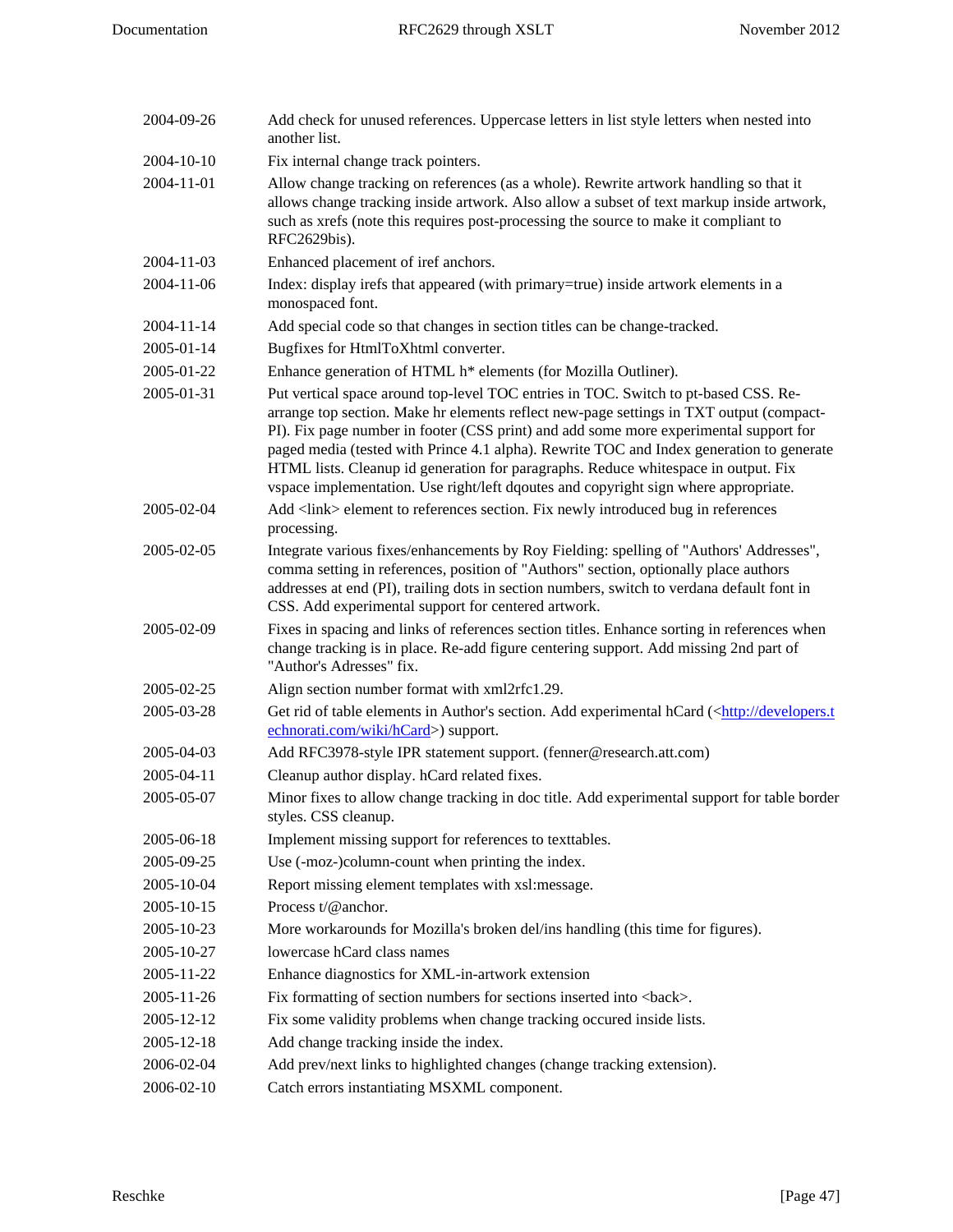| 2006-02-11 | References: add "work in progress" for Internet Drafts.                                                                                                                                                                                                                                                                                                                                                             |
|------------|---------------------------------------------------------------------------------------------------------------------------------------------------------------------------------------------------------------------------------------------------------------------------------------------------------------------------------------------------------------------------------------------------------------------|
| 2006-02-27 | Fix front matter (lowercase Internet-Draft, say "Intended status" for non-RFC documents).<br>Start work on experimental extension for simplified internal links.                                                                                                                                                                                                                                                    |
| 2006-03-19 | Tweaks to IESG Copyright stuff; support submissionType attribute. Fix duplicate reference<br>anchors in HTML output. Reduce HTML Tidy warnings. Fix reference to normative ASCII<br>version (now requires trailing ".txt"). Tweaks to hCard generation. Started to move non-<br>issue-tracking extensions into namespace "http://purl.org/net/xml2rfc/ext".                                                         |
| 2006-03-27 | Moved "simple reference" extension into namespace "http://purl.org/net/xml2rfc/ext" and<br>add documentation. HTML conformance enhancements.                                                                                                                                                                                                                                                                        |
| 2006-04-02 | Cleanup special code for automated XHTML XSLT generation.                                                                                                                                                                                                                                                                                                                                                           |
| 2006-04-21 | Generate <cite> elements where appropiate. Introduce x:blockquote, x:dfn, x:h and x:q<br/>elements.</cite>                                                                                                                                                                                                                                                                                                          |
| 2006-05-06 | Introduce x:bcp14 element.                                                                                                                                                                                                                                                                                                                                                                                          |
| 2006-05-14 | Fix content model for x:blockquote.                                                                                                                                                                                                                                                                                                                                                                                 |
| 2006-06-18 | Add box drawing support (x:bt, x:bc, x:bb).                                                                                                                                                                                                                                                                                                                                                                         |
| 2006-06-20 | HTML validity fixes (legal chars in anchors in index).                                                                                                                                                                                                                                                                                                                                                              |
| 2006-06-24 | Reduce leading empty lines in artwork. Move <dt> style info into CSS.</dt>                                                                                                                                                                                                                                                                                                                                          |
| 2006-07-14 | Fix rendering of multiple street address entries (missing line break).                                                                                                                                                                                                                                                                                                                                              |
| 2006-07-24 | Add extension for deep linking into RFCs, do not generate empty list items in TOC output,<br>avoid empty <dt> elements for list items without hangText attribute.</dt>                                                                                                                                                                                                                                              |
| 2006-08-01 | Allow @anchor on more elements; start work on Relax NG grammar for extensions.<br>Reduce generated style elements (use CSS classes instead). Consistently use "id" instead of<br>"name". Change default target for RFC links to "http://tools.ietf.org/html/rfcNNNN".                                                                                                                                               |
| 2006-08-06 | Include appendices defined in <appendix> elements in TOC (please consider them<br/>deprecated anyhow!). Generate links to "http://tools.ietf.org/html/draft-*" for Internet<br/>Drafts. Replace x: frag by x: rel, allowing any kind of relative reference instead of just<br/>fragments.</appendix>                                                                                                                |
| 2006-08-30 | Reduce textual differences between HTML output and what xml2rfc produces in TXT<br>output mode (section refs/reference targets). Add small workaround for Opera 9.0.1's<br>problem with node-set().                                                                                                                                                                                                                 |
| 2006-10-29 | Fix problem generating internal links to change markup within references section.<br>Enhancements when generating numbered references for deleted references. Allow<br>inclusion of references into the index (through include-references-in-index extension). Fix<br>a bug that caused the newer version of the IETF boilerplate to be produced rather than the<br>pre-RFC3667 one. Update to RFC4287 boilerplate. |
| 2006-11-11 | Add extension attribute x:for-anchor to <iref> handling.</iref>                                                                                                                                                                                                                                                                                                                                                     |
| 2006-11-26 | Experimental (and limited) support for $\langle x: l \rangle$ .                                                                                                                                                                                                                                                                                                                                                     |
| 2006-12-04 | Fix bugs in processing documents that have both the ipr and the number attribute set on the<br>rfc root element. Add support for x:fmt='none' on xrefs. Add different pre style based on<br>artwork type attributes (experimental).                                                                                                                                                                                 |
| 2006-12-13 | Add x:fmt='anchor' for xref elements.                                                                                                                                                                                                                                                                                                                                                                               |
| 2007-01-07 | Fix root template for compatibility for the exslt:node-set implementation in Firefox3.                                                                                                                                                                                                                                                                                                                              |
| 2007-01-29 | Avoid empty table entry in front matter when organization is not specified for an author.                                                                                                                                                                                                                                                                                                                           |
| 2007-02-10 | Allow change tracking in table rows.                                                                                                                                                                                                                                                                                                                                                                                |
| 2007-03-09 | Add hcard profile URI ( <http: 03="" 2006="" hcard="" www.w3.org="">) to head element. Add<br/>warning for misplaced <t> elements (after section).</t></http:>                                                                                                                                                                                                                                                      |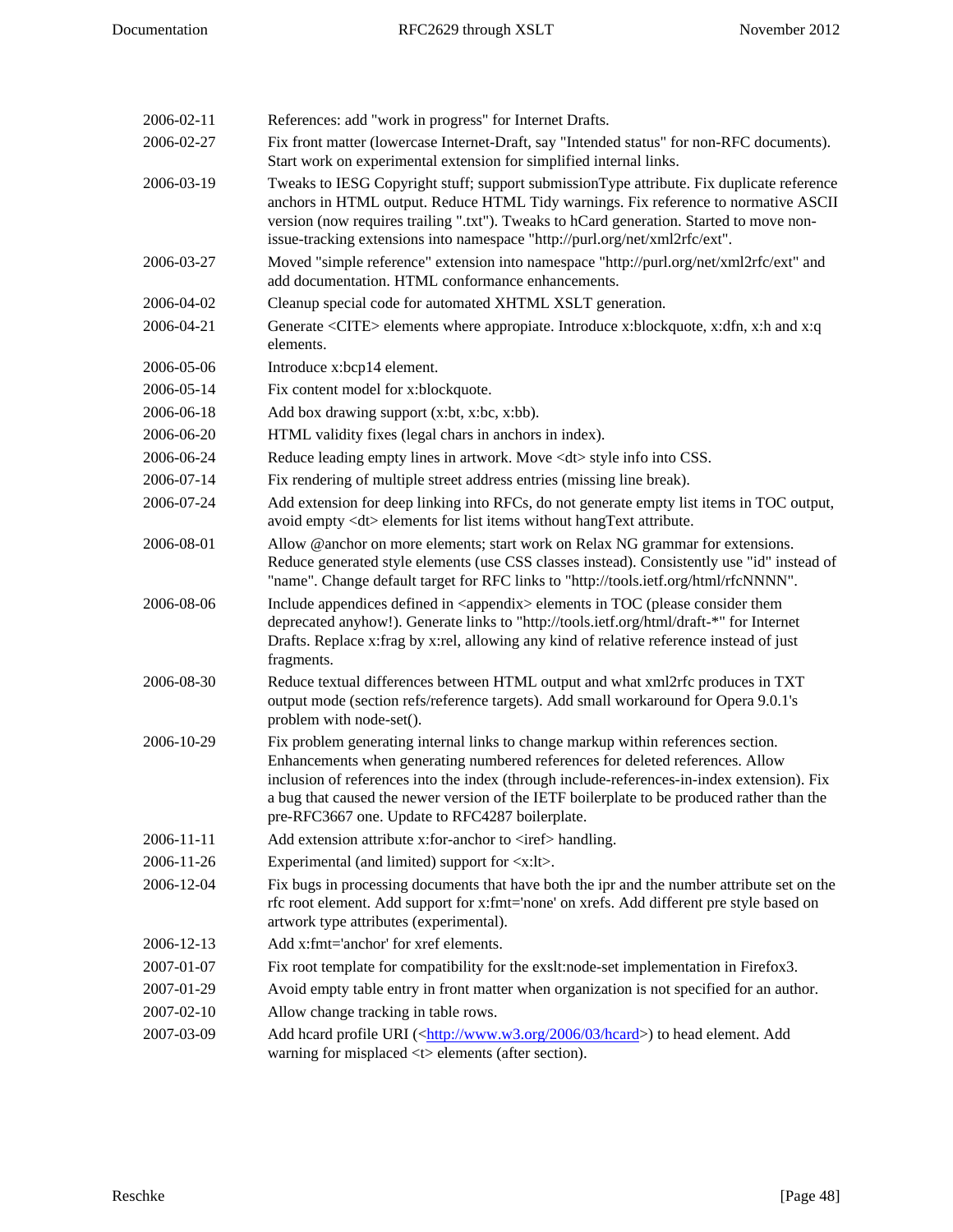| 2007-03-21 | Fix internal linking from reference entries in index for some xref types. Minor CSS tweaks<br>contributed by MTR. Allow turning on text justification through a PI. Improve iref anchor<br>generation to generate less instable anchors.                                                        |
|------------|-------------------------------------------------------------------------------------------------------------------------------------------------------------------------------------------------------------------------------------------------------------------------------------------------|
| 2007-03-28 | Fixes for numbering of ed:inserted references sections.                                                                                                                                                                                                                                         |
| 2007-05-04 | Do not generate anchors for edits in deleted sections. Enhance HTML conformance.                                                                                                                                                                                                                |
| 2007-05-19 | Enhance diagnostics when using Saxon (needs Saxon's "-1" command line parameter to<br>keep line number information). Add warning when symref PI is missing (default will<br>change in the future). Add support for overriding computed section numbers (when<br>formatting historic documents). |
| 2007-06-07 | Change default for symrefs PI to "yes" (see change in xml2rfc 1.33pre4). Warn about<br>docName attributes that appear to contain a file extension.                                                                                                                                              |
| 2007-06-26 | Workaround author/@initials values without trailing dot, as in xml2rfc.tcl.                                                                                                                                                                                                                     |
| 2007-07-14 | Enhance index generation for references that use $@x$ : sec attribute.                                                                                                                                                                                                                          |
| 2007-09-09 | Fix: sortrefs is a nop when symrefs=no.                                                                                                                                                                                                                                                         |
| 2007-10-17 | Work in progress: add support for referencing sections in sibling documents by anchor<br>name.                                                                                                                                                                                                  |
| 2007-10-17 | Work in progress (continued): support for referencing sections in sibling documents by<br>anchor name.                                                                                                                                                                                          |
| 2007-12-31 | Emit warning when updating/obsoleting stuff that's not referenced.                                                                                                                                                                                                                              |
| 2008-02-03 | Support xml2rfc-1.33pre5's suppress-title attribute on texttable and figure.                                                                                                                                                                                                                    |
| 2008-02-06 | Extension: allow <eref> below <cref>.</cref></eref>                                                                                                                                                                                                                                             |
| 2008-02-17 | Extensions: add x:span and x:length-of.                                                                                                                                                                                                                                                         |
| 2008-02-20 | Add new RFC boilerplate (as changed in 2007-08).                                                                                                                                                                                                                                                |
| 2008-02-27 | Improve diagnostics for artwork width problems; add defaulting of publication dates<br>(requires XSLT processor supporting exslt:date, or msxml).                                                                                                                                               |
| 2008-02-29 | Enhance CSS for link elements in the front header, update rules for generating<br>"Acknowledgment" statement.                                                                                                                                                                                   |
| 2008-03-01 | Use line numbers in diagnostics in Saxon8/9 as well.                                                                                                                                                                                                                                            |
| 2008-03-02 | Fix a bug in the logic choosing the boilerplate, resulting in obsolete text being inserted into<br>ID <sub>s</sub> .                                                                                                                                                                            |
| 2008-04-01 | Add support for superscript element.                                                                                                                                                                                                                                                            |
| 2008-06-28 | Add sanity checks for email addresses, allow multiple email elements.                                                                                                                                                                                                                           |
| 2008-07-06 | Add x:abnf-char-sequence.                                                                                                                                                                                                                                                                       |
| 2008-08-21 | Add x:note.                                                                                                                                                                                                                                                                                     |
| 2008-09-06 | Add experimental support for SVG images.                                                                                                                                                                                                                                                        |
| 2008-09-17 | Add experimental support for x:author. Fix xref/@format=none.                                                                                                                                                                                                                                   |
| 2008-10-10 | Fix a huge bug, causing text content after an XML comment to be ignored.                                                                                                                                                                                                                        |
| 2009-02-24 | Use table/caption when needed.                                                                                                                                                                                                                                                                  |
| 2009-03-07 | Fix bug that caused text to disappear in the output in presence of processing instructions.                                                                                                                                                                                                     |
| 2009-03-12 | Make inlined comments bookmarkable.                                                                                                                                                                                                                                                             |
| 2009-04-09 | Upgrade to DC-HTML from RFC 2731 (affects head/@profile).                                                                                                                                                                                                                                       |
| 2009-07-08 | Remove table/@summary in output; the value getting inserted was just repeating stuff that<br>appeared in the preamble.                                                                                                                                                                          |
| 2009-08-01 | Implement table alignment (HTML output only for now).                                                                                                                                                                                                                                           |
| 2009-08-18 | Replicate Dublin Core "abstract" metadata into meta/@name=description (search engines<br>do use it).                                                                                                                                                                                            |
| 2009-09-02 | Fix default/left alignment of table columns, remove silly table summmary attributes.                                                                                                                                                                                                            |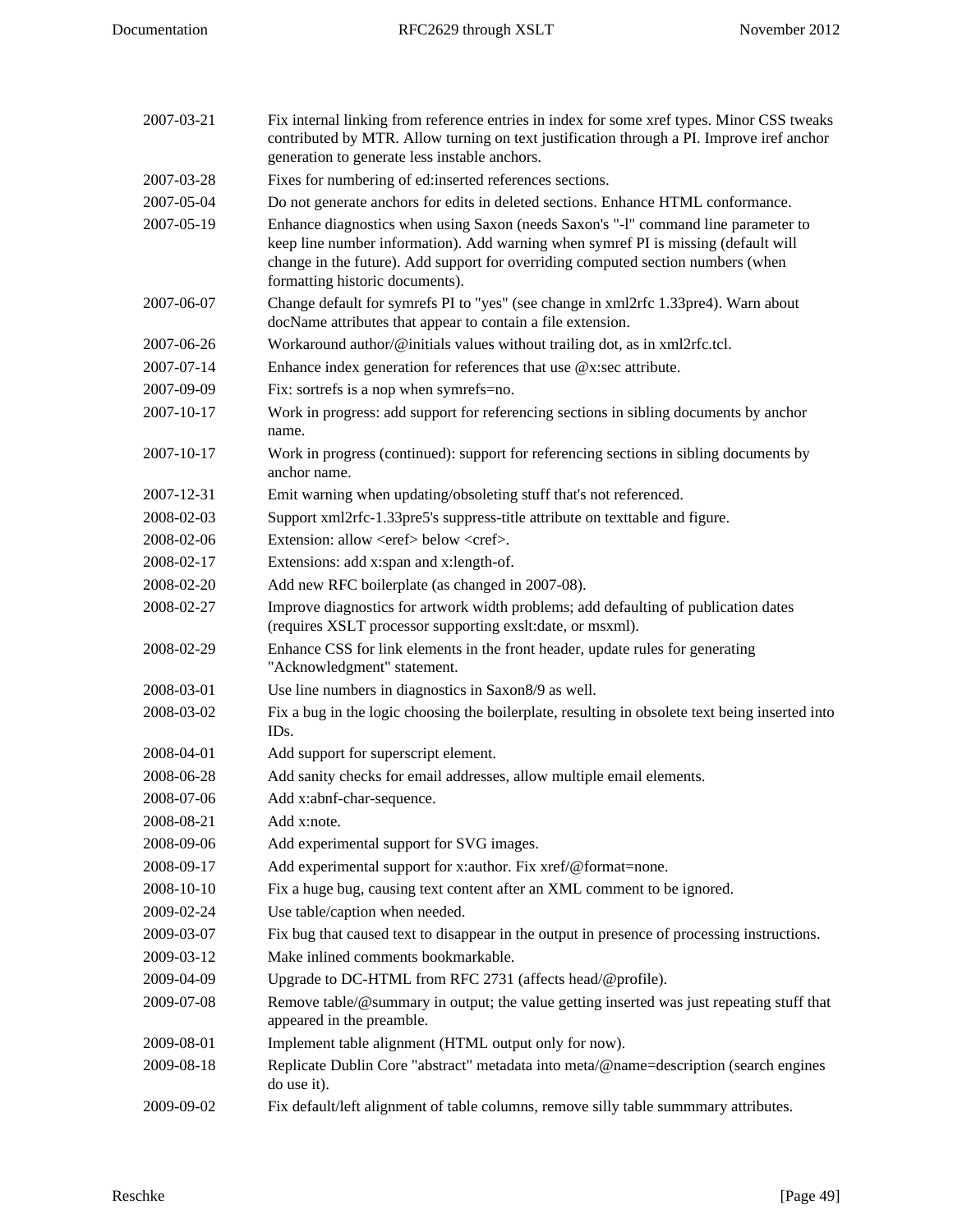| 2009-09-24 | Support double-sided layout using CSS page: left/right selectors.                 |
|------------|-----------------------------------------------------------------------------------|
| 2009-11-27 | Generate unordered lists instead of broken definition lists for list style empty. |

# <span id="page-49-0"></span>**F.6 rfc2629toFO.xslt**

| Initial release.                                                                                                                                                                     |
|--------------------------------------------------------------------------------------------------------------------------------------------------------------------------------------|
| Enhance handling of unknown list styles.                                                                                                                                             |
| Update reference section handling.                                                                                                                                                   |
| Use XSL-WD-1.1-style fo:bookmark and index handling and add postprocessors for<br>existing implementations. Unify PDF info generation by using XEP (postprocessors) will<br>convert. |
| Add experimental cref support.                                                                                                                                                       |
| Set correct index-item defaults.                                                                                                                                                     |
| Add list style=letters.                                                                                                                                                              |
| Make URLs in text break where they are allowed to break by inserting zero-width spaces.                                                                                              |
| Fix letter-style inside nested lists.                                                                                                                                                |
| Update handling of artwork.                                                                                                                                                          |
| Fix handling of references inside ed:* markup. Fix whitespace handling in artwork.                                                                                                   |
| Irefs in artwork generate monospaced entries in index.                                                                                                                               |
| Fix TOC generation that was broken after changes in main XSLT.                                                                                                                       |
| Bring in sync with cosmetic changes in rfc2629.xslt.                                                                                                                                 |
| Minor fix for change tracking in document title. Support for table styles.                                                                                                           |
| Fix references to tables.                                                                                                                                                            |
| Process $t/\omega$ anchor.                                                                                                                                                           |
| References: add "work in progress" for Internet Drafts.                                                                                                                              |
| Use XSL 1.1 WD Feb 2006.                                                                                                                                                             |
| Support optional text justification.                                                                                                                                                 |
| Various improvements in spacing; also allow overriding the automatic list indentation via<br>list/x:indent.                                                                          |
| Fix spacing in headers; add support for formatting for double-sided printing.                                                                                                        |
| Remove surplus empty pages when not generating double-sided output.                                                                                                                  |
|                                                                                                                                                                                      |

### <span id="page-49-1"></span>**F.7 xsl11toAn.xslt**

| 2004-05-17 | Initial release.         |
|------------|--------------------------|
| 2006-06-02 | Use XSL 1.1 WD Feb 2006. |

# <span id="page-49-2"></span>**F.8 xsl11toFop.xslt**

| 2010-08-25 | Switch to Apache FOP 1.0.                                         |
|------------|-------------------------------------------------------------------|
| 2009-09-12 | Support for FOP 0.20.5 and FOP 0.93 removed. Please use FOP 0.95. |
| 2008-03-15 | Add a workaround to the fo: inline workaround (sigh).             |

# <span id="page-49-3"></span>**F.9 xsl11toXep.xslt**

| 2004-05-17 | Initial release.               |
|------------|--------------------------------|
| 2004-09-04 | Fix xep:index-item attributes. |
| 2006-06-02 | Use XSL 1.1 WD Feb 2006.       |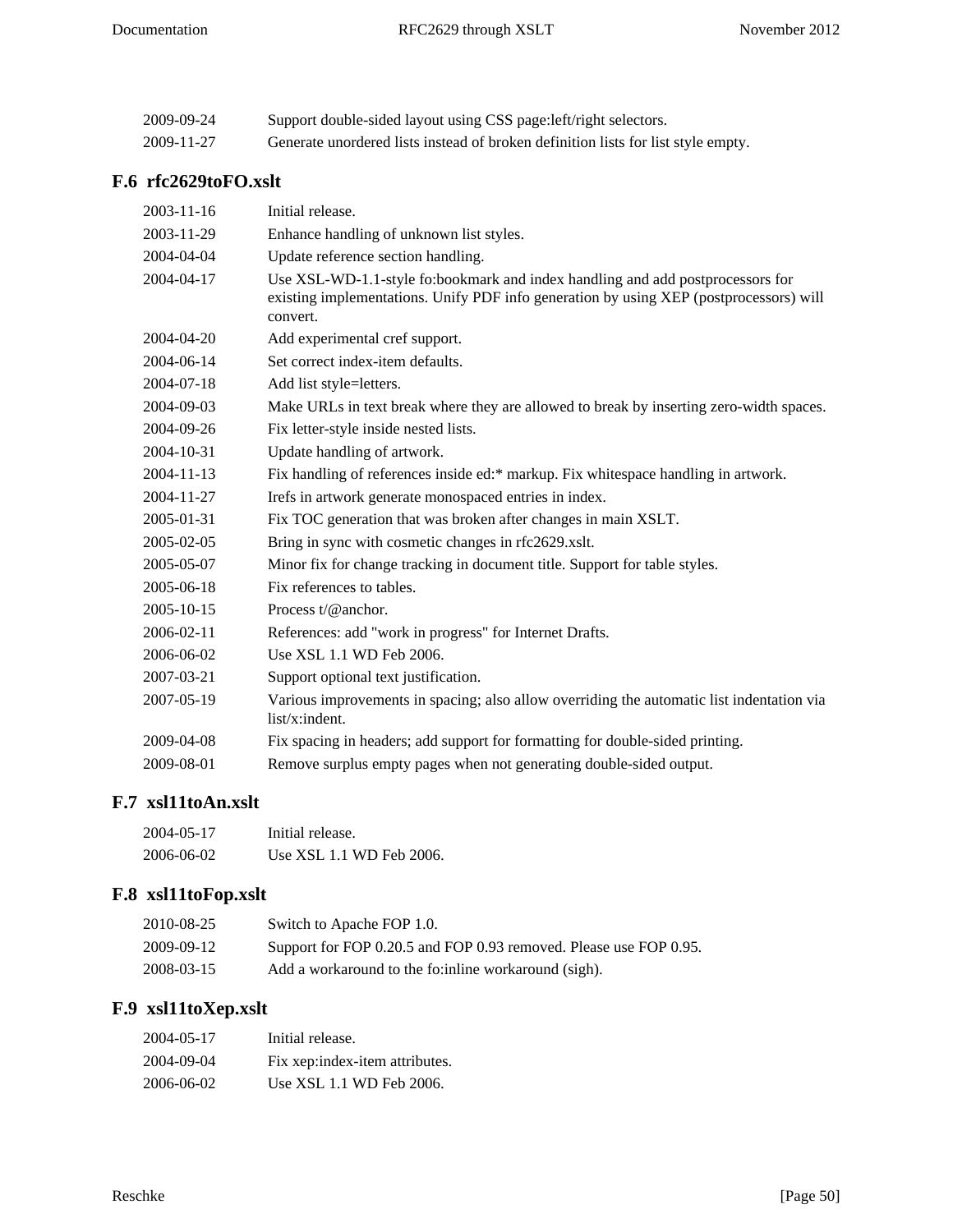# <span id="page-50-0"></span>**Index**

#### **A**

abnf-char-sequence Extension Element **[20](#page-19-5)**, [34](#page-33-27) allow-markup-in-artwork PI pseudo-attribute [8](#page-7-2) alternate HTML LINK element [13](#page-12-4) anchor-alias Extension Element **[20](#page-19-6)**, [34](#page-33-27) Anchors rfc.abstract [10](#page-9-1) rfc.authors [10](#page-9-1) rfc.copyright [10](#page-9-1) rfc.copyrightnotice [10](#page-9-1) rfc.figure.n [10, 10](#page-9-1) rfc.figure.u.n [10](#page-9-1), [10](#page-9-1) rfc.index [10](#page-9-1) rfc.ipr [10](#page-9-1) rfc.iref.n [10](#page-9-1) rfc.note.n [10](#page-9-1) rfc.references [10](#page-9-1), [10](#page-9-1) rfc.section.n [10](#page-9-1) rfc.section.n.p.m [10](#page-9-1) rfc.status [10](#page-9-1) rfc.toc [10](#page-9-1) rfc.xref.name.n [10](#page-9-1) AntennaHouse XSL Formatter [17](#page-16-5) Apache FOP [17](#page-16-6) appendix HTML LINK element [13](#page-12-4) assign-section-number Extension Element [34](#page-33-27) author HTML LINK element [13](#page-12-4) authors-section PI pseudo-attribute [8](#page-7-2)

#### **B**

background PI pseudo-attribute [7](#page-6-2) bb Extension Element **[20](#page-19-7)**, [34](#page-33-27) bc Extension Element **[21](#page-20-9)**, [34](#page-33-27) bcp14 Extension Element **[20](#page-19-8)**, [34](#page-33-27) *BCP97*[26](#page-25-2), [31](#page-30-10) blockquote Extension Element **[21](#page-20-10)**, [34](#page-33-27) boilerplate Extension Element **[21](#page-20-11)**, [34](#page-33-27) bt Extension Element **[21](#page-20-12)**, [34](#page-33-27)

#### **C**

chapter HTML LINK element [13](#page-12-4) CHM format [16](#page-15-1) comments PI pseudo-attribute [7](#page-6-2) compact PI pseudo-attribute [7](#page-6-2) contents HTML LINK element [13](#page-12-4) copyright HTML LINK element [13](#page-12-4) Creator DCMI property [14](#page-13-2)

#### **D**

Date.Issued DCMI property [14](#page-13-2) *DC-HTML*[14,](#page-13-3) [31](#page-30-4) DCMI properties Creator [14](#page-13-2) Date.Issued [14](#page-13-2) Description.Abstract [14](#page-13-2) Identifier [14](#page-13-2) isPartOf [14](#page-13-2) Relation.Replaces [14](#page-13-2)

Description.Abstract DCMI property [14](#page-13-2) dfn Extension Element **[21](#page-20-13)**, [34](#page-33-27) duplex PI pseudo-attribute [8](#page-7-2)

### **E**

editing PI pseudo-attribute [7](#page-6-2) Extension Elements abnf-char-sequence **[20](#page-19-5)**, [34](#page-33-27) anchor-alias **[20](#page-19-6)**, [34](#page-33-27) assign-section-number [34](#page-33-27) bb **[20](#page-19-7)**, [34](#page-33-27) bc **[21](#page-20-9)**, [34](#page-33-27) bcp14 **[20](#page-19-8)**, [34](#page-33-27) blockquote **[21](#page-20-10)**, [34](#page-33-27) boilerplate **[21](#page-20-11)**, [34](#page-33-27) bt **[21](#page-20-12)**, [34](#page-33-27) dfn **[21](#page-20-13)**, [34](#page-33-27) feedback **[21](#page-20-14)**, [34](#page-33-27) h **[21](#page-20-15)**, [34](#page-33-27) highlight **[21](#page-20-16)**, [34](#page-33-27) include-author [34](#page-33-27) length-of **[21](#page-20-17)**, [34](#page-33-27) link **[22](#page-21-5)**, [34](#page-33-27) lt **[22](#page-21-6)**, [34](#page-33-27) note **[22](#page-21-7)**, [34](#page-33-27) parse-xml **[22](#page-21-8)**, [34](#page-33-27) prose **[22](#page-21-9)**, [34](#page-33-27) q **[23](#page-22-4)**, [34](#page-33-27) rdf:Description [34](#page-33-27) ref **[23](#page-22-5)**, [34](#page-33-27) source **[23](#page-22-6)**, [34](#page-33-27) span [34](#page-33-27) sup **[23](#page-22-7)**, [34](#page-33-27) x [34](#page-33-27)

#### **F**

feedback Extension Element **[21](#page-20-14)**, [34](#page-33-27) Firefox 1.\*/2.\* [11](#page-10-3) 3.\* [11](#page-10-4) footer PI pseudo-attribute [7](#page-6-2)

#### **G**

generator HTML META element [13](#page-12-5) Google Chrome [11](#page-10-5) Grammar **[33](#page-32-1)**

#### **H**

h Extension Element **[21](#page-20-15)**, [34](#page-33-27) header PI pseudo-attribute [7](#page-6-2) highlight Extension Element **[21](#page-20-16)**, [34](#page-33-27) *HTML*[13](#page-12-6), [21,](#page-20-18) [21](#page-20-19), [23,](#page-22-8) [23](#page-22-9), [31](#page-30-2) HTML compliance [13](#page-12-7) HTML LINK elements alternate [13](#page-12-4) appendix [13](#page-12-4) author [13](#page-12-4) chapter [13](#page-12-4) contents [13](#page-12-4) copyright [13](#page-12-4)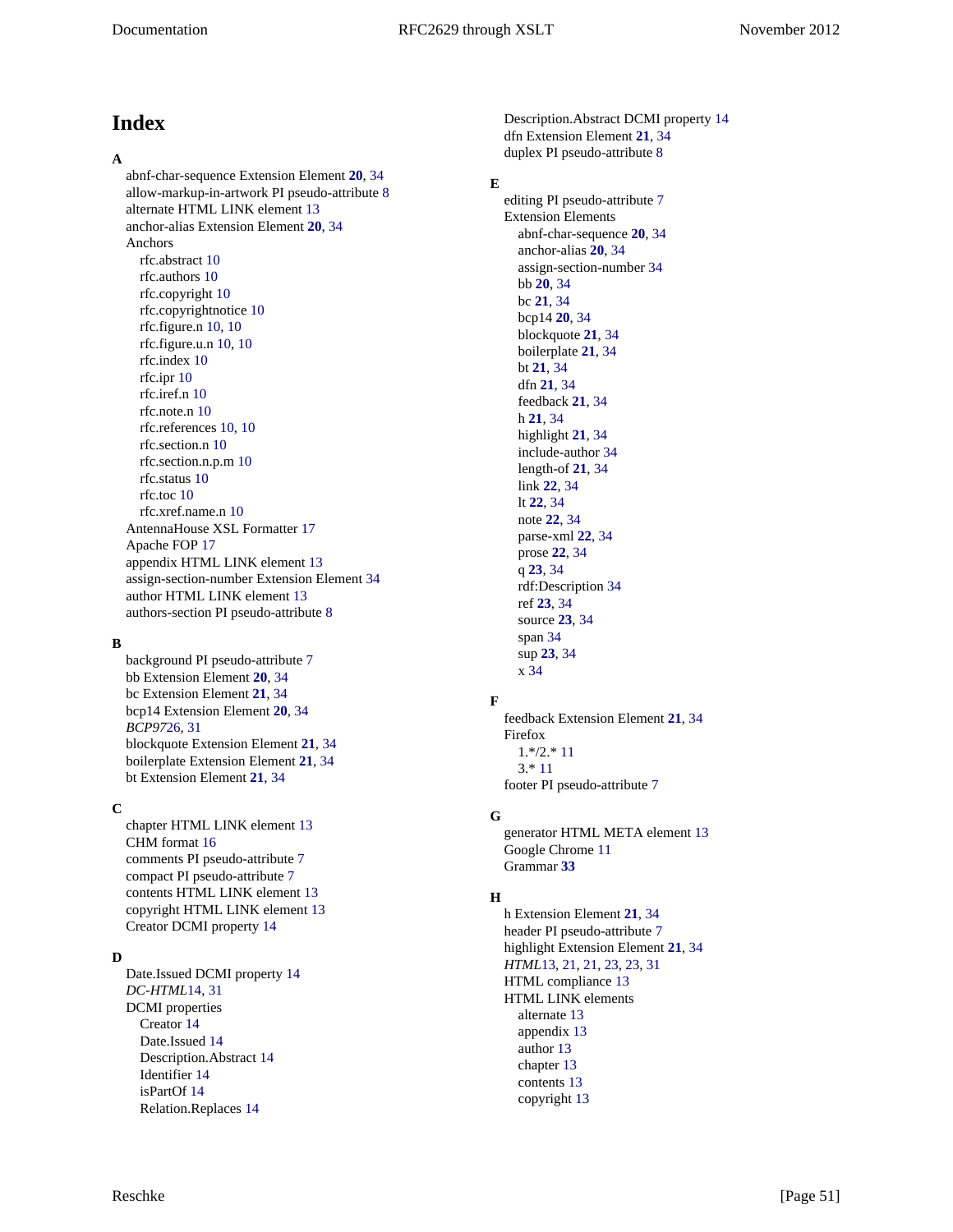index [13](#page-12-4) HTML META elements generator [13](#page-12-5) keywords [13](#page-12-5)

#### **I**

Identifier DCMI property [14](#page-13-2) include PI pseudo-attribute [8](#page-7-3) include-author Extension Element [34](#page-33-27) include-index PI pseudo-attribute [8](#page-7-2) include-references-in-index PI pseudo-attribute [8](#page-7-2) index HTML LINK element [13](#page-12-4) inline PI pseudo-attribute [7](#page-6-2) Internet Explorer 5.5 [11](#page-10-6) Internet Explorer 6 [11](#page-10-7) Internet Explorer 7 [11](#page-10-7) Internet Explorer 8 [11](#page-10-7) Internet Explorer 9 [11](#page-10-7) iprnotified PI pseudo-attribute [7](#page-6-2) isPartOf DCMI property [14](#page-13-2)

#### **J**

justification PI pseudo-attribute [8](#page-7-2)

### **K**

keywords HTML META element [13](#page-12-5)

#### **L**

length-of Extension Element **[21](#page-20-17)**, [34](#page-33-27) link Extension Element **[22](#page-21-5)**, [34](#page-33-27) linkmailto PI pseudo-attribute [7](#page-6-2) lt Extension Element **[22](#page-21-6)**, [34](#page-33-27)

#### **M**

Microsoft Help [16](#page-15-2) Mozilla [11](#page-10-4), [11](#page-10-3) MSXML3 [11](#page-10-8) MSXML4 [11](#page-10-8)

#### **N**

needLines PI pseudo-attribute [8](#page-7-3) NoScript [11](#page-10-9) note Extension Element **[22](#page-21-7)**, [34](#page-33-27)

#### **O**

Opera [11](#page-10-10), [11](#page-10-11)

#### **P**

Parameters xml2rfc-background [7](#page-6-2) xml2rfc-comments [7](#page-6-2) xml2rfc-compact [7](#page-6-2) xml2rfc-editing [7](#page-6-2) xml2rfc-ext-allow-markup-in-artwork [8](#page-7-2) xml2rfc-ext-authors-section [8](#page-7-2) xml2rfc-ext-duplex [8](#page-7-2) xml2rfc-ext-include-index [8](#page-7-2) xml2rfc-ext-include-references-in-index [8](#page-7-2) xml2rfc-ext-justification [8](#page-7-2) xml2rfc-ext-parse-xml-in-artwork [8](#page-7-2) xml2rfc-ext-sec-no-trailing-dots [8](#page-7-2)

xml2rfc-ext-support-rfc2731 [8](#page-7-2) xml2rfc-footer [7](#page-6-2) xml2rfc-header [7](#page-6-2) xml2rfc-inline [7](#page-6-2) xml2rfc-iprnotified [7](#page-6-2) xml2rfc-linkmailto [7](#page-6-2) xml2rfc-private [7](#page-6-2) xml2rfc-refparent [7](#page-6-2) xml2rfc-rfcedstyle [7](#page-6-2) xml2rfc-sortrefs [7](#page-6-2) xml2rfc-symrefs [7](#page-6-2) xml2rfc-toc [7](#page-6-2) xml2rfc-tocdepth [7](#page-6-2) xml2rfc-topblock [7](#page-6-2) parse-xml Extension Element **[22](#page-21-8)**, [34](#page-33-27) parse-xml-in-artwork PI pseudo-attribute [8](#page-7-2) private PI pseudo-attribute [7,](#page-6-2) [38](#page-37-5) Processing Instruction pseudo attributes allow-markup-in-artwork [8](#page-7-2) authors-section [8](#page-7-2) background [7](#page-6-2) comments [7](#page-6-2) compact [7](#page-6-2) duplex [8](#page-7-2) editing [7](#page-6-2) footer [7](#page-6-2) header [7](#page-6-2) ijustification [8](#page-7-2) include [8](#page-7-3) include-index [8](#page-7-2) include-references-in-index [8](#page-7-2) inline [7](#page-6-2) iprnotified [7](#page-6-2) linkmailto [7](#page-6-2) needLines [8](#page-7-3) parse-xml-in-artwork [8](#page-7-2) private [7,](#page-6-2) [38](#page-37-5) refparent [7](#page-6-2) rfcedstyle [7](#page-6-2) sec-no-trailing-dots [8](#page-7-2) slides [8](#page-7-3) sortrefs [7](#page-6-2) strict [8](#page-7-3) subcompact [8](#page-7-3) support-rfc2731 [8](#page-7-2) symrefs [7](#page-6-2) toc [7](#page-6-2) tocdepth [7](#page-6-2) tocindent [8](#page-7-3) tocompact [8](#page-7-3) topblock [7](#page-6-2) prose Extension Element **[22](#page-21-9)**, [34](#page-33-27)

### **Q**

q Extension Element **[23](#page-22-4)**, [34](#page-33-27)

#### **R**

rdf:Description Extension Element [34](#page-33-27) ref Extension Element **[23](#page-22-5)**, [34](#page-33-27) refparent PI pseudo-attribute [7](#page-6-2)